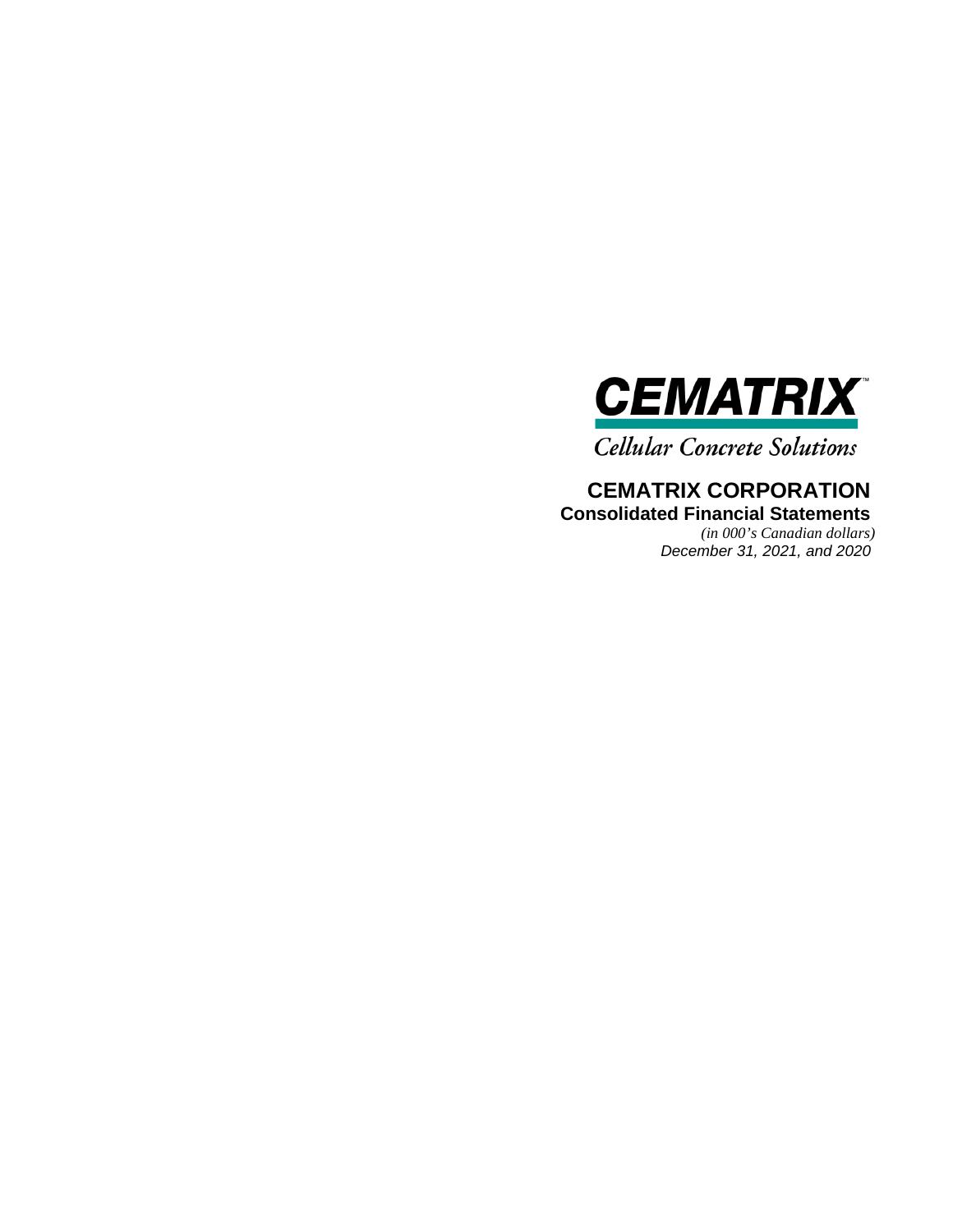To the Shareholders:

# **CEMATRIX CORPORATION**

Management has responsibility for preparing the accompanying consolidated financial statements. The consolidated financial statements have been prepared by management in accordance with International Financial Reporting Standards. When alternative methods exist, management has chosen those it deems most appropriate in the circumstances. Financial statements are not precise since they include certain amounts based on estimates and judgement. Management has determined such amounts on a reasonable basis in order to ensure that the consolidated financial statements are presented fairly, in all material respects. Management has developed and maintains appropriate accounting and systems of internal control designed to provide reasonable assurance that reliable and relevant financial information is produced. In addition, programs of proper business conduct and risk management have been implemented to protect the Company's assets and operations. Policies and procedures are designed to give reasonable assurance that transactions are appropriately authorized, assets are safeguarded from loss or misuse and financial records are properly maintained to provide reliable financial information for the preparation of the consolidated financial statements.

The Board of Directors (the "Board") is responsible for ensuring that management fulfills its responsibilities for financial reporting and is ultimately responsible for reviewing and approving the consolidated financial statements. The Board carries out these responsibilities principally through the Audit Committee (the "Committee"), which includes two independent directors.

The Committee has the responsibility of meeting with management and external auditors to discuss the internal controls over the financial reporting process, auditing matters and financial reporting issues. The Committee is also responsible for recommending the appointment of the Company's external auditors. The Committee reviews the consolidated financial statements and the external auditors' report thereon and reports its findings to the Board for approval.

MNP LLP, an independent firm of Chartered Professional Accountants is appointed by the shareholders to audit the consolidated financial statements and to report directly to them; their report follows. The external auditors have full and free access to, and meet periodically and separately with, both the Committee and management to discuss their audit findings.

April 13, 2022

| Signed "Randy Boomhour"         |
|---------------------------------|
| <b>Randy Boomhour, CPA, CMA</b> |
| <b>Chief Financial Officer</b>  |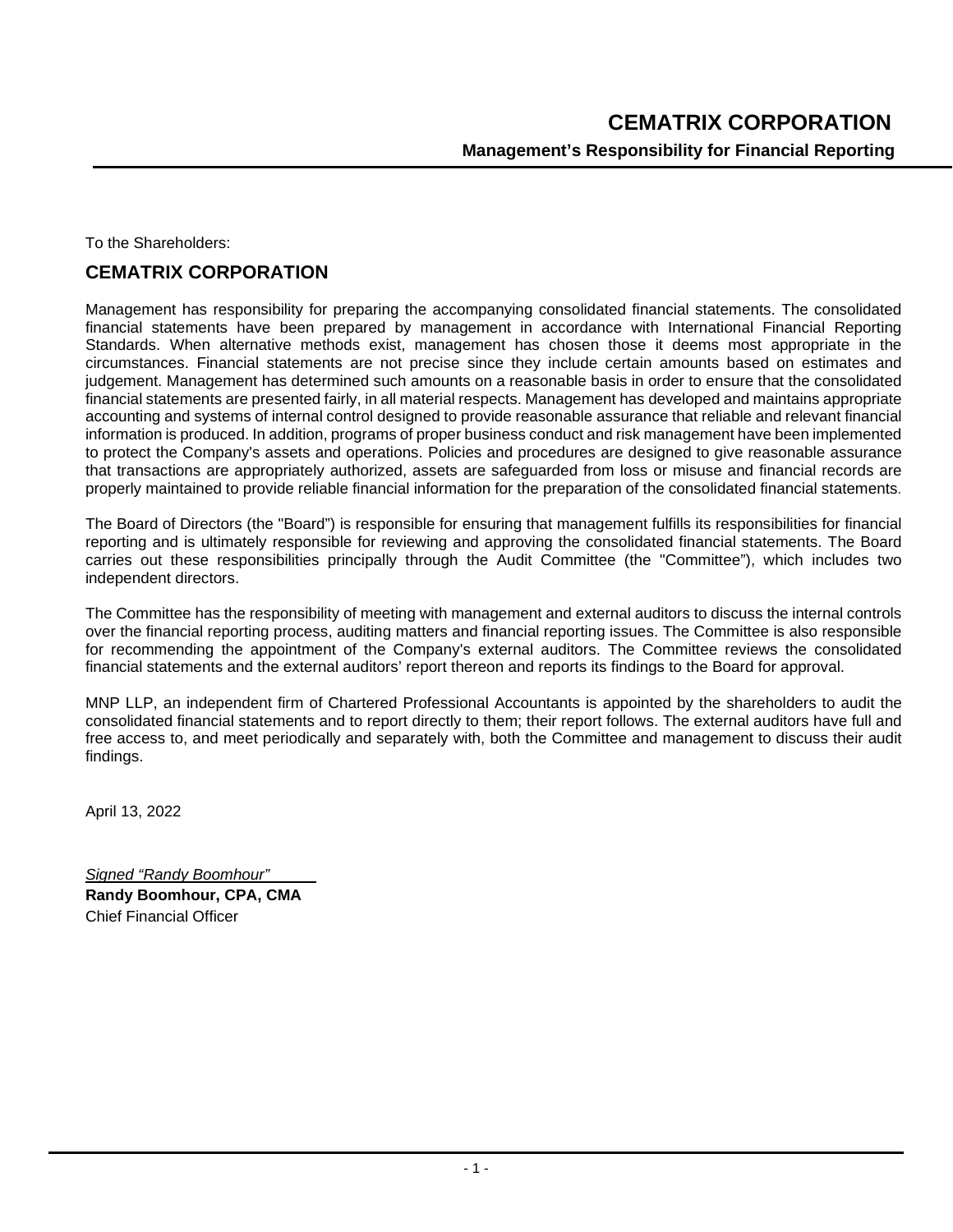

To the Shareholders of Cematrix Corporation:

#### **Opinion**

We have audited the consolidated financial statements of Cematrix Corporation and its subsidiaries (the "Company"), which comprise the consolidated statements of financial position as at December 31, 2021 and December 31, 2020, and the consolidated statements of loss and comprehensive loss, changes in shareholders' equity and cash flows for the years then ended, and notes to the consolidated financial statements, including a summary of significant accounting policies.

In our opinion, the accompanying consolidated financial statements present fairly, in all material respects, the consolidated financial position of the Company as at December 31, 2021 and December 31, 2020, and its consolidated financial performance and its consolidated cash flows for the years then ended in accordance with International Financial Reporting Standards.

#### **Basis for Opinion**

We conducted our audits in accordance with Canadian generally accepted auditing standards. Our responsibilities under those standards are further described in the Auditor's Responsibilities for the Audit of the Consolidated Financial Statements section of our report. We are independent of the Company in accordance with the ethical requirements that are relevant to our audits of the consolidated financial statements in Canada, and we have fulfilled our other ethical responsibilities in accordance with these requirements. We believe that the audit evidence we have obtained is sufficient and appropriate to provide a basis for our opinion.

#### **Other Information**

Management is responsible for the other information. The other information comprises Management's Discussion and Analysis.

Our opinion on the consolidated financial statements does not cover the other information and we do not express any form of assurance conclusion thereon.

In connection with our audits of the consolidated financial statements, our responsibility is to read the other information and, in doing so, consider whether the other information is materially inconsistent with the consolidated financial statements or our knowledge obtained in the audits or otherwise appears to be materially misstated. We obtained Management's Discussion and Analysis prior to the date of this auditor's report. If, based on the work we have performed on this other information, we conclude that there is a material misstatement of this other information, we are required to report that fact. We have nothing to report in this regard.

#### **Responsibilities of Management and Those Charged with Governance for the Consolidated Financial Statements**

Management is responsible for the preparation and fair presentation of the consolidated financial statements in accordance with International Financial Reporting Standards, and for such internal control as management determines is necessary to enable the preparation of consolidated financial statements that are free from material misstatement, whether due to fraud or error.

In preparing the consolidated financial statements, management is responsible for assessing the Company's ability to continue as a going concern, disclosing, as applicable, matters related to going concern and using the going concern basis of accounting unless management either intends to liquidate the Company or to cease operations, or has no realistic alternative but to do so.

Those charged with governance are responsible for overseeing the Company's financial reporting process.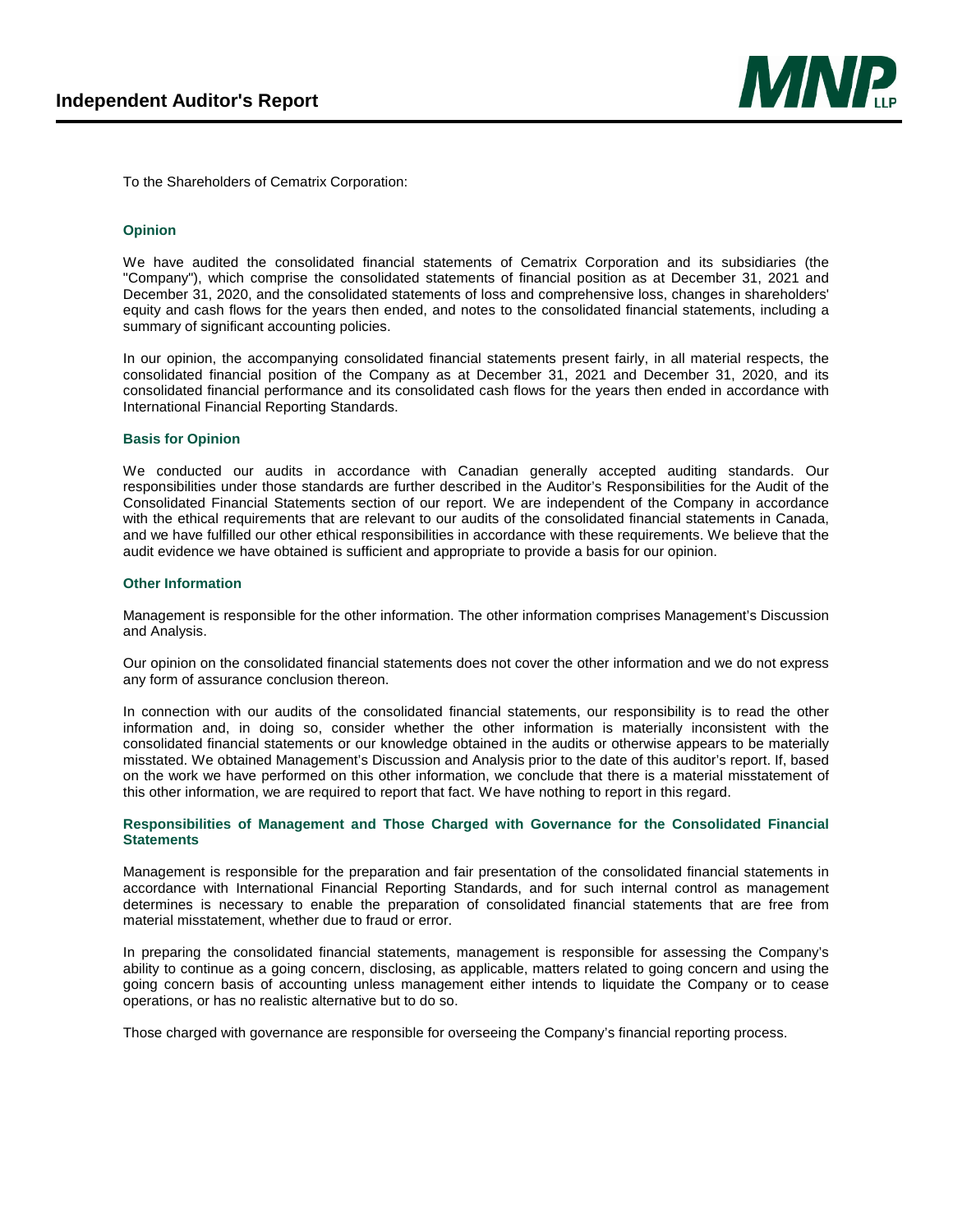#### **Auditor's Responsibilities for the Audit of the Consolidated Financial Statements**

Our objectives are to obtain reasonable assurance about whether the consolidated financial statements as a whole are free from material misstatement, whether due to fraud or error, and to issue an auditor's report that includes our opinion. Reasonable assurance is a high level of assurance, but is not a guarantee that an audit conducted in accordance with Canadian generally accepted auditing standards will always detect a material misstatement when it exists. Misstatements can arise from fraud or error and are considered material if, individually or in the aggregate, they could reasonably be expected to influence the economic decisions of users taken on the basis of these consolidated financial statements.

As part of an audit in accordance with Canadian generally accepted auditing standards, we exercise professional judgment and maintain professional skepticism throughout the audit. We also:

- Identify and assess the risks of material misstatement of the consolidated financial statements, whether due to fraud or error, design and perform audit procedures responsive to those risks, and obtain audit evidence that is sufficient and appropriate to provide a basis for our opinion. The risk of not detecting a material misstatement resulting from fraud is higher than for one resulting from error, as fraud may involve collusion, forgery, intentional omissions, misrepresentations, or the override of internal control.
- Obtain an understanding of internal control relevant to the audit in order to design audit procedures that are appropriate in the circumstances, but not for the purpose of expressing an opinion on the effectiveness of the Company's internal control.
- Evaluate the appropriateness of accounting policies used and the reasonableness of accounting estimates and related disclosures made by management.
- Conclude on the appropriateness of management's use of the going concern basis of accounting and, based on the audit evidence obtained, whether a material uncertainty exists related to events or conditions that may cast significant doubt on the Company's ability to continue as a going concern. If we conclude that a material uncertainty exists, we are required to draw attention in our auditor's report to the related disclosures in the consolidated financial statements or, if such disclosures are inadequate, to modify our opinion. Our conclusions are based on the audit evidence obtained up to the date of our auditor's report. However, future events or conditions may cause the Company to cease to continue as a going concern.
- Evaluate the overall presentation, structure and content of the consolidated financial statements, including the disclosures, and whether the consolidated financial statements represent the underlying transactions and events in a manner that achieves fair presentation.
- Obtain sufficient appropriate audit evidence regarding the financial information of the entities or business activities within the Company to express an opinion on the consolidated financial statements. We are responsible for the direction, supervision and performance of the group audit. We remain solely responsible for our audit opinion.

We communicate with those charged with governance regarding, among other matters, the planned scope and timing of the audits and significant audit findings, including any significant deficiencies in internal control that we identify during our audits.

We also provide those charged with governance with a statement that we have complied with relevant ethical requirements regarding independence, and to communicate with them all relationships and other matters that may reasonably be thought to bear on our independence, and where applicable, related safeguards.

The engagement partner on the audit resulting in this independent auditor's report is Scott Laluk.

 $MNP$ LLP

April 13, 2022 Chartered Professional Accountants

Calgary, Alberta

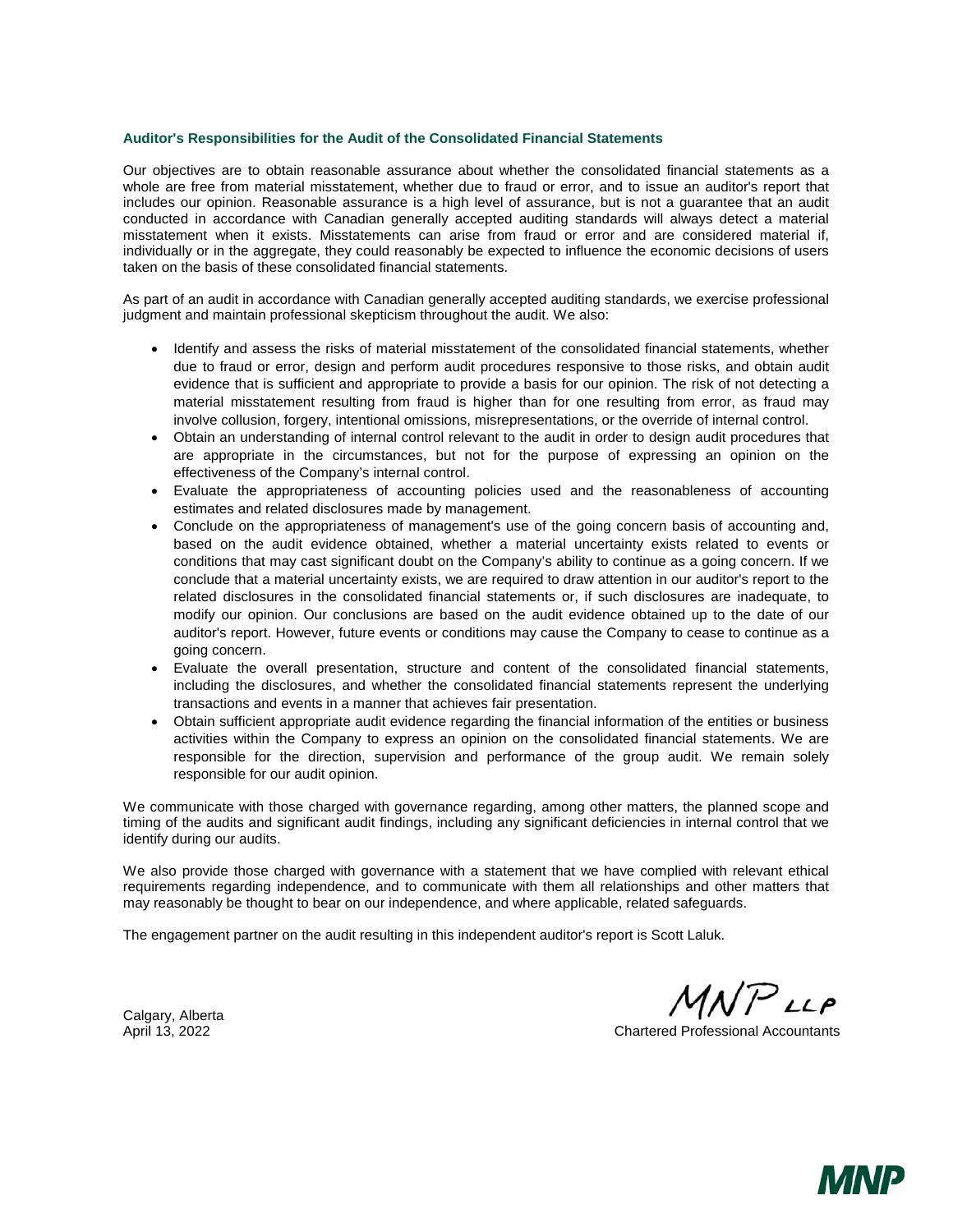## **Consolidated Statements of Financial Position**

*As at December 31, 2021, and 2020 (in 000's Canadian Dollars)*

| <b>ASSETS</b>                                                                                     | 2021                |     | 2020             |
|---------------------------------------------------------------------------------------------------|---------------------|-----|------------------|
| <b>Current Assets</b>                                                                             |                     |     |                  |
| Cash and cash equivalents<br>Restricted cash (note 9)                                             | \$<br>19,945<br>286 | \$  | 2,475<br>286     |
| Trade and other receivables (note 5)                                                              | 4,911               |     | 4,329            |
| Inventory (note 6)                                                                                | 718                 |     | 692              |
| Prepaid expenses and deposits                                                                     | 577                 |     | 324              |
|                                                                                                   | 26,437              |     | 8,106            |
| <b>Non-Current Assets</b>                                                                         |                     |     |                  |
| Property and equipment (note 7)                                                                   | 12,171              |     | 13,144           |
| Goodwill and intangibles (note 8)                                                                 | 5,754               |     | 7,274            |
| Convertible debt - non-cash derivative asset (note 15)                                            | 27                  |     | 314              |
|                                                                                                   | 17,952              |     | 20,732           |
| <b>Total Assets</b>                                                                               | \$<br>44,389        | -\$ | 28,838           |
| <b>LIABILITIES and EQUITY</b>                                                                     |                     |     |                  |
| <b>Current Liabilities</b>                                                                        |                     |     |                  |
| Bank operating loan (note 9)                                                                      | \$                  | \$  | 129              |
| Trade and other payables (note 11)                                                                | 3,204               |     | 2,433            |
| Current portion of long-term debt (note 12)                                                       | 877                 |     | 1,059            |
| Current portion of lease obligations (note 13)<br>Current portion of earn-out liability (note 14) | 578                 |     | 584<br>2,128     |
| Current portion of convertible debt - host debt (note 15)                                         |                     |     | 3,142            |
| Current portion of convertible debt - non-cash derivative liability (note 15)                     |                     |     | 6,398            |
|                                                                                                   | 4,659               |     | 15,873           |
|                                                                                                   |                     |     |                  |
| <b>Non-Current Liabilities</b><br>Long-term debt (note 12)                                        | 2,726               |     | 4,909            |
| Lease obligations (note 13)                                                                       | 1,106               |     | 1,481            |
| Convertible debt - host debt (note 15)                                                            | 3,107               |     | 3,787            |
| Deferred tax liability (note 20)                                                                  | 1,210               |     | 2,109            |
|                                                                                                   | 8,149               |     | 12,286           |
| <b>Total Liabilities</b>                                                                          | 12,808              |     | 28,159           |
| Subsequent events (note 28)                                                                       |                     |     |                  |
| <b>SHAREHOLDERS' EQUITY</b>                                                                       |                     |     |                  |
| Share capital (note 16)                                                                           | 42,403              |     | 13,802           |
| Convertible debt - equity component (note 15)                                                     | 532                 |     | 656              |
| Contributed surplus                                                                               | 7,002               |     | 2,637            |
| Accumulated other comprehensive loss                                                              | (549)               |     | (464)            |
| Deficit<br><b>Total Shareholders' Equity</b>                                                      | (17, 807)<br>31,581 |     | (15, 952)<br>679 |
|                                                                                                   |                     |     |                  |
| <b>Total Liabilities and Shareholders' Equity</b>                                                 | \$<br>44,389        | \$  | 28,838           |
|                                                                                                   |                     |     |                  |

## **Approved on behalf of the Board**

*Signed "Jeffrey Kendrick"* **Director** *Signed "Steve Bjornson"* **Director**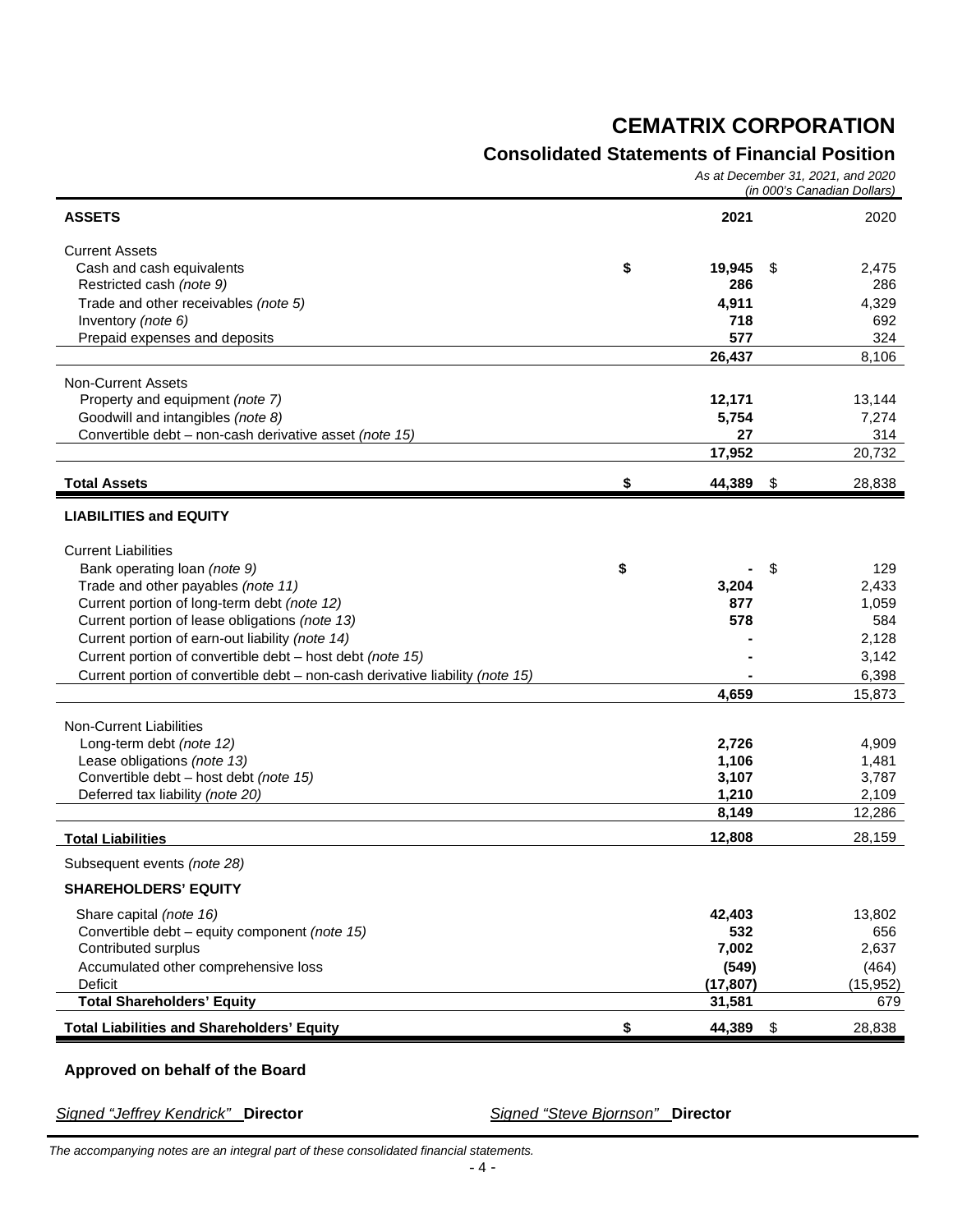## **Consolidated Statements of Loss and Comprehensive Loss**

*For the years ended December 31, 2021, and 2020 (in 000's Canadian Dollars, except per share and share data)*

|                                                                                 | 2021               | 2020         |
|---------------------------------------------------------------------------------|--------------------|--------------|
| Revenue (note 27)                                                               | \$<br>22,601       | \$<br>26,564 |
| Cost of sales (note 17)                                                         | (18, 703)          | (20, 946)    |
| Gross margin                                                                    | 3,898              | 5,618        |
| <b>Operating expenses</b>                                                       |                    |              |
| General and administrative                                                      | (4,600)            | (4, 515)     |
| Sales, marketing, and engineering                                               | (2,030)            | (2,050)      |
| <b>Total operating expenses</b>                                                 | (6, 630)           | (6, 565)     |
|                                                                                 |                    |              |
| <b>Operating income (loss)</b>                                                  | (2,732)            | (947)        |
| Non-cash stock-based compensation (note 22)                                     | (274)              | (103)        |
| Finance costs (note 18)                                                         | (959)              | (1,550)      |
| Other income (expenses) (note 19)                                               | 470                | 456          |
| Amortization of intangibles (note 8)                                            | (718)              | (768)        |
| Impairment of intangibles (note 8)                                              | (768)              |              |
| Accretion costs (note 18)                                                       | (346)              | (613)        |
| Revaluation of earn-out liability (note 14)                                     | 132                | 80           |
| Non-cash fair value adjustment of derivatives (note 15)                         | 2,495              | (6, 130)     |
| Loss before income taxes                                                        | (2,700)            | (9,575)      |
| Provision for deferred taxes (note 20)                                          | 932                | 24           |
| Provision for current taxes (note 20)                                           | (87)               | (225)        |
| Loss attributable to the common shareholders                                    | (1, 855)           | (9,776)      |
| Unrealized foreign exchange gain (loss) on translation<br>of foreign subsidiary | (85)               | (340)        |
| Total comprehensive loss for the year                                           | \$<br>$(1,940)$ \$ | (10, 116)    |
| Loss per common share (note 21)                                                 |                    |              |
| Basic and diluted                                                               | \$<br>$(0.016)$ \$ | (0.158)      |
| Weighted average number of common shares (note 21)                              |                    |              |
| Basic and diluted                                                               | 115,391,931        | 62,051,858   |

*The accompanying notes are an integral part of these consolidated financial statements.*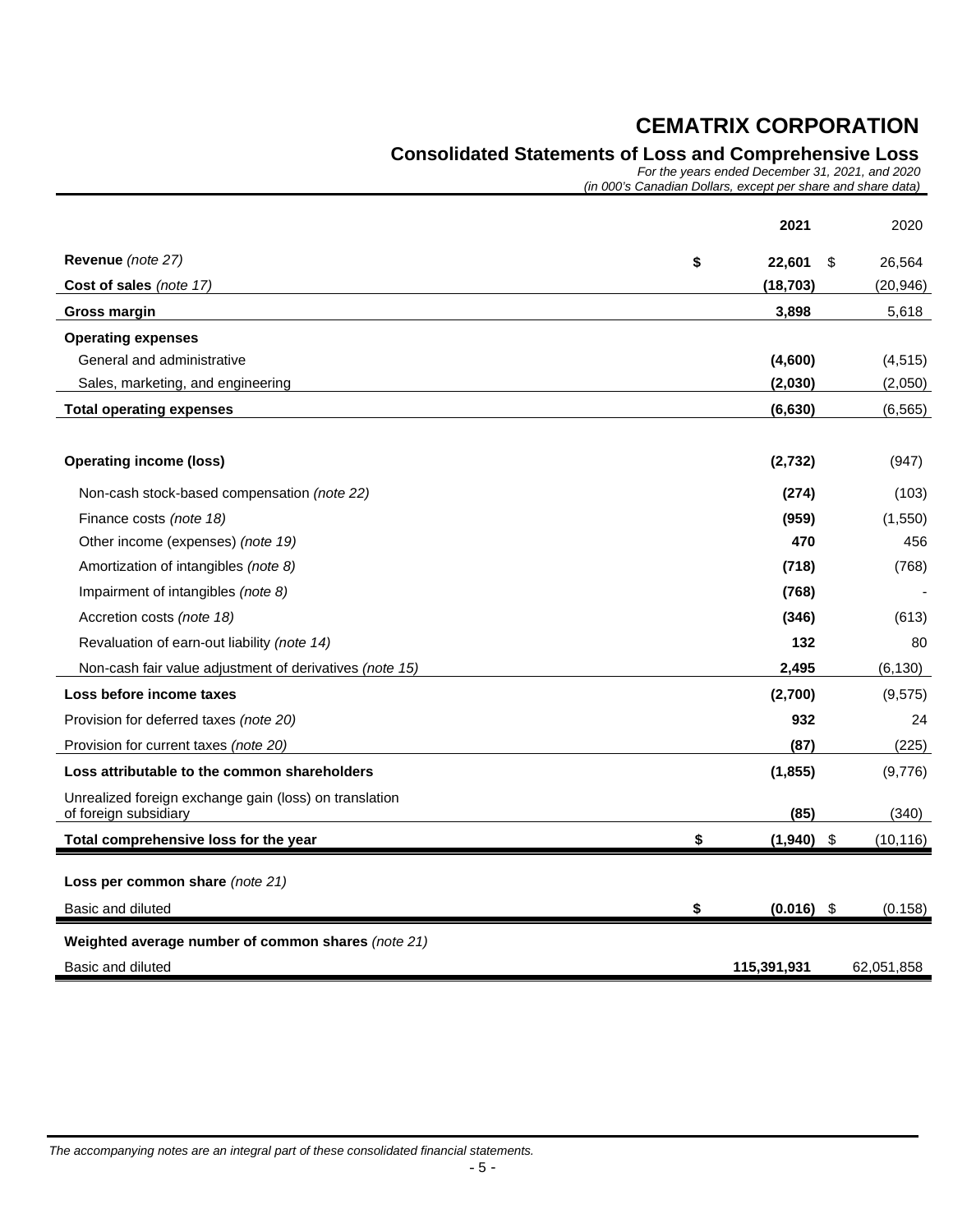## **Consolidated Statements of Changes in Shareholders' Equity**

*For the years ended December 31, 2021, and 2020*

*(in 000's Canadian Dollars)*

|                                                                                 | <b>Share</b><br>Capital | Contributed<br><b>Surplus</b> | Accumulated<br>Other<br>Comprehensive<br>Loss | Convertible<br><b>Debt</b> | <b>Deficit</b> | Total<br>Shareholders'<br><b>Equity</b> |
|---------------------------------------------------------------------------------|-------------------------|-------------------------------|-----------------------------------------------|----------------------------|----------------|-----------------------------------------|
| Balance at December 31, 2020 \$                                                 | 13,802 \$               | 2,637                         | \$<br>$(464)$ \$                              | 656 \$                     | $(15,952)$ \$  | 679                                     |
| Common shares issued (note<br>16)                                               | 4,147                   |                               |                                               |                            |                | 4,147                                   |
| Public offering, net of share<br>issuance costs (note 16)                       | 15,224                  | 5,666                         |                                               |                            |                | 20,890                                  |
| <b>Reclassification of</b><br>contributed surplus to share<br>capital (note 16) | 1,918                   | (1,918)                       |                                               |                            |                |                                         |
| Non-cash stock-based<br>compensation (note 22)                                  |                         | 274                           |                                               |                            |                | 274                                     |
| <b>Convertible debt conversion</b><br>(notes $15$ and $16$ )                    | 7,298                   | 334                           |                                               | (101)                      |                | 7,531                                   |
| <b>Exercise of broker warrants</b><br>(notes $15$ and $16$ )                    | 14                      | 9                             |                                               | (23)                       |                |                                         |
| Net income attributable to<br>common shareholders                               |                         |                               |                                               |                            | (1, 855)       | (1, 855)                                |
| Unrealized foreign exchange<br>loss on translation of foreign<br>subsidiaries   |                         |                               | (85)                                          |                            |                | (85)                                    |
| Balance at December 31, 2021 \$                                                 | 42,403 \$               | $7,002$ \$                    | $(549)$ \$                                    | 532 \$                     | $(17,807)$ \$  | 31,581                                  |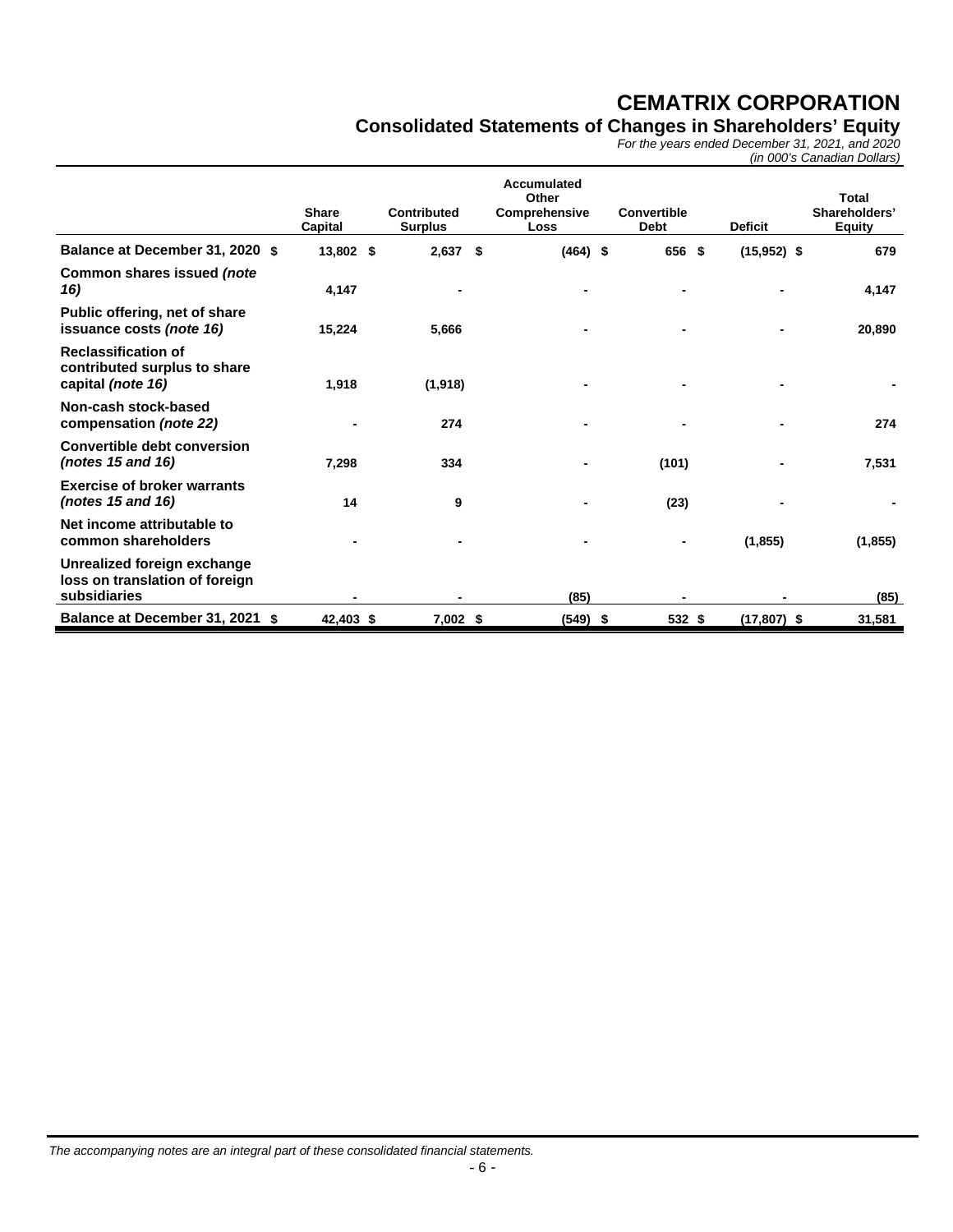## **Consolidated Statements of Changes in Shareholders' Equity**

*For the years ended December 31, 2021, and 2020*

*(in 000's Canadian Dollars)*

|                                                                            | Share<br>Capital | Contributed<br>Surplus | Accumulated<br>Other<br>Comprehensive<br>Loss | Convertible<br>Debt | Deficit       | Total<br>Shareholders'<br>Equity |
|----------------------------------------------------------------------------|------------------|------------------------|-----------------------------------------------|---------------------|---------------|----------------------------------|
| Balance at December 31, 2019                                               | \$<br>10,953 \$  | 2,945                  | \$<br>$(124)$ \$                              | \$<br>$\sim$        | $(6,202)$ \$  | 7,572                            |
| Common shares issued (note 16)                                             | 1,765            |                        |                                               |                     |               | 1,765                            |
| Reclassification of contributed<br>surplus to share capital (note 16)      | 622              | (622)                  |                                               |                     |               |                                  |
| Non-cash stock-based<br>compensation (note 22)                             |                  | 102                    |                                               |                     |               | 102                              |
| Reclassification of contributed<br>surplus to deficit (note 22)            |                  | (26)                   |                                               |                     | 26            |                                  |
| Issuance of convertible debt                                               |                  |                        |                                               | 753                 |               | 753                              |
| Convertible debt conversion (notes<br>15 and 16)                           | 443              | 227                    |                                               | (67)                |               | 603                              |
| Exercise of broker warrants (notes<br>15 and 16)                           | 19               | 11                     |                                               | (30)                |               |                                  |
| Net loss attributable to common<br>shareholders                            |                  |                        |                                               |                     | (9,776)       | (9,776)                          |
| Unrealized foreign exchange gain<br>on translation of foreign subsidiaries |                  |                        | (340)                                         |                     |               | (340)                            |
| Balance at December 31, 2020                                               | \$<br>13,802 \$  | 2,637                  | \$<br>$(464)$ \$                              | 656<br>\$           | $(15,952)$ \$ | 679                              |

*The accompanying notes are an integral part of these consolidated financial statements.*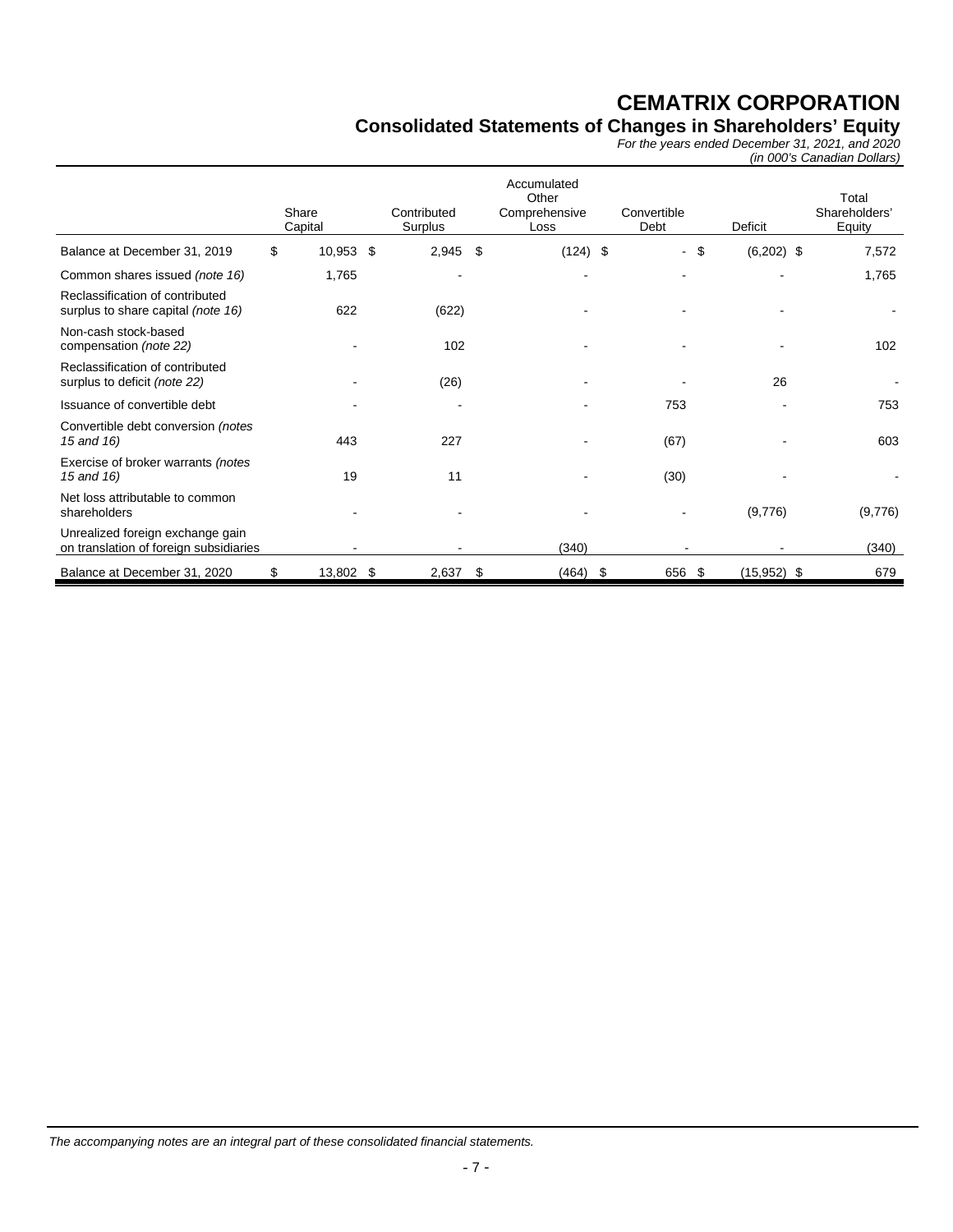## **Consolidated Statements of Cash Flows**

*For the years ended December 31, 2021, and 2020* 

*(in 000's Canadian Dollars)* 

|                                                          | 2021                | 2020               |
|----------------------------------------------------------|---------------------|--------------------|
| Cash generated from (used in):                           |                     |                    |
| <b>Operating activities</b>                              |                     |                    |
| Net loss attributable to common shareholders             | \$<br>(1, 855)      | \$<br>(9,776)      |
| Add (deduct) non-cash items                              |                     |                    |
| Provision for deferred taxes (note 20)                   | (932)               | (24)               |
| Depreciation and amortization (notes 7 and 8)            | 2,486               | 2,648              |
| Impairment of intangibles (note 8)                       | 768                 |                    |
| Finance and accretion costs (note 18)                    | 1,305               | 2,164              |
| Non-cash stock-based compensation (note 22)              | 274                 | 102                |
| Loss on sale of equipment (note 19)                      |                     | (11)               |
| Non-cash earnout expense (note 14)                       |                     | 468                |
| Unrealized foreign exchange loss (gain) (note 19)        | (162)               | (97)               |
| Fair value adjustment of derivatives (note 15)           | (2, 495)            | 6,130              |
| Fair value adjustment in earn-out liability (note 14)    | (132)               | (80)               |
|                                                          | (743)               | 1,524              |
| Net change in non-cash working capital items (note 23)   | (90)                | 137                |
| Cash generated from (used in) operating activities       | (833)               | 1,661              |
| <b>Investing activities</b>                              |                     |                    |
| Purchase of property and equipment (note 7)              | (673)               | (122)              |
| Proceeds on sale of property and equipment (note 7)      | 55                  | 49                 |
| Purchase of intangibles (note 8)                         | (1)                 | (3)                |
| Net cash used in investing activities                    | (619)               | (76)               |
| <b>Financing activities</b>                              |                     |                    |
| Repayment of bank operating loan (note 9)                | (129)               | (811)              |
| Repayment of secured debenture (note 12)                 | (1,000)             |                    |
| Repayment of long-term debt (note 12)                    | (1, 319)            | (1,229)            |
| Repayment of finance lease obligations (note 13)         | (611)               | (519)              |
| Repayment of earn-out liability (note 14)                | (2,047)             |                    |
| Proceeds from convertible debt (note 15)                 |                     | 4,836              |
| Proceeds from public offering, net of costs (note 16)    | 20,890              |                    |
| Interest paid                                            | (977)               | (1,458)            |
| Repayment of US operating loan (note 10)                 |                     | (2,631)            |
| Proceeds from US operating loan (note 10)                |                     | 336                |
| Proceeds from exercise of options and warrants (note 16) | 4,147               | 1,765              |
| Cash generated from financing activities                 | 18,954              | 289                |
| Foreign exchange effect on cash                          | (32)                | (13)               |
| Increase in cash                                         | 17,470              | 1,861              |
| Cash beginning of year                                   | 2,761               | 900                |
| Cash end of year                                         | \$<br>20,231        | \$<br>2,761        |
| Cash and cash equivalents                                | 19,945              |                    |
| Restricted cash (note 9)                                 |                     | 2,475              |
|                                                          | \$<br>286<br>20,231 | \$<br>286<br>2,761 |
|                                                          |                     |                    |

*The accompanying notes are an integral part of these consolidated financial statements.*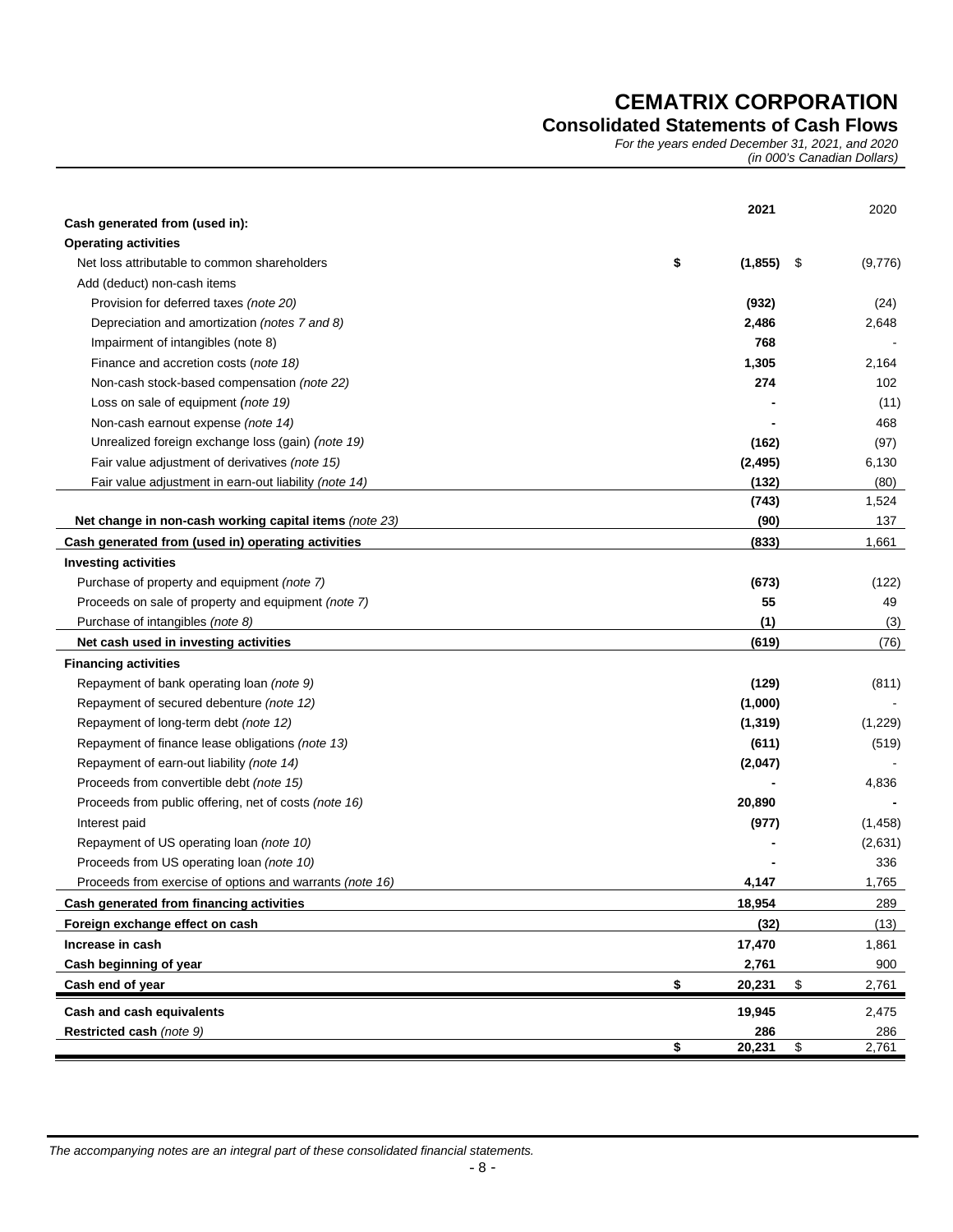#### **1. Corporate information**

CEMATRIX Corporation ("CEMATRIX" or the "Company") is a limited company incorporated in the province of Alberta, Canada whose common shares are publicly traded in Canada on the TSX Venture Exchange under the symbol "CVX.V" and in the United States on the OTCBB under the symbol "CTXXF". The Company is domiciled in Canada with its registered office at 9727 – 40th Street S.E., Calgary, Alberta, Canada.

CEMATRIX is a leading manufacturer and supplier of cellular concrete products with applications in a variety of markets across North America. The Company operates through its subsidiaries CEMATRIX (Canada) Inc., CEMATRIX (USA) Inc., MixOnSite USA, Inc. ("MOS"), Pacific International Grout Company ("PIGCO"), and Canadian Cellular Concrete Services Inc. ("CCCS").

The consolidated financial statements of the Company for the year ended December 31, 2021, were authorized for issue in accordance with a resolution of the Board of Directors on April 13, 2022.

#### **2. Basis of preparation**

#### *Statement of compliance*

These consolidated financial statements for the year ended December 31, 2021, have been prepared in accordance with International Financial Reporting Standards ("IFRS") as issued by the International Accounting Standards Board ("IASB") and interpretations of the International Reporting Interpretation Committee ("IFRIC").

#### *Basis of measurement and going concern*

These consolidated financial statements were prepared on a going concern basis under the historical cost convention except for share-based payment transactions and certain financial instruments which are measured at fair value. Unless otherwise stated, all amounts presented in these financial statements are stated in thousands of Canadian dollars. The Company has also reclassified certain comparative figures to conform to the financial statement presentation adopted for the current year.

#### *Use of estimates and judgements*

The preparation of consolidated financial statements in conformity with IFRS requires management to make judgements, estimates and assumptions that affect the reported amounts of assets and liabilities at the date of the consolidated financial statements and the reported amounts of revenues and expenses during the reporting period. Although these estimates are based on management's best knowledge of the amount, event or actions, actual results ultimately may differ from those estimates. The areas involving a higher degree of judgement or complexity, or areas where assumptions and estimates are significant to the consolidated financial statements are disclosed in note 3.

#### *Functional and presentation currency*

These consolidated financial statements are presented in Canadian dollars, which is the Company's functional currency. The functional currency of CEMATRIX (USA) Inc., MOS and PIGCO is U.S. dollars ("USD").

#### **3. Significant accounting judgements, estimates and assumptions**

The preparation of the consolidated financial statements in conformity with IFRS requires management to make judgements, estimates and assumptions that affect the reported amounts of assets, liabilities, and contingent liabilities at the date of the consolidated financial statements and reported amounts of revenues and expenses during the reporting period. Judgements, estimates, and assumptions are continuously evaluated and are based on management's experience and other factors, including expectations of future events that are believed to be reasonable under the circumstances. However, actual outcomes can differ from these estimates.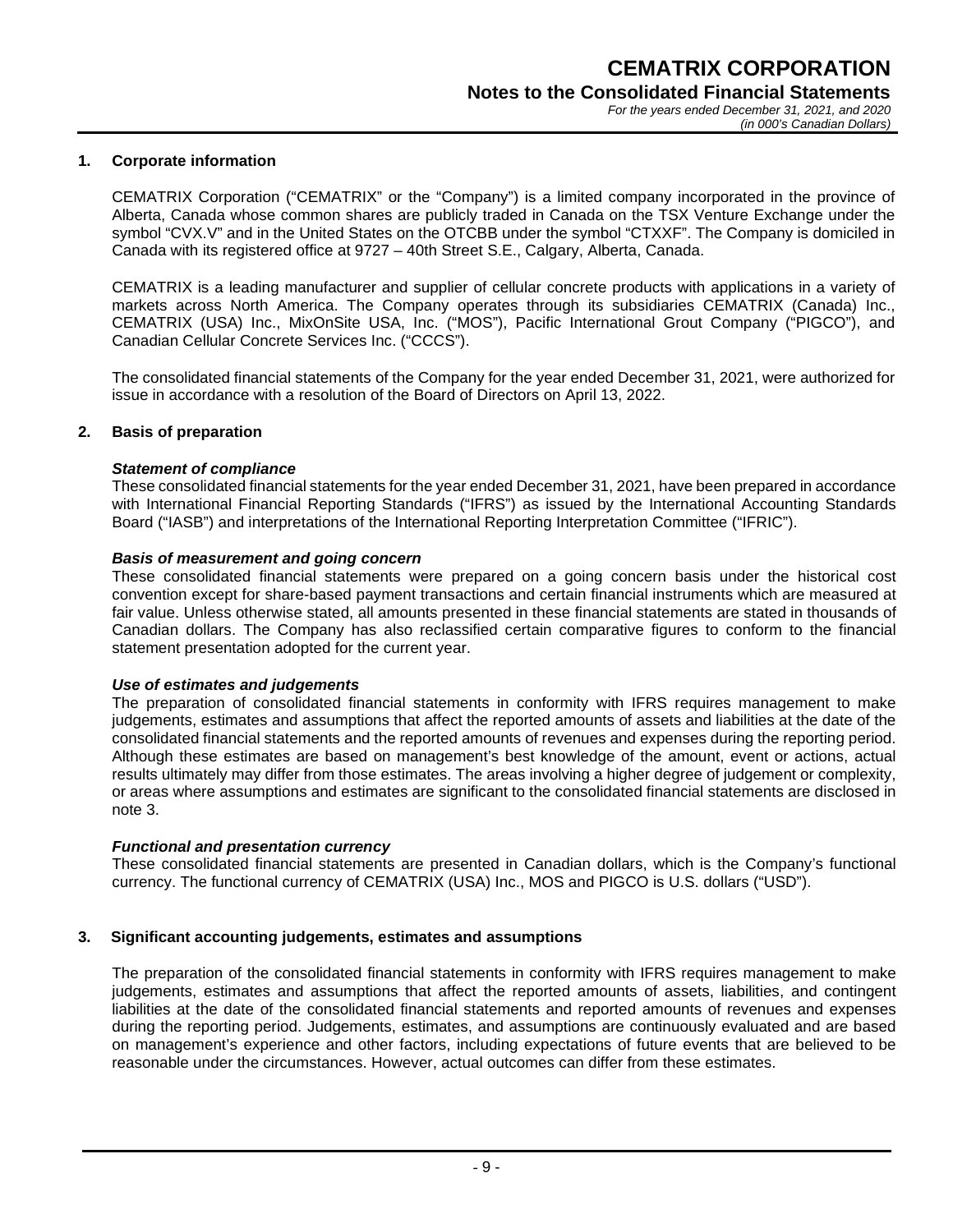*(in 000's Canadian Dollars)*

## *COVID-19 Pandemic*

The COVID-19 pandemic continued to disrupt global health and the economy in 2021. Notwithstanding ongoing vaccination programs and government policies enacted in response to the pandemic, the construction industry continues to face volatility as each government has responded, and continues to respond, by implementing measures to address the public health threat. The duration of the pandemic and the associated impact to future financial and operational measures are unknown. As a result, the corresponding impacts to key variables including our workforce, supply chain, project pursuit and awards cycle, and project site measures remain uncertain. The situation remains extremely fluid; however, the Company has responded well to the challenges presented to date and is well positioned to continue responding to fluctuating scenarios.

## *A) Impairment of non-financial assets*

The Company assesses impairment on its non-financial assets when it has determined that a potential indicator of impairment exists, or annually in the case of goodwill and indefinite life intangibles. The assessment of the existence of impairment indicators is based on various internal and external factors and involves management's judgement. When an impairment test is performed on an asset or a cash generating unit ("CGU"), management estimates the recoverable amount of the asset or CGU based on its fair value less costs of disposal ("FVLCD") or its value in use ("VIU"). These estimates are based on valuation models requiring the use of a number of assumptions such as forecasts of future cash flows, gross margin, pre-tax discount rate (weighted average cost of capital or "WACC") and perpetual growth rate. These assumptions have a significant impact on the results of impairment tests and on the impairment charge (if required) recorded in the consolidated statement of loss and comprehensive loss. A description of key assumptions used in the impairment tests and a sensitivity analysis of recoverable amounts are presented in note 8.

#### *B) Non-cash stock based compensation*

The Company measures the cost of non-cash stock-based compensation transactions with employees by reference to the fair value of the equity instruments. Estimating fair value for non-cash stock-based compensation transactions requires determining the most appropriate valuation model, which is dependent on the terms and conditions of the grant. This estimate also requires determining and making assumptions about the most appropriate inputs to the valuation model including the expected life, forfeiture rate, volatility, and dividend yield of the share option. The Company measures the cost of non-cash stock-based compensation transactions with consultants by reference to the fair value of the services to be performed.

## *C) Taxes*

Uncertainties exist with respect to the interpretation of complex tax regulations and the amount and timing of future taxable income. The Company establishes provisions, based on reasonable estimates, for possible consequences of audits by the tax authorities. The amount of such provisions is based on various factors, such as experience of previous tax audits and differing interpretations of tax regulations by the taxable entity and the responsible tax authority. Deferred tax assets are recognized for all unused tax losses to the extent that it is probable that taxable earnings will be available against which the losses can be utilized. Significant estimates are required to determine the amount of deferred tax assets that can be recognized, based upon the likely timing and the level of future taxable earnings together with future tax planning strategies.

## *D) Fair value of financial instruments*

The fair value of financial instruments is determined wherever possible based on observable market data. If not available, the Company uses third-party models, independent price publications, market exchanges, investment dealer quotes and valuation methodologies that utilize observable data. Actual values may significantly differ from these estimates.

#### *E) Provision for expected credit losses*

The Company uses a single loss-rate approach to measure expected credit losses of trade and other receivables. Under this approach, the Company determines an average historical loss rate by comparing the total balance of trade and other receivables at various past dates against the amount collected and not collected. This rate is then adjusted based on management judgement to account for current economic conditions, counterparty's present financial condition and the term to maturity of the specified receivable balance. Actual credit loss may significantly differ from this estimate of provision.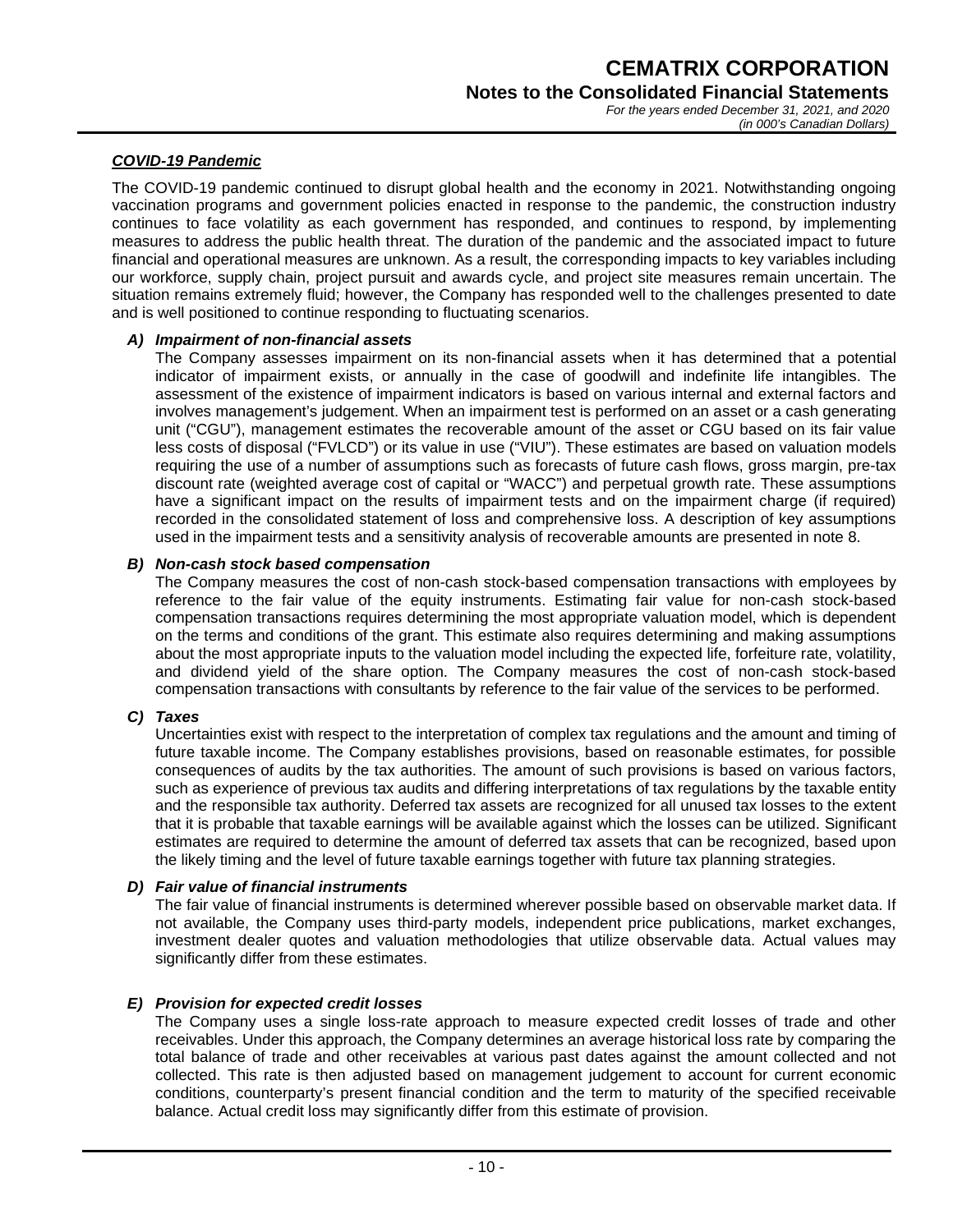*For the years ended December 31, 2021, and 2020 (in 000's Canadian Dollars)*

## *F) Useful life of property and equipment and intangible assets*

Depreciation and amortization are calculated using a systematic and rational basis, which are based upon an estimate of each assets' useful life and residual value. The estimated useful life and residual value chosen are the Company's best estimate of such and are based on industry norms, historical experience, market conditions and other estimates that consider the period and distribution of future cash inflows.

## *G) Incremental borrowing rates for leases and lease terms*

The incremental borrowing rates are based on judgements including economic environment, term, currency, and the underlying risk inherent to the asset. The carrying balance of the right-of-use assets, lease obligations, and the resulting interest expense and depreciation expense, may differ due to changes in the market conditions and lease term. In addition, lease terms are based on assumptions regarding extension terms that allow for operational flexibility and future market conditions.

## *H) Identification of CGU's*

A CGU is defined as the lowest grouping of integrated assets that generate identifiable cash inflows that are largely independent of the cash inflows of other assets or groups of assets. The allocation of assets into CGUs requires significant judgement and interpretations with respect to the integration between assets, the existence of active markets, similar exposure to market risks, shared infrastructures, and the way in which management monitors the operations. Management has determined that the appropriate CGU's for the Company are Cematrix Canada and Cematrix USA, where the Cematrix USA CGU includes both MOS and PIGCO.

## *I) Business acquisitions*

The Company uses judgement in applying the acquisition method of accounting for business acquisitions and estimates to value identifiable assets and liabilities at the acquisition date. The Company may engage independent third parties to determine the fair value of property, plant and equipment, and intangible assets. Estimates are used to determine cash flow projections, including the period of future benefit, and future growth and discount rates, among other factors. The values placed on the acquired assets and liabilities assumed affect the amount of goodwill recorded on an acquisition.

## *J) Going Concern*

The Company has experienced lower than planned revenue combined with operating losses. Management has assessed and concluded that the going concern assumption is appropriate for a period of at least twelve months following the end of the reporting period. Management has applied significant judgement in arriving at this conclusion including:

- The amount of new sales orders and total revenue to be generated to provide sufficient cash flows to continue to fund operations and other committed expenditures;
- The timing of generating those new sales and the timing of the related cash flows; and
- The strength of the financial position of the Company including the successful completion of recent public offering raising \$23 million in gross proceeds.

Given the judgement involved, actual results may lead to a materially different outcome.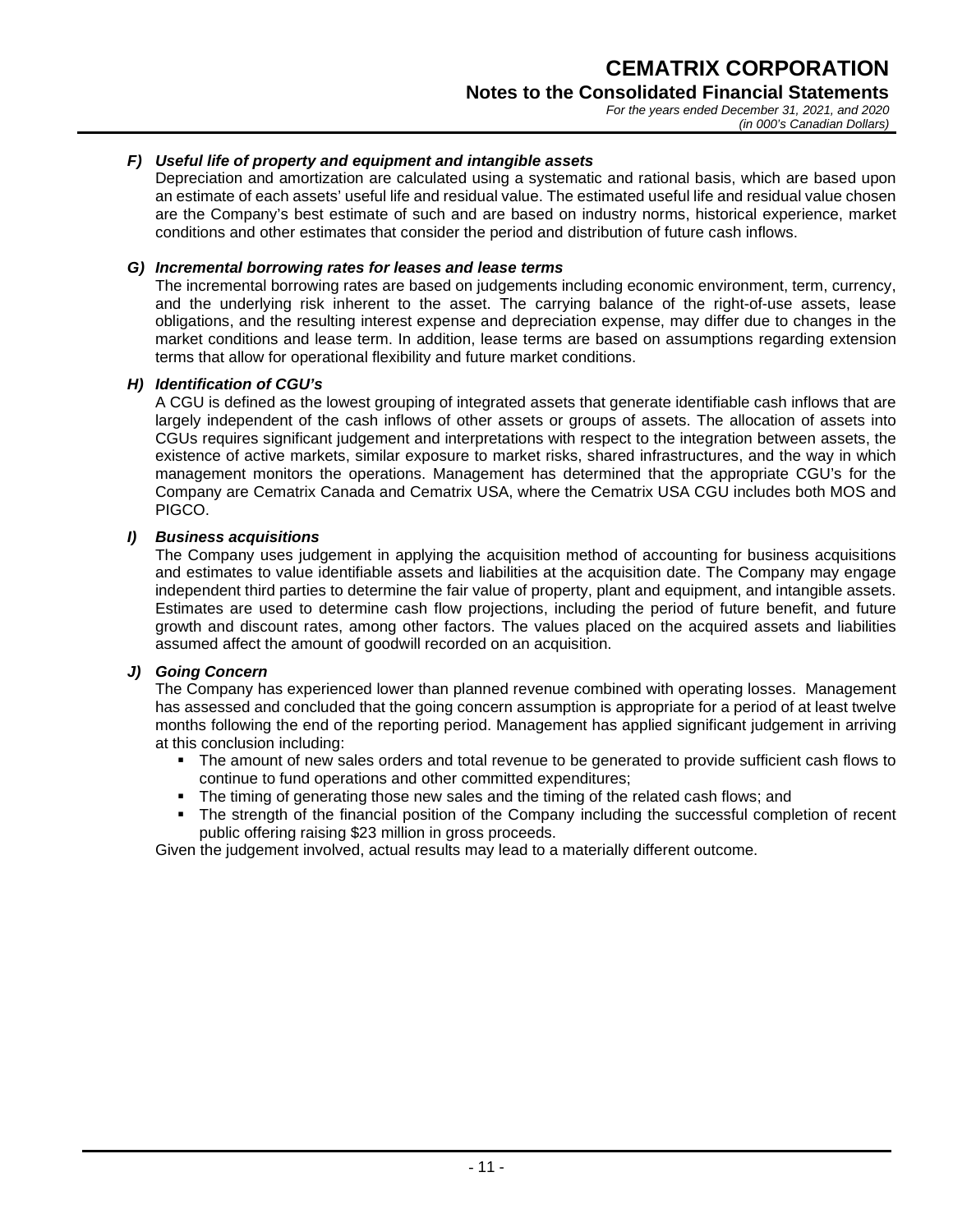#### **4. Significant accounting policies**

The significant accounting policies of the Company are outlined on the following pages:

#### *A) Basis of consolidation*

The consolidated financial statements include the accounts of the Company and its wholly-owned subsidiary, CEMATRIX (Canada) Inc. and its subsidiaries: CEMATRIX (USA) Inc. (99.99% owned), MOS (100% owned), PIGCO (100% owned) and Canadian Cellular Concrete Services Inc. (100% owned). Subsidiaries are fully consolidated from the date of acquisition, being the date on which the Company obtains control, and continue to be consolidated until the date that such control ceases. The financial statements of the subsidiaries are prepared for the same period as the parent company, using consistent accounting policies. The Company has consolidated the assets, liabilities, revenues, and expenses of its subsidiaries after the elimination of inter-company transactions and balances.

#### *B) Cash and cash equivalents*

Cash and cash equivalents include short-term investments with original maturities of three months or less which are considered to be cash equivalents and are recorded at cost, which approximates fair market value.

#### *C) Inventory*

Inventory is valued at the lower of cost and net realizable value. Cost is determined by the weighted average method. Net realizable value is the estimated selling price in the ordinary course of business. Inventory consists mainly of foaming agent used in the production of the Company's product, cellular concrete. It also includes marketing materials. Inventory is reviewed on a regular basis to ensure the carrying value does not exceed net realizable value. If the carrying value exceeds net realizable value, a write-down is recognized immediately. The write-down may be reversed in a subsequent period if the circumstances which caused it no longer to exist.

#### *D) Property and equipment*

Property and equipment are stated at cost less accumulated depreciation and accumulated impairment losses, if any. When significant parts of property and equipment are required to be replaced in intervals, the Company recognizes such parts as individual assets with specific useful lives and depreciation, respectively. All other repair and maintenance costs are recognized in the consolidated statement of loss and comprehensive loss as incurred.

Depreciation is calculated on a straight-line basis to recognize the cost less estimated residual value over the estimated useful life of the assets as follows**:** 

| Equipment and cellular material processors | 3-20 years |
|--------------------------------------------|------------|
| Vehicles                                   | 7-15 years |
| Computer equipment and software            | 5-10 years |
| Furniture and fixtures                     | 10 years   |
|                                            |            |

The assets' residual values, useful lives and methods of depreciation are reviewed at each financial year end and adjusted prospectively, if appropriate.

#### *E) Intangible assets*

Intangible assets represent foaming agent technology, process licenses, trademarks and product testing costs. Intangible assets acquired separately are measured on initial recognition at cost. The cost of an intangible asset acquired in a business combination is its fair value as at the date of acquisition. Following initial recognition, intangible assets are carried at cost less any accumulated amortization and any accumulated impairment losses. Internally generated intangible assets, excluding capitalized development costs, are not capitalized and any expenditure is reflected in the consolidated statement of loss and comprehensive loss in the year in which the expenditure is incurred.

The useful lives of intangible assets are assessed as either finite or indefinite.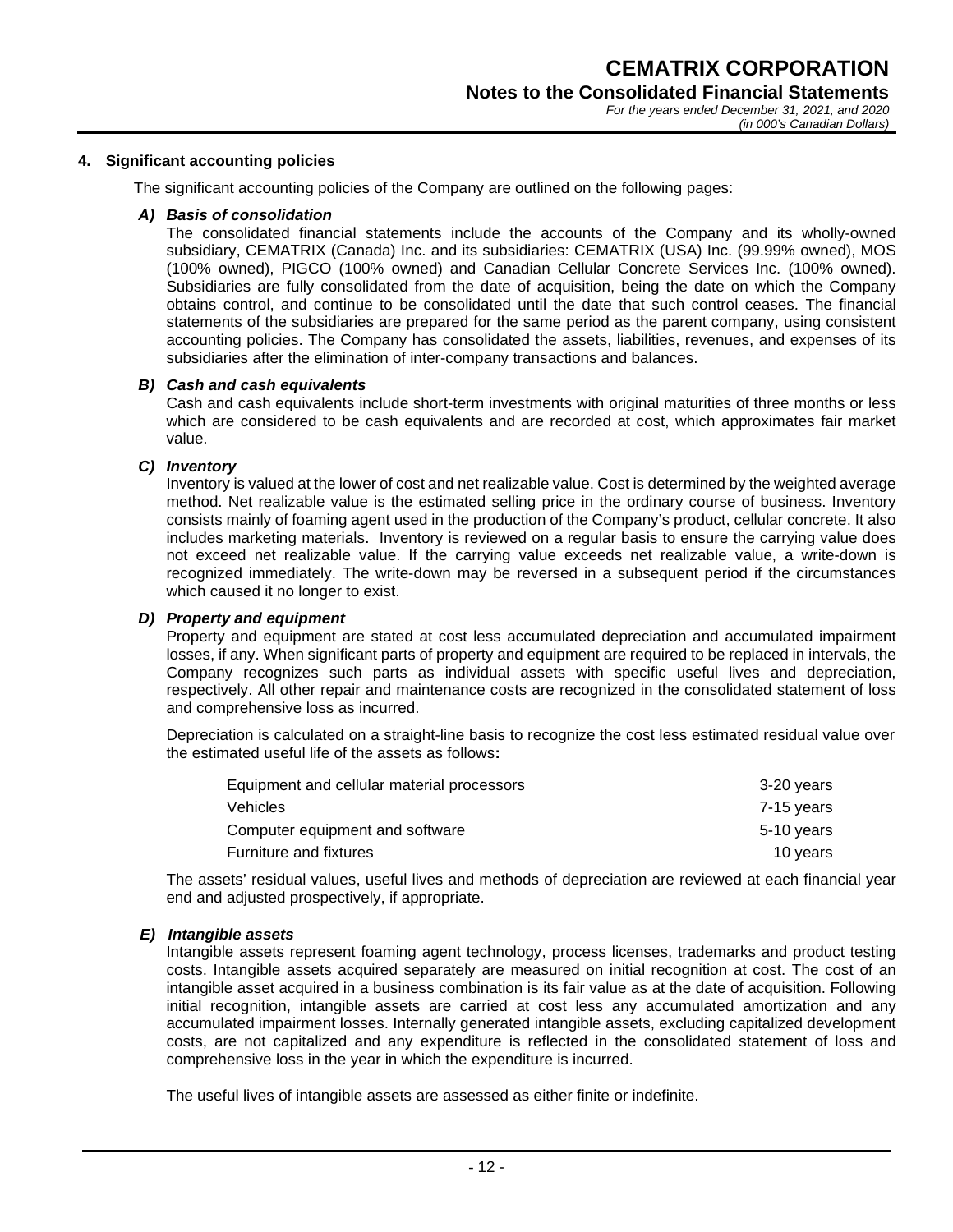Intangible assets with finite lives are amortized over the useful economic life and assessed for impairment whenever there is an indication that the intangible asset may be impaired. The amortization period and the amortization method for an intangible asset with a finite useful life are reviewed at least at each financial year end. Changes in the expected useful life or the expected pattern of consumption of future economic benefits embodied in the asset is accounted for by changing the amortization period or method, as appropriate, and are treated as changes in accounting estimates.

Intangible assets with indefinite useful lives are not amortized, but are tested for impairment annually, either individually or at the CGU level. The assessment of indefinite life is reviewed annually to determine whether the indefinite life continues to be supportable. If not, the change in useful life from indefinite to finite is made on a prospective basis.

Gains or losses arising from derecognition of an intangible asset are measured as the difference between the net disposal proceeds and the carrying amount of the asset and are recognized in the consolidated statement of loss and comprehensive loss when the asset is derecognized.

## *F) Impairment of non-financial assets*

At the end of each reporting period, the Company reviews the carrying amounts of its tangible and intangible assets to determine whether there is any indication that those assets have suffered an impairment loss. If any such indication exists, the recoverable amount of the asset is estimated in order to determine the extent of the impairment loss, if any. Where it is not possible to estimate the recoverable amount of an individual asset, the Company estimates the recoverable amount of the CGU to which the asset belongs. Where a reasonable and consistent basis of allocation can be identified, corporate assets are also allocated to individual CGU's, or otherwise they are allocated to the smallest group of CGU's for which a reasonable and consistent allocation basis can be identified.

Intangible assets with indefinite useful lives, goodwill and intangible assets not yet available for use are tested for impairment at least annually, and whenever there is an indication that the asset may be impaired.

Recoverable amount is the higher of FVLCD and VIU. In assessing value in use, the estimated future cash flows are discounted to their present value using a pre-tax discount rate that reflects current market assessments of the time value of money and the risks specific to the asset for which the estimates of future cash flows have not been adjusted. If the recoverable amount of an asset or CGU is estimated to be less than its carrying amount, the carrying amount of the asset or CGU is reduced to its recoverable amount. An impairment loss is recognized immediately in the consolidated statement of loss and comprehensive loss.

Where an impairment loss subsequently reverses for assets with a finite useful life, the carrying amount of the asset or CGU is increased to the revised estimate of its recoverable amount, such that the increased carrying amount does not exceed the carrying amount that would have been determined had no impairment loss been recognized for the asset or CGU in prior years.

A reversal of an impairment loss is recognized immediately in consolidated statement of loss and comprehensive loss. An impairment loss on intangible assets with an indefinite life and on any goodwill is not reversed.

## **G)** *Revenue from Contracts with Customers*

IFRS 15 sets out a five-step model for revenue recognition. The core principle is that revenue should be recognized to depict the transfer of goods and services to customers in an amount that reflects the consideration that the Company expects to be entitled for those goods and services.

The Company principally generates revenue from the onsite production and placement of cellular concrete (the "Product") pursuant to contractual arrangements with its customers. This revenue is recognized when control or title of the Product is transferred from the Company and collection is reasonably assured in accordance with specified contract terms. All revenue is generally earned at a point in time and is based on the consideration that the Company expects to receive for the transfer of the Product to the customer.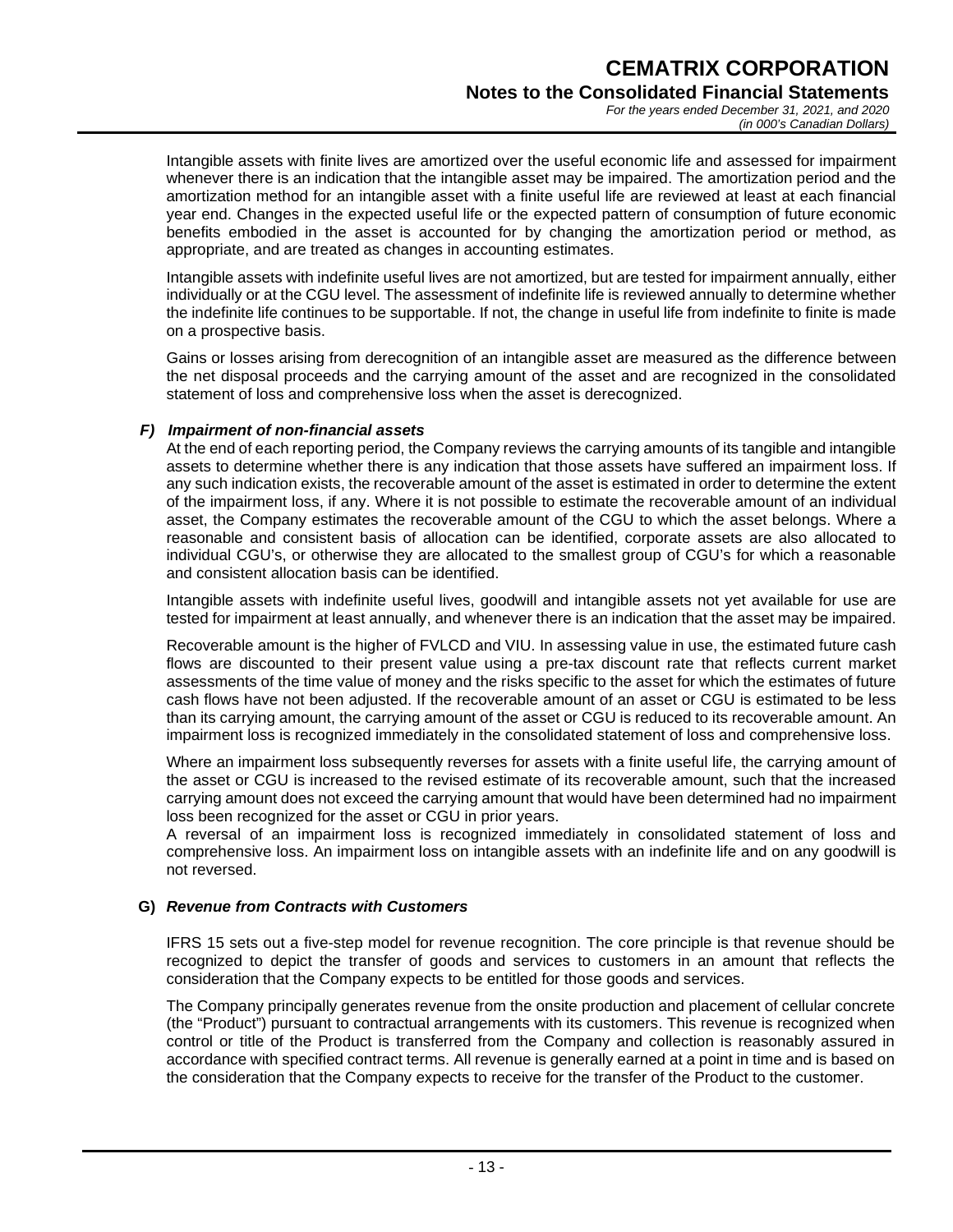Revenue is measured based on the consideration specified in a contract with its customers. Payment terms with customers are generally 30 days from the date of the invoice. The Company generally does not have any sales contracts where the period between the transfer of the Product to the customer and payment by the customer exceeds one year. As a result, the Company does not adjust its revenue transactions for the time value of money.

The Company enters contracts with customers that have performance obligations that are unsatisfied (or partially unsatisfied) at the reporting date. The Company applies a practical expedient of IFRS 15 and does not disclose information about the remaining performance obligations that have original expected durations of one year or less, or for performance where the Company has a right to consideration from a customer in an amount that corresponds directly with the value to the customer on the Company's performance to date.

Contract modifications with the Company's customers could change the scope of the contract, the price of the contract, or both. A contract modification exists when the parties to the contract approve the modification in writing. Contract modifications are generally accounted for as part of the existing contract prospectively over the remaining term of the contract.

#### *H) Non-cash stock-based compensation*

The Company operates an equity-settled non-cash stock-based compensation plan under which it receives services from employees and consultants as consideration for equity instruments of the Company.

For equity-settled plans, expense is based on the fair value of the awards granted, net of expected forfeitures, on the date of grant. Fair values are determined using observable share prices and/or pricing models such as the Black-Scholes option-pricing model. The expense is recognized over the vesting period, which is the period over which all the specified vesting conditions are satisfied with a corresponding credit to contributed surplus. For awards with graded vesting, the fair value of each tranche is recognized over its respective vesting period.

For grants that expire or are forfeited without being exercised, the Company records a reclassification to deficit of the non-cash stock-based compensation previously recorded to contributed surplus. For grants that are exercised, the Company records a reclassification to share capital of the non-cash stock-based compensation previously recorded to contributed surplus.

At the end of each reporting period, the Company re-assesses its estimates of the number of awards that are expected to vest and recognizes the impact of the revisions in the consolidated statement of loss and comprehensive loss.

## *I) Loss per common share*

Basic loss per common share is calculated by dividing the net loss attributable to common shareholders (the numerator) by the weighted average number of common shares outstanding (the denominator) during the year. The denominator (number of units) is calculated by adjusting the shares issued at the beginning of the year by the number of shares bought back or issued during the year, multiplied by a time-weighting factor.

Diluted loss per common share is calculated by adjusting the denominator for the effects of dilutive share purchase options and any other potential dilutive items. The effects of anti-dilutive potential units are ignored in calculating diluted income per common share. All share purchase options are considered anti-dilutive when the Company is in a loss position, or the average exercise price of the options exceeds the average trading price of the Company's common shares.

## *J) Government grants and assistance*

Government grants are recognized when there is reasonable assurance that the precedent conditions are met and that the grants will be received. The proceeds from the government grants are recorded as other income in profit or loss and are recognized over the same period on a systematic basis, in which the related expenses for which the grant was initially intended are being recognized.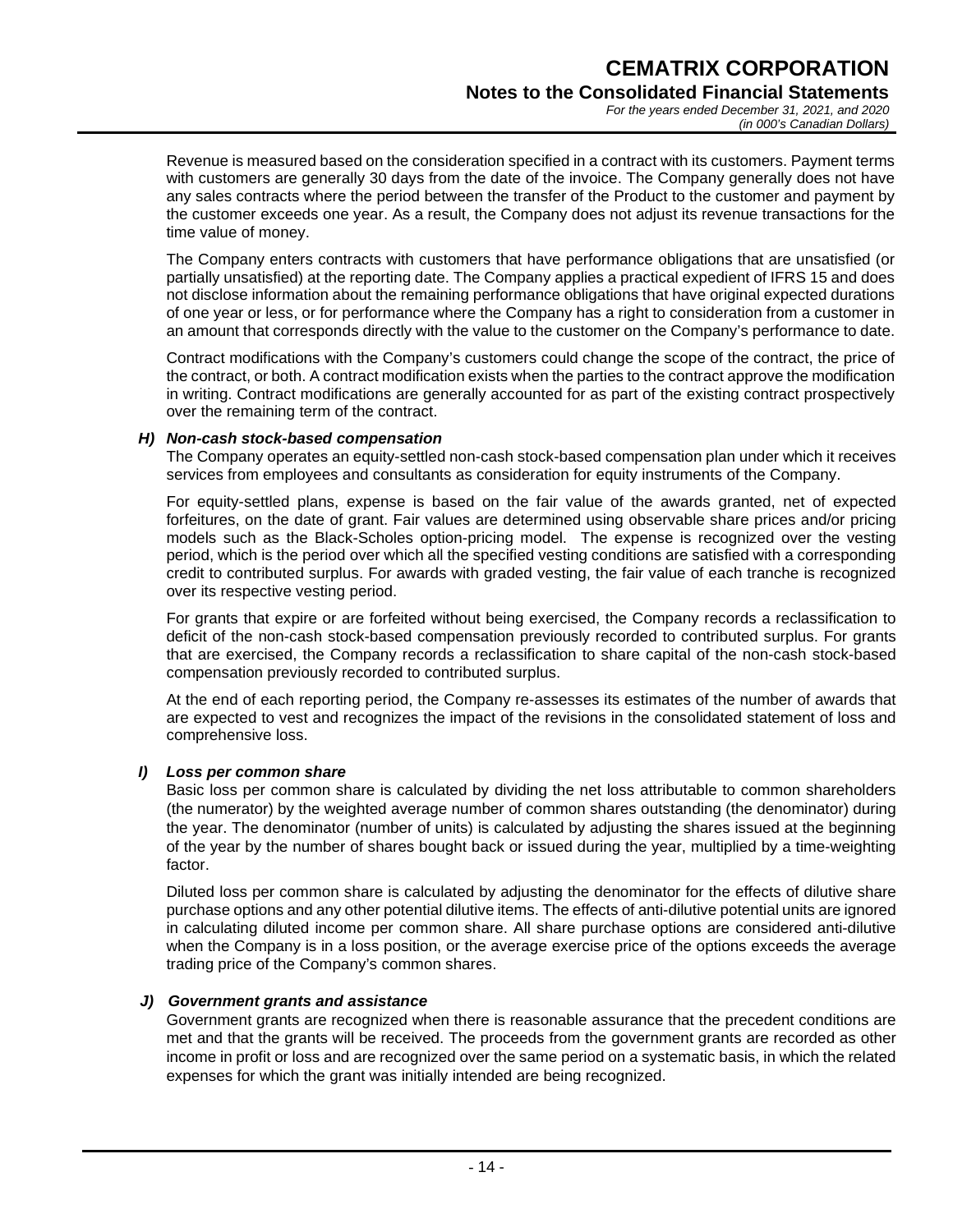## *K) Taxes*

Tax expenses comprise current and deferred tax. Taxes are recognized in the consolidated statement of loss and comprehensive loss except to the extent it relates to items recognized directly in equity.

#### **Current tax**

Current tax expense is based on the results for the year as adjusted for items that are not taxable or not deductible and recognized in profit or loss except to the extent that it relates to items recognized directly in equity, in which case it is recognized in equity. Current tax is calculated using tax rates and laws that were enacted or substantively enacted at the end of the reporting period. Management periodically evaluates positions taken in tax returns with respect to situations in which applicable tax regulation is subject to interpretation. Provisions are established where appropriate on the basis of amounts expected to be paid to the tax authorities.

#### **Deferred tax**

Deferred taxes are the taxes expected to be payable or recoverable on differences between the carrying amounts of assets in the consolidated statement of financial position and their corresponding tax bases used in the computation of taxable profit and are accounted for using the liability method.

Deferred tax liabilities are generally recognized for all taxable temporary differences between the carrying amounts of assets and their corresponding tax bases. Deferred taxes are measured at the tax rates that are expected to be applied to temporary differences when they reverse, based on the laws that have been enacted or substantively enacted by the reporting date. Deferred tax assets are recognized to the extent that it is probable that taxable profits will be available against which deductible temporary differences can be utilized.

#### *L) Compound financial instruments*

When a contract contains an embedded derivative, the economic and risk characteristics of both the embedded derivative and host contract are analyzed to understand whether or not they are closely related and to decide whether the embedded derivative should be accounted for separately from the host contract.

The embedded features in the financial instrument issued by the Corporation are identified at inception. Each feature is evaluated separately and classified either as part of the host liability, as a separate embedded liability or as an equity instrument in accordance with the substance of the contractual arrangement.

## *M) Convertible Debentures*

Compound financial instruments issued by the Company are comprised of convertible debt that can be converted to share capital at the option of the holder. The liability component of a compound financial instrument is recognized initially at the fair value which is equal to the net present value of future cash flows applying an interest rate at the date of issue of a similar liability that does not have an equity convertible option. The equity component is recognized initially as the difference between the fair value of the compound financial instrument as a whole and the fair value of the liability component. Any directly attributable transaction costs are allocated to the liability and equity components in proportion to their initial carrying amounts.

Subsequent to initial recognition, the liability component of a compound financial instrument is measured at amortized cost using the effective interest method. The equity component of a compound financial instrument is not remeasured subsequent to initial recognition. Interest, dividends, losses and gains relating to the financial liability are recognized in the consolidated statement of comprehensive loss.

## *N) Share capital*

The proceeds from the exercise of share options and warrant and issuance of shares from treasury are recorded as share capital in the amount for which the option, warrant, or treasury share enabled the holder to purchase a share in the Company. Share capital issued for non-monetary consideration is recorded at an amount based on fair market value on the date the shares are issued. Commissions paid to underwriters, and other related share issue costs, such as legal, auditing and printing, on the issue of the Company's shares are charged to share capital.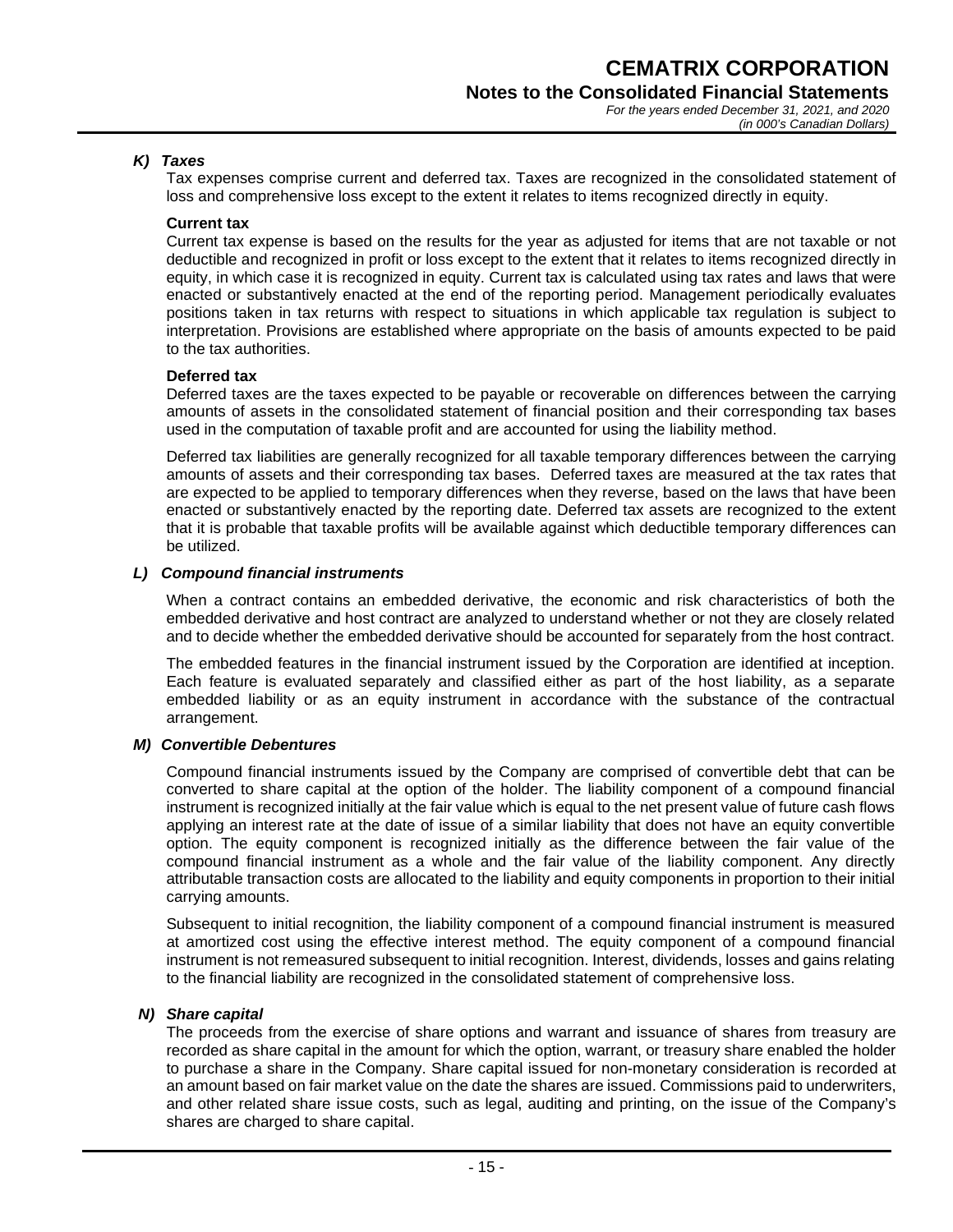*(in 000's Canadian Dollars)*

The proceeds from the issue of units consisting of a common share and a share purchase warrant is allocated between common shares and common share purchase warrants on a pro-rata basis on a relative fair value basis, wherein, the fair value of the common shares is based on the market closing price on the date the units are issued; and the fair value of the common share purchase warrants is determined using the Black-Scholes pricing model.

## *O) Foreign currency translation*

Foreign currency denominated assets and liabilities are translated at the exchange rate prevailing at the date of the consolidated statement of financial position for monetary items. Revenues and expenses are translated using exchange rates prevailing at the dates of the transaction. Any exchange gain or loss that arises on translation is included in the consolidated statement of loss and comprehensive loss for the year.

The Company translates the accounts of PIGCO, MOS, and CEMATRIX (USA) Inc. into Canadian dollars using the closing rate of exchange for both monetary and non-monetary assets and liabilities and the average exchange rate for revenues and expenses. The Company records the exchange differences on the translation of net assets whose functional currency is the USD in unrealized foreign exchange gain (loss) on translation of foreign subsidiary in other comprehensive income (loss).

#### *P) Borrowing costs*

Borrowing costs are recognized as an expense in the period in which they are incurred unless they are incurred on a qualifying asset. A qualifying asset is an asset that necessarily takes a substantial period (greater than one year) to get ready for its intended use. Interest costs on borrowings incurred to finance a qualifying asset are capitalized during the period that is required to complete and prepare the asset for its intended use.

## *Q) Financial Instruments*

**Classification** 

The Company classifies its financial assets and financial liabilities in the following measurement categories: (i) those to be measured subsequently at fair value through profit or loss ("FVTPL"); (ii) those to be measured subsequently at fair value through other comprehensive income ("FVOCI"); and (iii) those to be measured at amortized cost. The classification of financial assets depends on the business model for managing the financial assets and whether the contractual cash flows represent solely payments of principal and interest ("SPPI"). Financial liabilities are classified as those to be measured at amortized cost unless they are designated as those to be measured subsequently at FVTPL (irrevocable election at the time of recognition). For assets and liabilities measured at fair value, gains or losses are either recorded in net loss or other comprehensive income (loss).

The Company reclassifies financial assets when and only when its business model for managing those assets changes. Financial liabilities are not reclassified.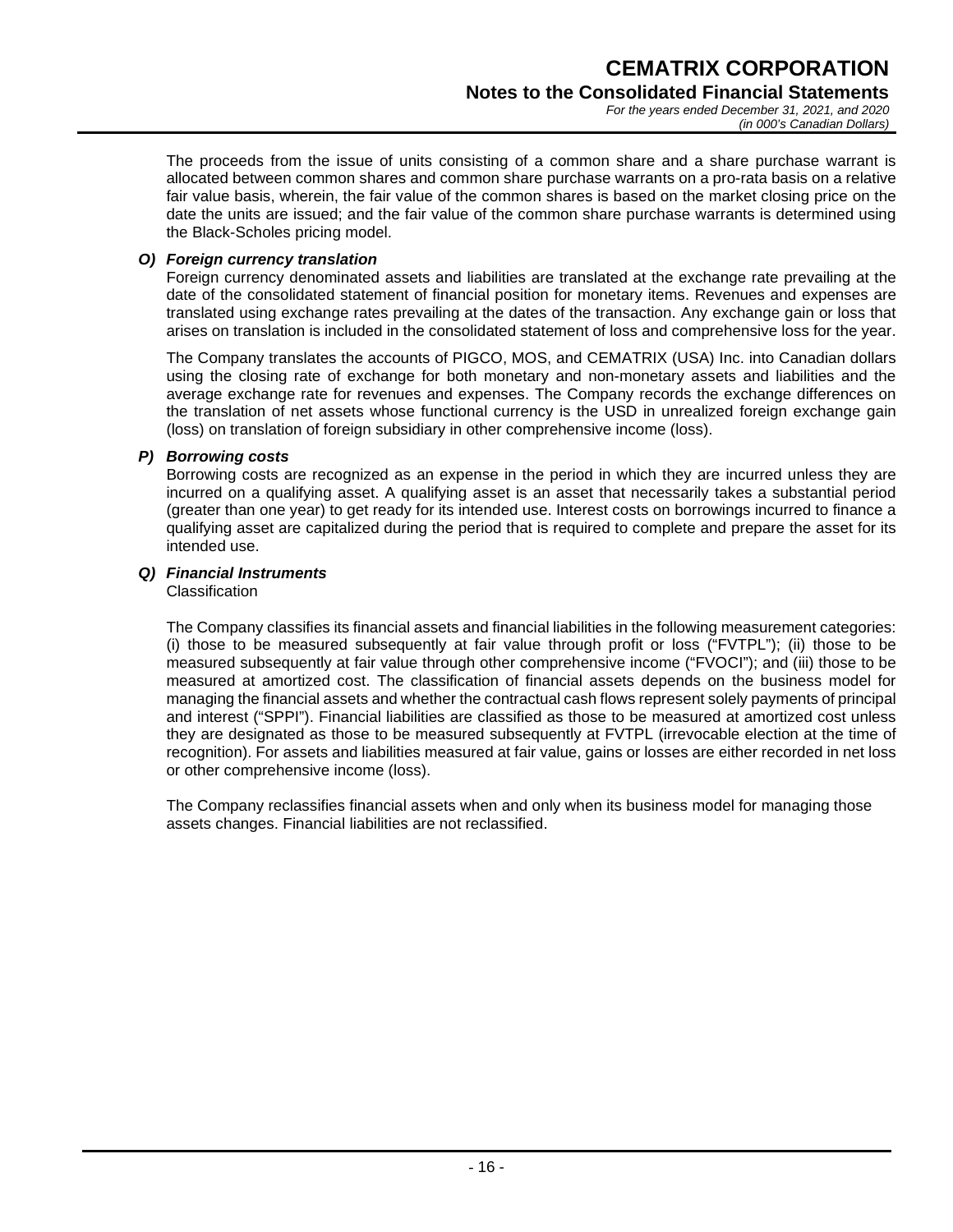## **CEMATRIX CORPORATION Notes to the Consolidated Financial Statements**

*For the years ended December 31, 2021, and 2020* 

*(in 000's Canadian Dollars)*

All financial instruments are initially measured at fair value. The following table summarizes the subsequent measurement for the Company's financial assets and liabilities under IFRS 9:

| <b>Financial instrument</b>                                  | Subsequent measurement |
|--------------------------------------------------------------|------------------------|
| Financial asset:                                             |                        |
| Cash and cash equivalents                                    | <b>FVTPL</b>           |
| Restricted cash                                              | <b>FVTPL</b>           |
| Trade and other receivables                                  | Amortized cost         |
| Convertible debt – derivative asset                          | <b>FVTPL</b>           |
| <b>Financial liabilities:</b>                                |                        |
| Bank operating loan                                          | Amortized cost         |
| US operating loan                                            | Amortized cost         |
| Trade and other payables                                     | Amortized cost         |
| Long term debt                                               | Amortized cost         |
| Earn-out liability                                           | <b>FVTPL</b>           |
| Convertible debt - host debt                                 | Amortized cost         |
| Convertible debt – forced conversion and derivative features | <b>FVTPL</b>           |

#### Impairment

When assessing impairment of financial assets measured at amortized cost, the Company applies the simplified approach to provide for expected losses prescribed by IFRS 9, which requires the use of the lifetime expected credit losses. In estimating the lifetime expected loss provision, the Company considers historical internal and industry default rates as well as credit ratings of major customers.

Financial assets are derecognized when the contractual rights to the cash flows from the financial asset expire or when the contractual rights to those assets are transferred.

Financial liabilities are derecognized when the obligation is discharged, cancelled, or expired.

## *R) Business acquisitions*

The Company uses the acquisition method of accounting for business acquisitions. Acquired assets and assumed liabilities are recognized at their fair values at the acquisition date. For those acquisitions that include a contingent consideration arrangement, the contingent consideration is measured at its acquisition date fair value and subsequent changes in such fair value amounts are recognized in net loss.

Acquisition-related costs are recognized in net loss as incurred.

Goodwill arising on acquisition is recognized as an asset and initially measured at cost, being the excess of the fair value of consideration paid over the Company's interest in the net fair value of the identifiable assets, liabilities and contingent liabilities recognized. If the net amounts assigned to the assets acquired and liabilities assumed exceed the consideration paid, then the Company is required to reassess the value of both the consideration paid and net assets acquired and any excess remaining after this reassessment is recognized immediately in net loss. Goodwill is initially recognized as an asset at cost and is subsequently measured at cost less any accumulated impairment losses.

If the initial accounting for a business acquisition is incomplete by the end of the reporting period in which the acquisition occurs, the Company will report provisional amounts for the items for which the accounting is incomplete. Those provisional amounts are adjusted during the measurement period (see below), or additional assets or liabilities are recognized, to reflect new information obtained about facts and circumstances at the acquisition date that, if known, would have affected the amounts recognized at that date.

The measurement period is the period from the date of acquisition to the date the Company obtains complete information about facts and circumstances as of the acquisition date, to a maximum of one year.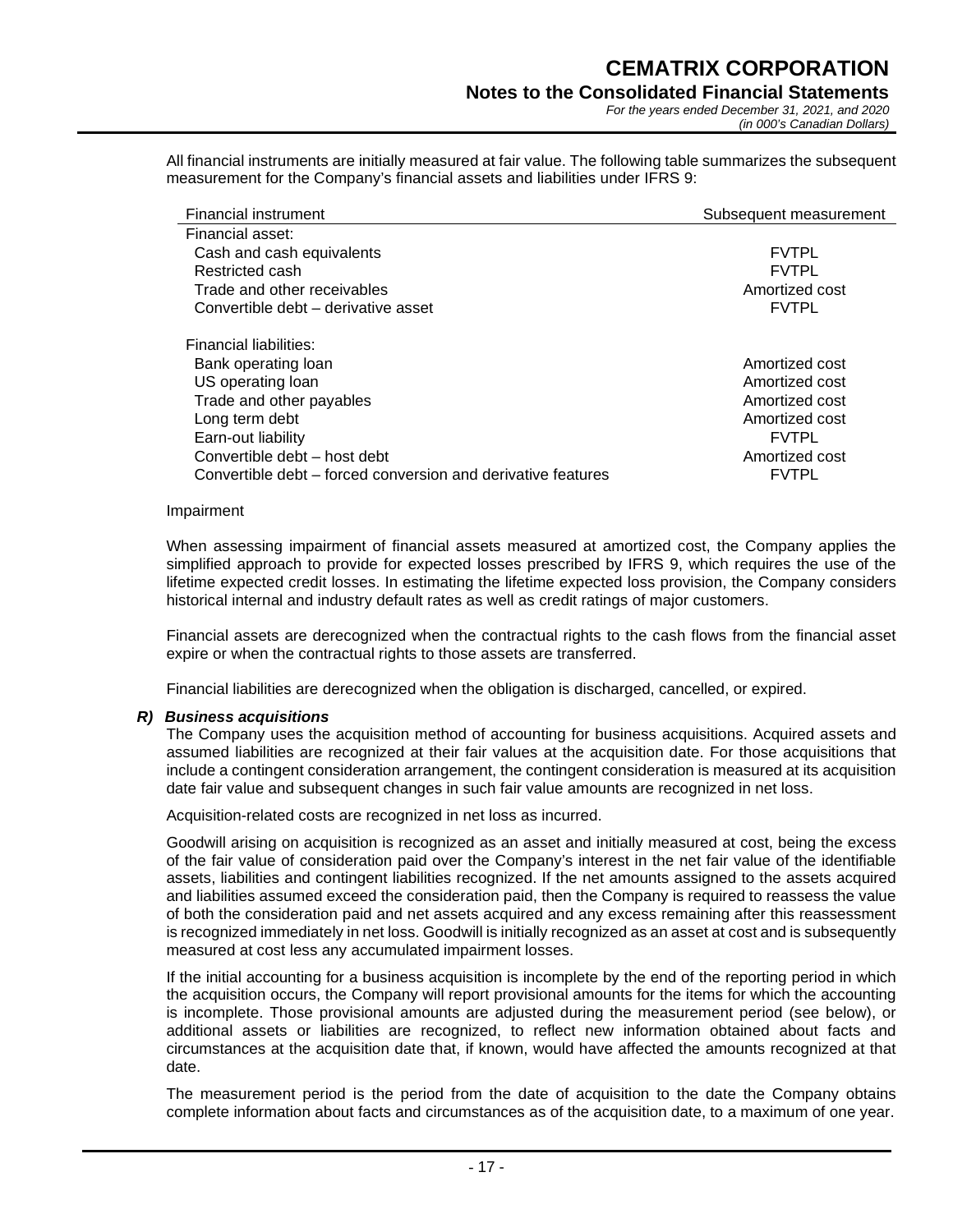## *S) Leases*

A contract is a lease or contains a lease if it conveys the right to control the use of an asset for a period of time in exchange for consideration. To identify a lease, the Company (1) considers whether an explicit or implicit asset is specified in the contract and (2) determines whether the Company obtains substantially all the economic benefits from the use of the underlying asset by assessing numerous factors, including but not limited to substitution rights and the right to determine how and for what purpose the asset is used.

When assessing the lease term, management considers all facts and circumstances that create an economic incentive to exercise an extension option or to not exercise a termination option. This judgement is based on factors such as contract rates compared to market rates, economic reasons, significance of leasehold improvements, termination and relocation costs, installation of specialized assets, residual value guarantees, and any sublease term.

The Company does not recognize lease assets and lease liabilities for low-value assets or short-term leases with a term of 12 months or less. The lease payments are recognized in expenses over the lease term.

The lease liability is initially measured at the present value of the lease payments that are not paid. The Company elected to not separate non-lease components from lease components and to account for the non-lease and lease components as a single lease component.

The lease liability is discounted using the interest rate implicit in the lease or, if that rate cannot be readily determined, the Company's incremental borrowing rate. The Company estimates the incremental borrowing rate based on the lease term, collateral assumptions, and the economic environment in which the lease is denominated.

The lease liability is subsequently measured at amortized cost using the effective interest method. The lease liability is remeasured when the expected lease payments change as a result of new assessments of contractual options and residual value guarantees.

## *T) New accounting policies*

There are no new standards issued but not yet effective as of January 1, 2022, that have a material impact to the Company's consolidated financial statements.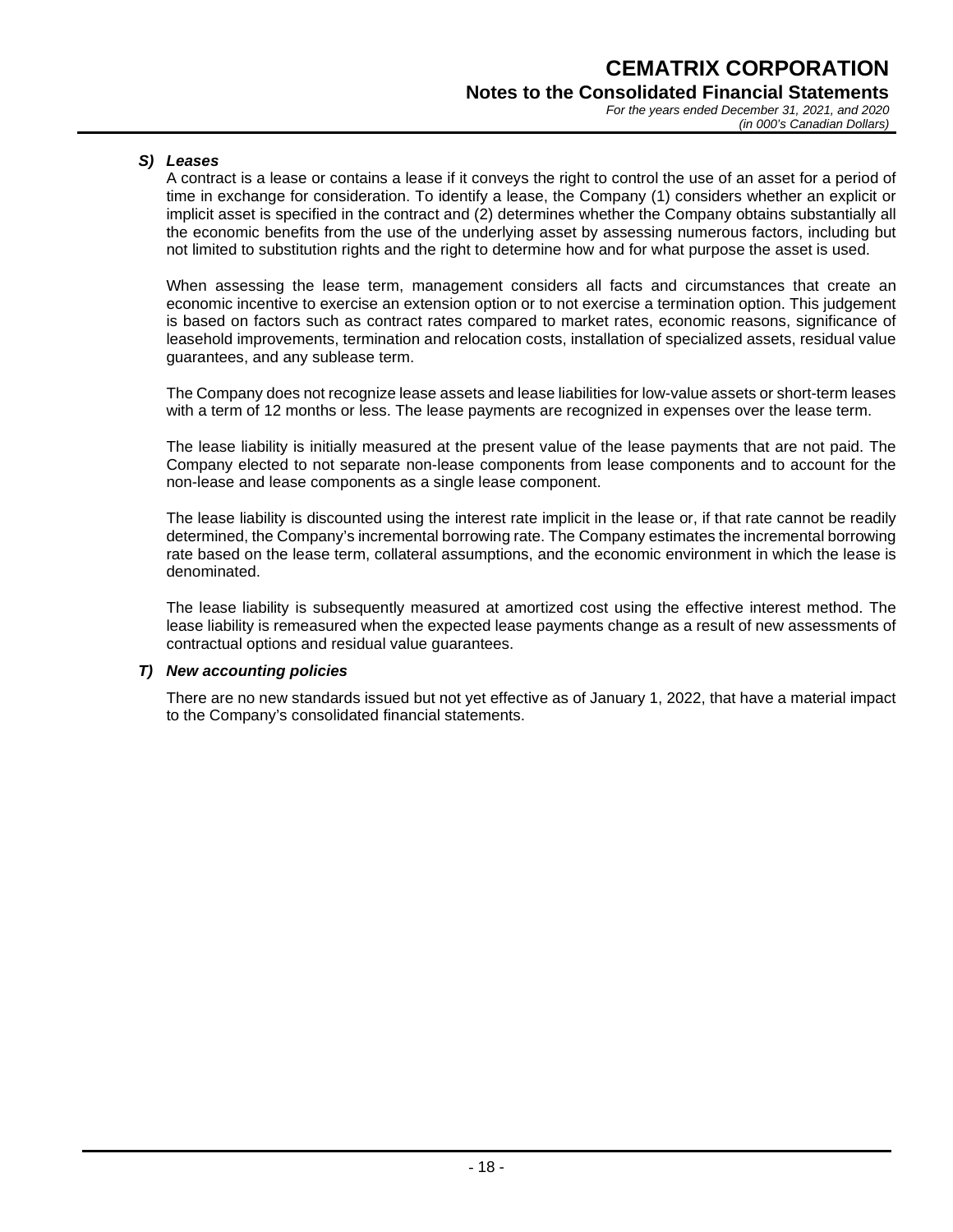*For the years ended December 31, 2021, and 2020* 

#### **5. Trade and other receivables**

Trade and other receivables consist of the following components as at December 31, 2021, and 2020:

|                                                                                    |   | 2021                               | 2020                        |
|------------------------------------------------------------------------------------|---|------------------------------------|-----------------------------|
| Trade receivables<br>Holdbacks<br>Other receivables<br><b>Expected Credit Loss</b> | æ | 3,954<br>S<br>1,044<br>20<br>(107) | 3,760<br>397<br>237<br>(65) |
|                                                                                    |   | ß.<br>4.911                        | 4,329                       |

Trade receivables and holdbacks are unsecured and non-interest bearing and are generally on 30-day terms subject to standard ten percent construction holdback on most sales over \$100. Holdbacks are generally collectible fortyfive days after completion of the work performed by the Company; however, holdbacks can be outstanding much longer if the holdback release is tied to the completion of the entire project by the general contractor. The Company is normally a subcontractor to the general contractor and only completes a portion of the total work to be completed by the general contractor and accordingly certain holdbacks can be outstanding for up to a year or more.

The aging of the trade receivables was as follows as at December 31, 2021, and 2020:

|                      | 2021        | 2020        |
|----------------------|-------------|-------------|
|                      |             |             |
| $1-30$ days          | \$<br>2,841 | \$<br>1,749 |
| 31-60 days           | 513         | 443         |
| 61-90 days           | 465         | 608         |
| Greater than 90 days | 135         | 960         |
|                      | \$<br>3,954 | \$<br>3,760 |

In determining the recoverable amount of a trade, holdbacks and other receivables, the Company performs a risk analysis considering the type and age of the outstanding receivable and the credit worthiness of the counterparties. The Company considers trade accounts receivable past due if they are greater than 60 days, except for holdbacks that have been invoiced and are part of trade receivables but are not collectible until the completion of the entire project as discussed above. The expected credit loss calculated as at December 31, 2021, was \$107 (2020 - \$65).

#### **6. Inventory**

Inventory consists of the following components as at December 31, 2021, and 2020:

|                                           |  | 2020 |  |     |
|-------------------------------------------|--|------|--|-----|
| Raw materials (principally foaming agent) |  | 718  |  | 692 |
|                                           |  | 718  |  | 692 |

Inventory expensed as part of cost of sales was \$799 and \$1,247 for the years ended December 31, 2021, and 2020, respectively.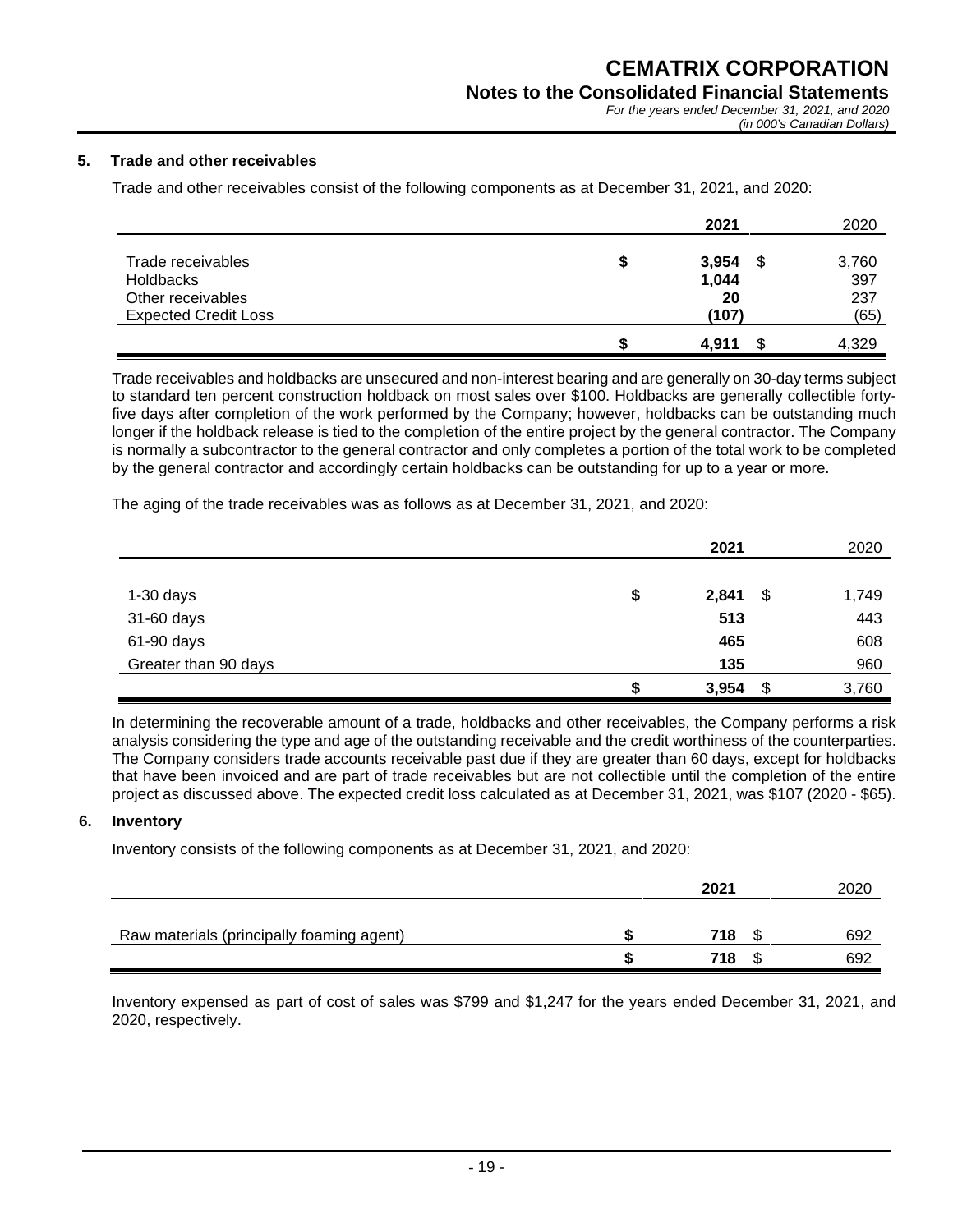# **Notes to the Consolidated Financial Statements**

*For the years ended December 31, 2021, and 2020 (in 000's Canadian Dollars)*

## **7. Property and equipment**

The movement in the net carrying amounts for each class of property and equipment for the years ending December 31, 2021, and 2020 is outlined below:

|                                 | Equipment<br>and<br>cellular<br>material<br>processor | <b>Vehicles</b> | Computer<br>equipment<br>and<br>software | <b>Furniture</b><br>and fixtures | <b>Subtotal</b><br>owned | <b>Right of</b><br><b>Use Asset</b> | <b>Total</b> |
|---------------------------------|-------------------------------------------------------|-----------------|------------------------------------------|----------------------------------|--------------------------|-------------------------------------|--------------|
| Cost                            |                                                       |                 |                                          |                                  |                          |                                     |              |
| At December 31, 2020            | 15.621                                                | 838             | 202                                      | 138                              | 16,799                   | 2,869                               | 19,668       |
| <b>Additions</b>                | 635                                                   | 394             | 3                                        | 47                               | 1,079                    | 240                                 | 1,319        |
| <b>Dispositions</b>             | (138)                                                 | (245)           | (1)                                      | (38)                             | (422)                    | (257)                               | (679)        |
| <b>Exchange difference</b>      | (45)                                                  | (4)             |                                          |                                  | (49)                     | (7)                                 | (56)         |
| At December 31, 2021            | 16,073                                                | 983             | 204                                      | 147                              | 17,407                   | 2,845                               | 20,252       |
| <b>Accumulated depreciation</b> |                                                       |                 |                                          |                                  |                          |                                     |              |
| At December 31, 2020            | (5, 141)                                              | (319)           | (149)                                    | (63)                             | (5,672)                  | (852)                               | (6, 524)     |
| Depreciation                    | (1,049)                                               | (152)           | (16)                                     | (12)                             | (1, 229)                 | (539)                               | (1,768)      |
| <b>Dispositions</b>             | 2                                                     | 29              |                                          | 1                                | 32                       | 184                                 | 216          |
| <b>Exchange difference</b>      | (5)                                                   | 1               |                                          | $\blacksquare$                   | (4)                      | (1)                                 | (5)          |
| At December 31, 2021            | (6, 193)                                              | (441)           | (165)                                    | (74)                             | (6, 873)                 | (1, 208)                            | (8,081)      |
| Net book value                  |                                                       |                 |                                          |                                  |                          |                                     |              |
| At December 31, 2021            | 9,880                                                 | 542             | 39                                       | 73                               | 10,534                   | 1,637                               | 12,171       |
|                                 |                                                       |                 |                                          |                                  |                          |                                     |              |
| Cost                            |                                                       |                 |                                          |                                  |                          |                                     |              |
| At December 31, 2019            | 15,746                                                | 925             | 189                                      | 129                              | 16,989                   | 2,319                               | 19,308       |
| <b>Additions</b>                | 98                                                    |                 | 14                                       | 10                               | 122                      | 632                                 | 754          |
| <b>Dispositions</b>             | (23)                                                  | (73)            |                                          |                                  | (96)                     | (45)                                | (141)        |
| Exchange difference             | (200)                                                 | (14)            | (1)                                      | (1)                              | (216)                    | (37)                                | (253)        |
| At December 31, 2020            | 15,621                                                | 838             | 202                                      | 138                              | 16,799                   | 2,869                               | 19,668       |
| Accumulated depreciation        |                                                       |                 |                                          |                                  |                          |                                     |              |
| At December 31, 2019            | (3,978)                                               | (321)           | (126)                                    | (52)                             | (4, 477)                 | (366)                               | (4, 843)     |
| Depreciation                    | (1,236)                                               | (69)            | (24)                                     | (11)                             | (1,340)                  | (540)                               | (1,880)      |
| <b>Dispositions</b>             | 1                                                     | 66              |                                          | ä,                               | 67                       | 35                                  | 102          |
| Exchange difference             | 72                                                    | 5               | 1                                        | ä,                               | 78                       | 19                                  | 97           |
| At December 31, 2020            | (5, 141)                                              | (319)           | (149)                                    | (27)                             | (5,672)                  | (852)                               | (6, 524)     |
| Net book value                  |                                                       |                 |                                          |                                  |                          |                                     |              |
| At December 31, 2020            | 10,480                                                | 519             | 53                                       | 111                              | 11,127                   | 2,017                               | 13,144       |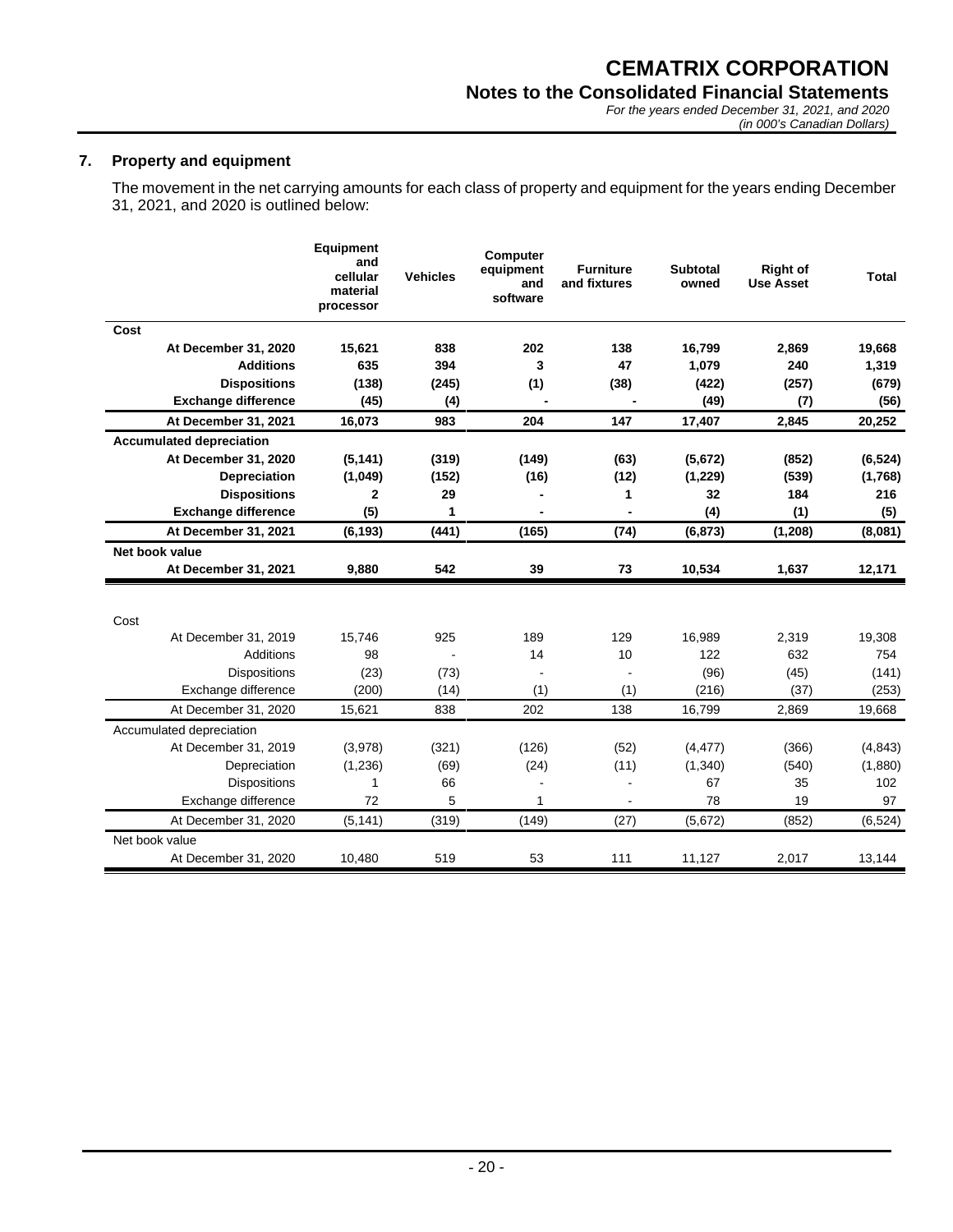#### **8. Goodwill and intangible assets**

Goodwill and intangibles consist of the following components as at December 31, 2021, and 2020:

|                                 | <b>Indefinite lives</b> | <b>Product</b>           | <b>Sales</b> |          |              |
|---------------------------------|-------------------------|--------------------------|--------------|----------|--------------|
|                                 | intangible assets       | testing costs            | backlog      | Goodwill | <b>Total</b> |
| Cost                            |                         |                          |              |          |              |
| At December 31, 2020            | 465                     | 302                      | 2,267        | 5,779    | 8,813        |
| <b>Additions</b>                |                         | 1                        |              |          | 1            |
| <b>Exchange difference</b>      |                         |                          | (7)          | (25)     | (32)         |
| At December 31, 2021            | 465                     | 303                      | 2,260        | 5,754    | 8,782        |
| <b>Accumulated amortization</b> |                         |                          |              |          |              |
| At December 31, 2020            |                         |                          | (1, 539)     |          | (1, 539)     |
| Amortization                    |                         |                          | (718)        |          | (718)        |
| Impairment                      | (465)                   | (303)                    |              |          | (768)        |
| <b>Exchange difference</b>      |                         |                          | (3)          |          | (3)          |
| At December 31, 2021            | (465)                   | (303)                    | (2, 260)     |          | (3,028)      |
| Net book value                  |                         |                          |              |          |              |
| At December 31, 2021            |                         |                          |              | 5,754    | 5,754        |
|                                 |                         |                          |              |          |              |
|                                 |                         |                          |              |          |              |
| Cost                            |                         |                          |              |          |              |
| At December 31, 2019            | 465                     | 299                      | 2,313        | 5,895    | 8,972        |
| <b>Additions</b>                |                         | 3                        |              |          | 3            |
| Exchange difference             |                         |                          | (46)         | (116)    | (162)        |
| At December 31, 2020            | 465                     | 302                      | 2,267        | 5,779    | 8,813        |
| Accumulated amortization        |                         |                          |              |          |              |
| At December 31, 2019            |                         |                          | (826)        |          | (826)        |
| Amortization                    |                         |                          | (769)        |          | (769)        |
| Exchange difference             |                         |                          | 56           | ÷.       | 56           |
| At December 31, 2020            | $\blacksquare$          | $\overline{\phantom{a}}$ | (1,539)      | ۰        | (1,539)      |
| Net book value                  |                         |                          |              |          |              |
| At December 31, 2020            | 465                     | 302                      | 728          | 5,779    | 7,274        |

## **Indefinite Life Intangible Assets**

The intangible assets with indefinite lives include foaming agent technology, process licenses and trademarks. The foaming agent technology relates to the cost of obtaining a foaming agent formula which is used in the production of cellular concrete. The process licenses relate to the cost of obtaining a mechanical process patent which the Company believes could enhance the production of its cellular concrete although the Company has not pursued this opportunity to date. The process is protected by the patent which is registered in the U.S. The trademarks relate to cost of registering certain trademarks in both Canada and the U.S. These trademarks are renewed as required for a nominal cost. Due to the age of the assets and lack of commercial progress with respect to the assets, Management assessed all of the indefinite life intangible assets as impaired at the end of 2021 and as a result recognized an impairment of \$465 (2020 \$nil).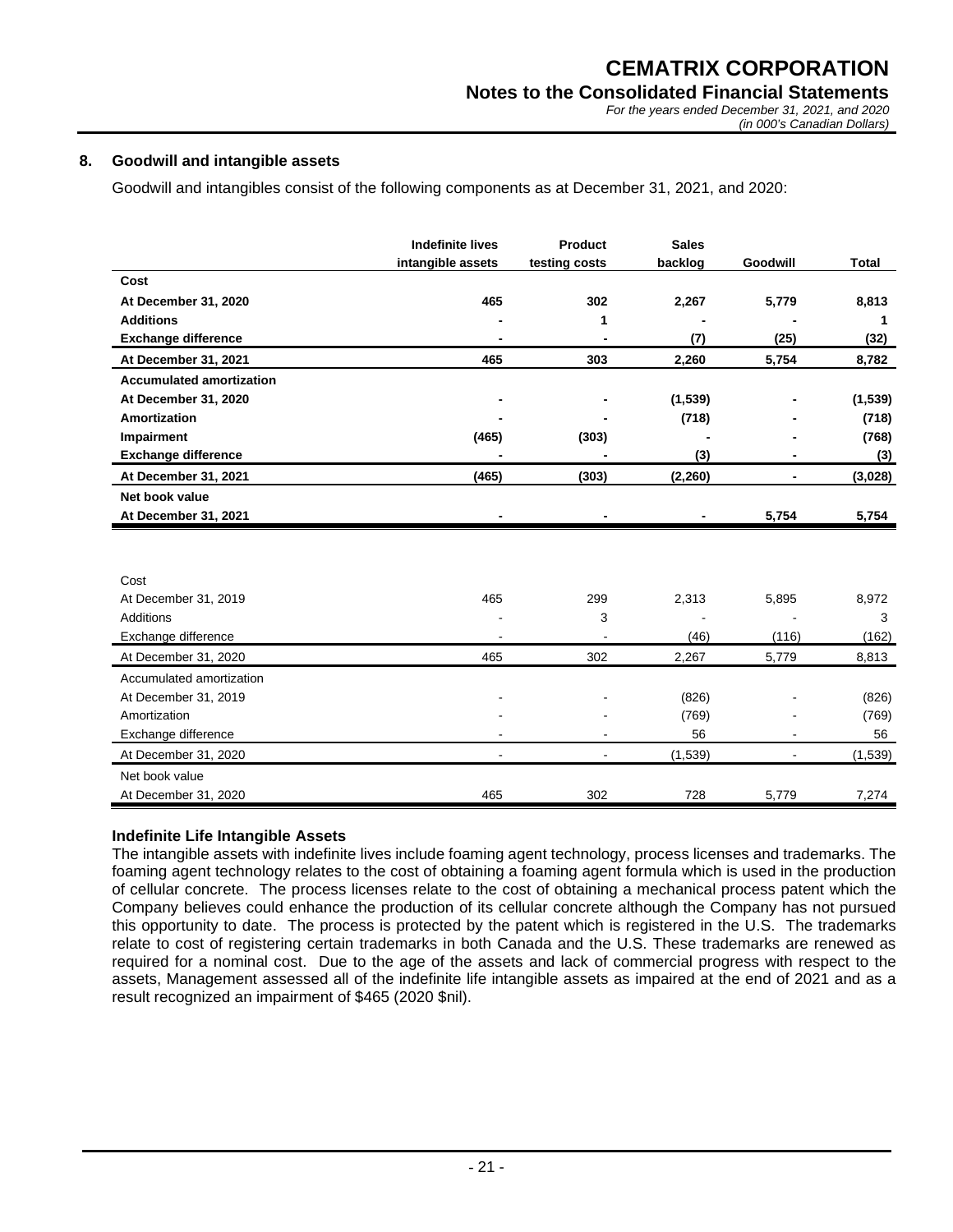#### **Product Testing Costs**

Product testing costs relate to third party testing and verification of certain qualities of the Company's products. Management assessed the value of the product testing costs and determined that the fair value was indeterminable and the value in use was nil. As a result, Management recognized an impairment of the Product Testing costs of \$303 (2020 \$nil).

#### **Sales Backlog and Goodwill**

The sales backlog and goodwill were the result of the acquisition of MOS and PIGCO. The sales backlog acquired by the Company in the MOS acquisition is fully amortized, while the backlog acquired in the PIGCO acquisition is being amortized over 27 months on a straight-line basis, which is consistent with the time period the Company expects to complete the contracts. Goodwill arises principally from the ability to leverage the larger base of operations, the assembled workforce, future growth and the potential to realize synergies in the form of cost savings.

#### **Goodwill**

For the purposes of impairment testing goodwill has been allocated to the Cematrix USA CGU. The recoverable amounts have been determined based on a Value In Use ("VIU") calculation using cash flow projections from financial forecasts approved by senior management covering a five-year discounted future cash flow model plus a terminal value. There is a significant amount of uncertainty with respect to estimating the recoverable amount given the necessity of making key economic projections related to the following key assumptions: future cash flows, industry growth opportunities, including general economic risk assumptions, gross margins, terminal value and discount rate.

The key assumptions used, by CGU, in the calculation of recoverable amounts are gross margin and the discount rates:

|                       |      | <b>Cematrix USA</b> |      | <b>Cematrix Canada</b> |  |  |
|-----------------------|------|---------------------|------|------------------------|--|--|
|                       | 2021 | 2020                | 2021 | 2020                   |  |  |
| Gross Margin          | 27%  | 28%                 | 30%  | 26%                    |  |  |
| Pre-tax discount rate | 11%  | 18%                 | 11%  | 18%                    |  |  |

Near term (1 year) sales growth assumptions (42%) are based on contracted and verbally awarded projects (including backlogs), as well as probability adjusted forecasts (range of 10% to 90%) for projects on which the Company has placed or will place bids, where the probabilities applied are based on management's assessment of a particular project based on historical experience and the stage that the project is in the sales cycle. Management has also considered its relationships with customers, the competitive landscape and changes in its business strategy. With regard to gross margins, consideration is given to historical operating margins in the end markets where prospective work opportunities are most significant and changes in the Company's business. A 2% change in gross margin in isolation would not result in an impairment charge.

The terminal value was calculated using a discount rate of 11% and annual growth of 2.0% in the terminal year.

Pre-tax discount rates used reflect management's assessment of the risks of the CGU or group of CGU's and its past experience in raising capital. The Company's pre-tax discount rate has been applied based on the WACC and reflects the current market assessments of the time value of money and the risks specific to the CGU. Furthermore, suitable sensitivity tests are also applied in conjunction with cash flow forecasts for the CGU in question. A change in the absolute discount rate of 2% in isolation would not result in an impairment charge.

There was no impairment recorded as at December 31, 2021 and 2020.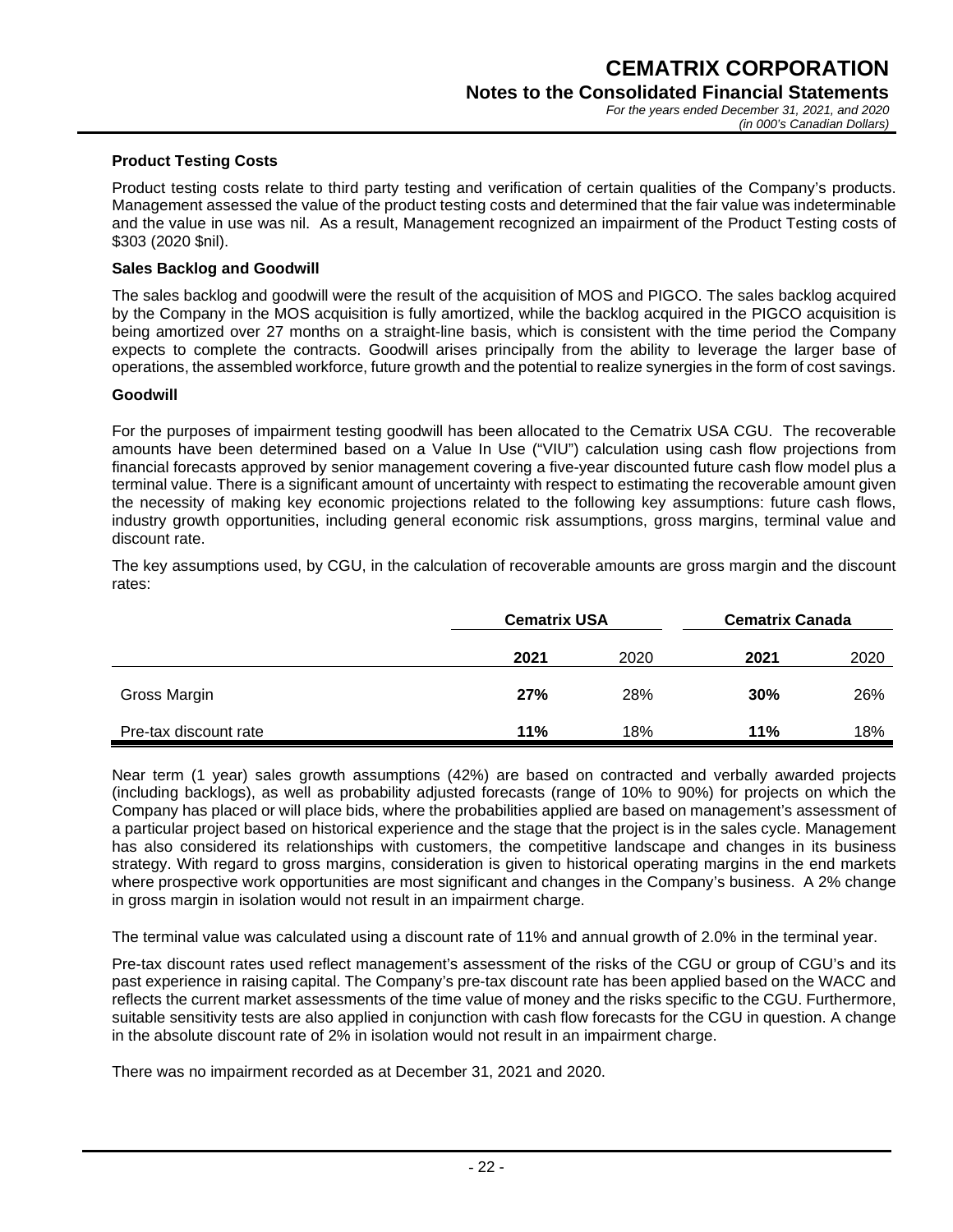#### **9. Bank operating loan and restricted cash**

CEMATRIX's wholly owned subsidiary, CEMATRIX (Canada) Inc. has entered into a financing arrangement with the Canadian Western Bank (the "Bank") which provides a \$1,500 demand operating loan (the "Loan"). The Loan bears interest at an amount equal to 2% above the Bank's prime lending rate, which is currently at 2.45% and is secured by a general security agreement providing a first secured interest on the receivables and inventory of CEMATRIX (Canada) Inc. The Loan is further guaranteed by the Company with a general security agreement providing a first secured interest on all present and after acquired property of the Company.

Under the Loan, the Bank will advance up to \$1,500 based on 75% of trade receivables less than ninety days outstanding at the end of each month and 50% of inventories (up to a maximum \$250). Based on these restrictions the actual Loan availability on December 31, 2021, was \$1,496 of which \$nil was outstanding (\$129 – December 31, 2020).

The Loan contains covenants for consolidated cash flow coverage ratio, consolidated debt to tangible net worth ratio, and consolidated current ratio. Up until December 31, 2020, consolidated cash flow coverage ratio was tested annually, with the remaining covenants being tested on a monthly basis; however, as of the first quarter of 2021, consolidated cash flow coverage ratio is now being tested quarterly. At December 31, 2021, Cematrix (Canada) Inc. was in compliance with the consolidated debt to tangible net worth and current ratio covenants; however, it was in breach of cash flow coverage ratio.

In December 2020, the Company entered into an agreement with the Bank; whereby the Bank provided a letter of credit up to a maximum amount of \$206 to be used as security for a certain project. As a result, the Company was required to place this amount as a pledged bank balance, essentially, restricting the use of this cash amount until the project is completed.

#### **10. US Operating loans**

US Operating loans consist of the following components as at December 31, 2021, and 2020:

|                                                                  |   | 2021 | 2020    |
|------------------------------------------------------------------|---|------|---------|
| US operating loan, January 1                                     | S |      | 2,186   |
| US operating loans assumed on business acquisitions              |   |      |         |
| Proceeds of US operating loan                                    |   |      | 336     |
| Repayment of US operating loans                                  |   |      | (2,631) |
| Effect of unrealized foreign exchange loss (gain) on translation |   |      | 109     |
| US operating loan, December 31                                   |   |      |         |

Between May 2019 and February 2020, the Company obtained four short-term US operating loans with USA based banks and an unrelated party. Interest ranged between 0% and 14% per annum. The loans were fully repaid during 2020. There were no financial covenants in relation to the above operating loans.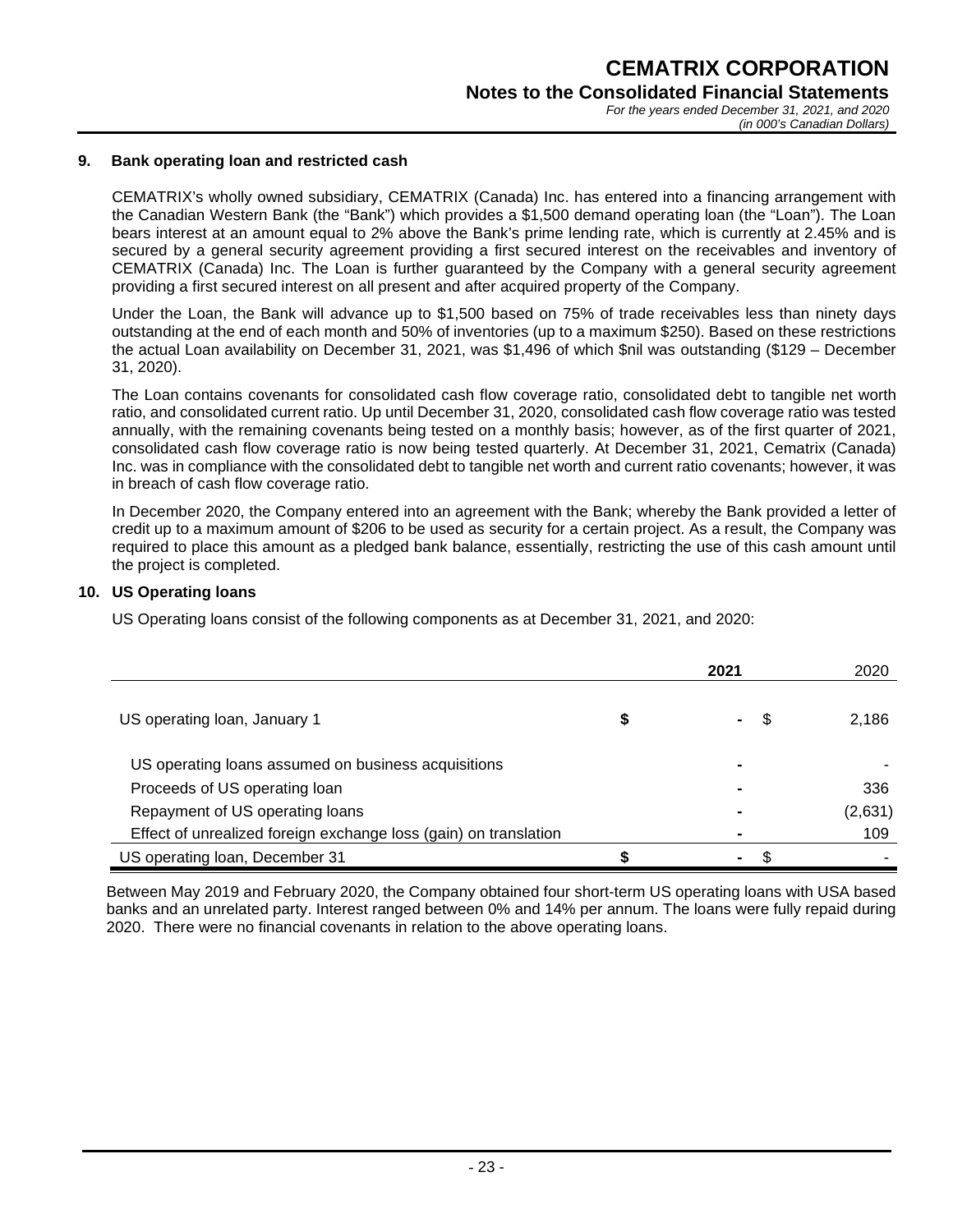## **11. Trade and other payables**

Trade and other payables consist of the following components as at December 31, 2021, and 2020:

|                                               |   | 2021  |    | 2020  |
|-----------------------------------------------|---|-------|----|-------|
|                                               |   |       |    |       |
| Trade payables                                | S | 2,319 | \$ | 1,160 |
| Accrued interest                              |   | 18    |    | 97    |
| Other accruals                                |   | 690   |    | 542   |
| Payroll remittance and goods and services tax |   | 177   |    | 634   |
|                                               |   | 3.204 | S  | 2,433 |

## **12. Long-term debt**

Long-term debt consists of the following components as at December 31, 2021, and 2020:

|                      | <b>Maturity</b>  | Interest rate | 2021                 | 2020        |
|----------------------|------------------|---------------|----------------------|-------------|
| <b>BDC</b> financing |                  |               |                      |             |
| Loan 1               | N/A              | Floating      | \$<br>$\blacksquare$ | \$<br>167   |
| Loan 2               | N/A              | Floating      | $\blacksquare$       | 291         |
| Loan 3               | N/A              | Floating      |                      | 12          |
| Loan 4               | August 1, 2026   | Floating      | 1,236                | 1,528       |
| Loan 5               | December 1, 2025 | Floating      | 2,367                | 2,970       |
|                      |                  |               | 3,603                | 4,968       |
| Secured debenture    | N/A              | Fixed         | $\blacksquare$       | 1,000       |
|                      |                  |               | 3,603                | 5,968       |
| Less current portion |                  |               | (877)                | (1,059)     |
|                      |                  |               | \$<br>2,726          | \$<br>4,909 |

## **Reconciliation of Long-term debt**

The following table reconciles the changes in cash flows from financing activities for the Company's long-term debt:

|                                                           |   | 2021     |   | 2020    |
|-----------------------------------------------------------|---|----------|---|---------|
| Long-term debt, January 1                                 | S | 5.968    | S | 7,281   |
| Repayment of long-term debt                               |   | (2, 319) |   | (1,229) |
|                                                           |   | 3,649    |   | 6,052   |
| Effect of unrealized foreign exchange gain on income      |   | (31)     |   | (31)    |
| Effect of unrealized foreign exchange gain on translation |   | (15)     |   | (53)    |
| Long-term debt, December 31                               |   | 3,603    |   | 5,968   |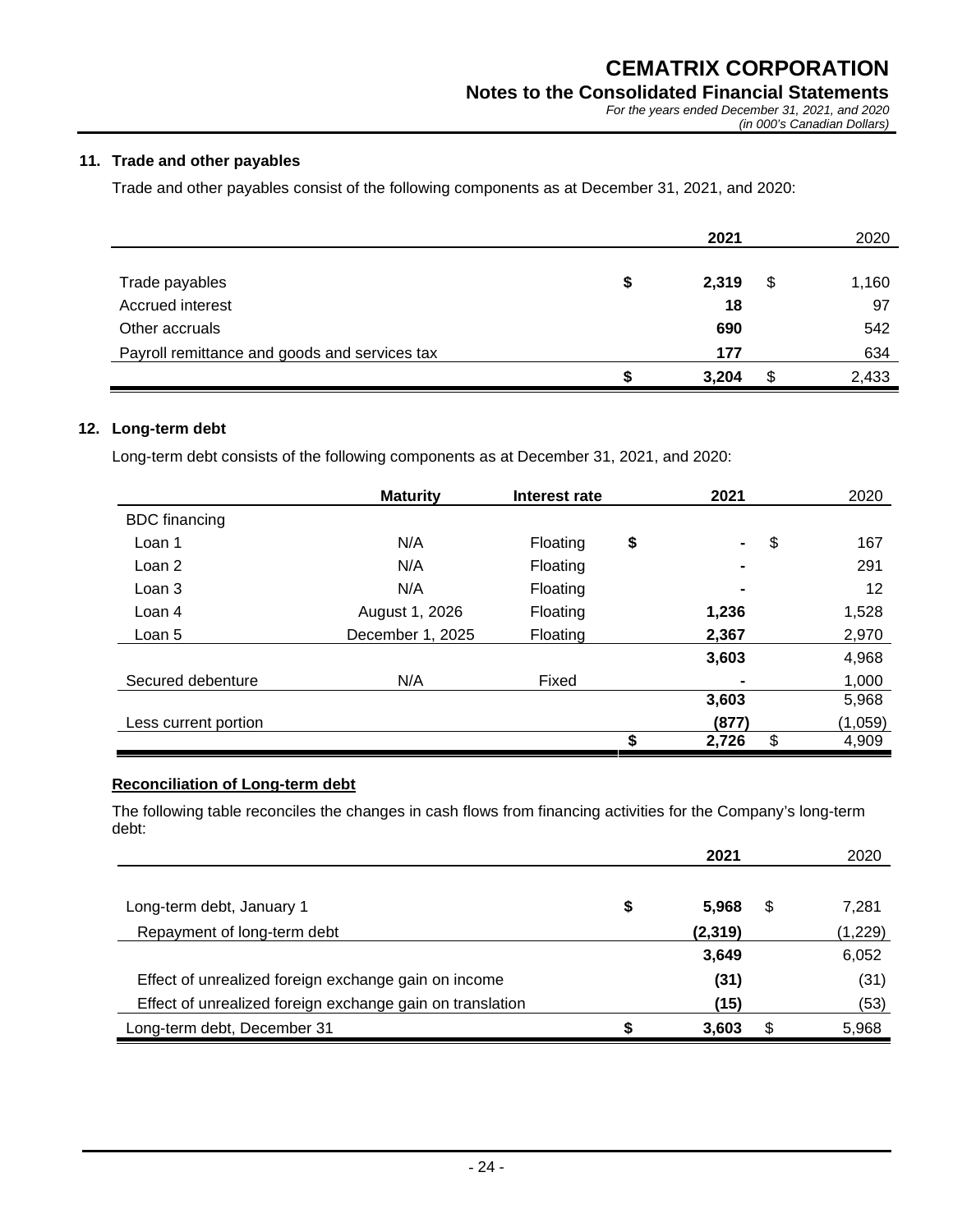## *Business Development Bank of Canada Financing ("BDC Financing"):*

Loan 1 – In June 2016, the Company's wholly-owned subsidiary, CEMATRIX (Canada) Inc., entered into an agreement with the BDC for a working capital loan of \$500. The loan was fully drawn down in December 2016. The interest, payable monthly, was set at 3.86% above the BDC floating base rate. The loan was fully repaid in the first quarter of 2021.

Loan 2 – In October 2016, the Company's wholly-owned subsidiary, CEMATRIX (Canada) Inc., entered into an agreement with the BDC for an equipment loan of \$500. The loan was fully drawn down in April 2019. The interest, payable monthly, was set at 1.85% above the BDC floating base rate. The loan was fully repaid in the first quarter of 2021.

Loan 3 – In March 2017, the Company's wholly-owned subsidiary, CEMATRIX (Canada) Inc., entered into an agreement with the BDC for a loan of \$100 to fund the first-year costs related to a program offered by the BDC that will assist the Company in establishing its growth strategy. The loan was fully drawn down in March 2017. The interest, payable monthly, was set at 1.00% above the BDC floating base rate. The loan was fully repaid in the first quarter of 2021.

Loan 4 – In May 2018 the Company entered into an agreement with the BDC for a loan of \$1,800 USD to fund a portion of the purchase price of the MOS acquisition. The interest, which is currently 6.30% and is payable monthly, is set at 1.60% above the BDC floating USD base rate of 4.50%. The loan is repayable over eight years, with seasonal payments of principal required. Payments of principal of \$38 USD were required from September to December 2018. Payments of principal of \$38 USD are required from July to December for the years 2019 to 2025 and from July to August 2026. On May 31, 2018, the Canadian dollar equivalent of this loan was \$2,333. On December 31, 2021, the Canadian dollar equivalent of this was \$1,236. The difference being \$1,097 which is due to principal repayments of \$1,046 and unrealized foreign exchange gain of \$51 being recognized in the statement of loss and comprehensive loss.

Loan 5 – In October 2019, the Company's wholly-owned subsidiary, CEMATRIX (USA) Inc. entered into an agreement with the BDC for a loan of \$2,800 USD to fund the purchase price of the PIGCO acquisition. The interest, payable monthly, was initially set at 3.70% above the BDC floating USD base rate. Subsequently, in the first quarter of 2021, the interest rate was renegotiated to 1.60% above the BDC floating USD base rate and therefore, currently at 6.30%. The loan is repayable over six years, with seasonal payments of principal required. A principal repayment of \$78 USD is required from July to December from years 2020 to 2025. On October 1, 2019, the Canadian dollar equivalent of this loan was \$3,708. On December 31, 2021, the Canadian dollar equivalent of this was \$2,366. The difference being \$1,342, which is the combination of principal repayments of \$1,184 and unrealized foreign exchange gain of \$158 being recognized on the translation of foreign subsidiaries.

Loans 4 and 5 may be prepaid, on each anniversary date, up to 15% of the then outstanding principal amount but if not used the prepayment privilege for that anniversary date ceases. In addition to the annual privilege the Company may prepay all or part of the principal outstanding plus any interest owing up to the time of prepayment plus an indemnity equal to three months interest on the prepaid principal at the floating rate then applicable. The prepayment option is considered to be an embedded derivative with a fair value, which is nominal in nature as at December 31, 2021.

The BDC Financing loans are secured with a general security agreement providing a first security interest in the Company's current owned equipment and new equipment acquired pursuant to the BDC Financings and a security interest in all present and after acquired personal property of the Company subject only to lender charges on receivables and inventory in support of the Company's demand operating loan and future charges on specific equipment to a creditor for financing the purchase or lease thereof.

The BDC Financing Loan 4 and Loan 5 have a consolidated fixed charge coverage ratio financial covenant which is tested annually. At December 31, 2021, the Company was not in compliance with this covenant. On the same date, the BDC provided a tolerance for this covenant breach for the period up to and including December 31, 2021.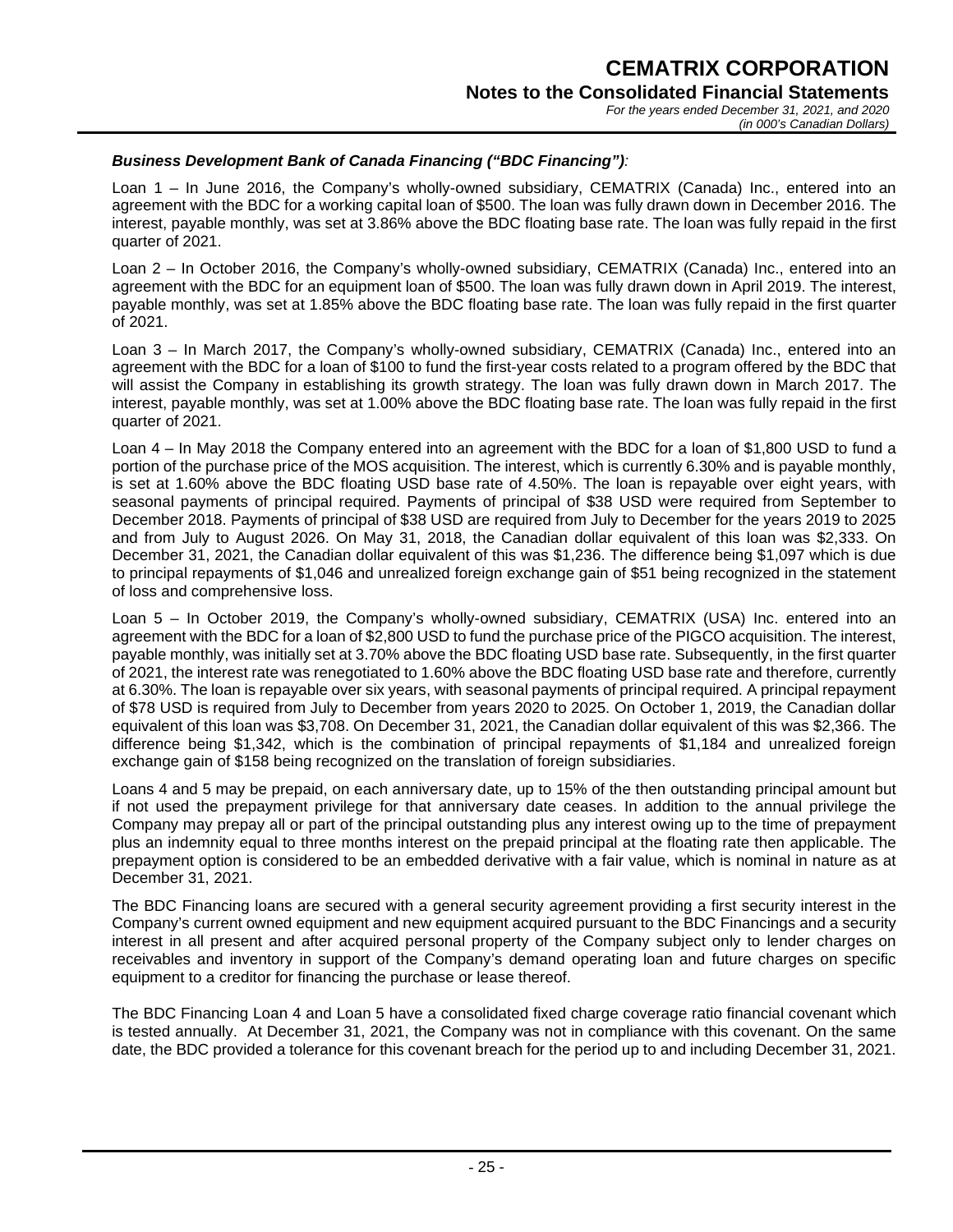## *Secured Debenture:*

In February 2014, the Company issued a secured debenture for \$1,000 to an unrelated party. The interest, payable monthly was set at 9% per annum. The Company fully repaid the secured debenture during the first quarter of 2021.

## **13. Lease obligations**

Lease obligations consist of the following components as at December 31, 2021, and 2020:

|                                     | 2021              | 2020  |
|-------------------------------------|-------------------|-------|
| Lease obligations, January 1        | \$<br>2,065<br>\$ | 1,972 |
| Additions                           | 239               | 632   |
| Lease payments (including interest) | (765)             | (696) |
| Interest expense (note 18)          | 154               | 177   |
| Foreign exchange                    | (9)               | (20)  |
| Lease obligations, December 31      | 1,684             | 2,065 |
| Less current portion                | (578)             | (584) |
| Lease obligations - non-Current     | 1,106<br>S        | 1,481 |

The Company's lease obligations mainly relate to real property leases that are utilized within their operations. The Company has also entered into leases pertaining to various pieces of operating equipment including cars, trucks, trailers and computer equipment. Leases are entered into and terminated when they meet specific business requirements.

## **14. Earn-out liability**

The earn-out will pay the Vendor 70% of the earnings before interest, income taxes, depreciation and amortization ("EBITDA") of MOS above \$500 USD for the first 12 month period after May 31, 2018 and 65% of the EBITDA above \$500 USD for the second and third 12 month periods after May 31, 2018. At a 27% discount rate, the earnout liability, which is denominated in USD is measured at fair value through profit or loss ("FVTPL") and recalculated at every reporting period based upon management's estimate which considers economic conditions, customer demand for MOS's services and current borrowing rates available to the Company.

In addition, upon acquisition of PIGCO in October 2019, the Company has agreed to pay an annual earn-out payment to the Vendor for four years following the closing date of the acquisition. The earn-out payment is calculated on the operations of PIGCO annually and pay 65% of the EBITDA above \$500 USD to the Vendor, ending September 30, 2023.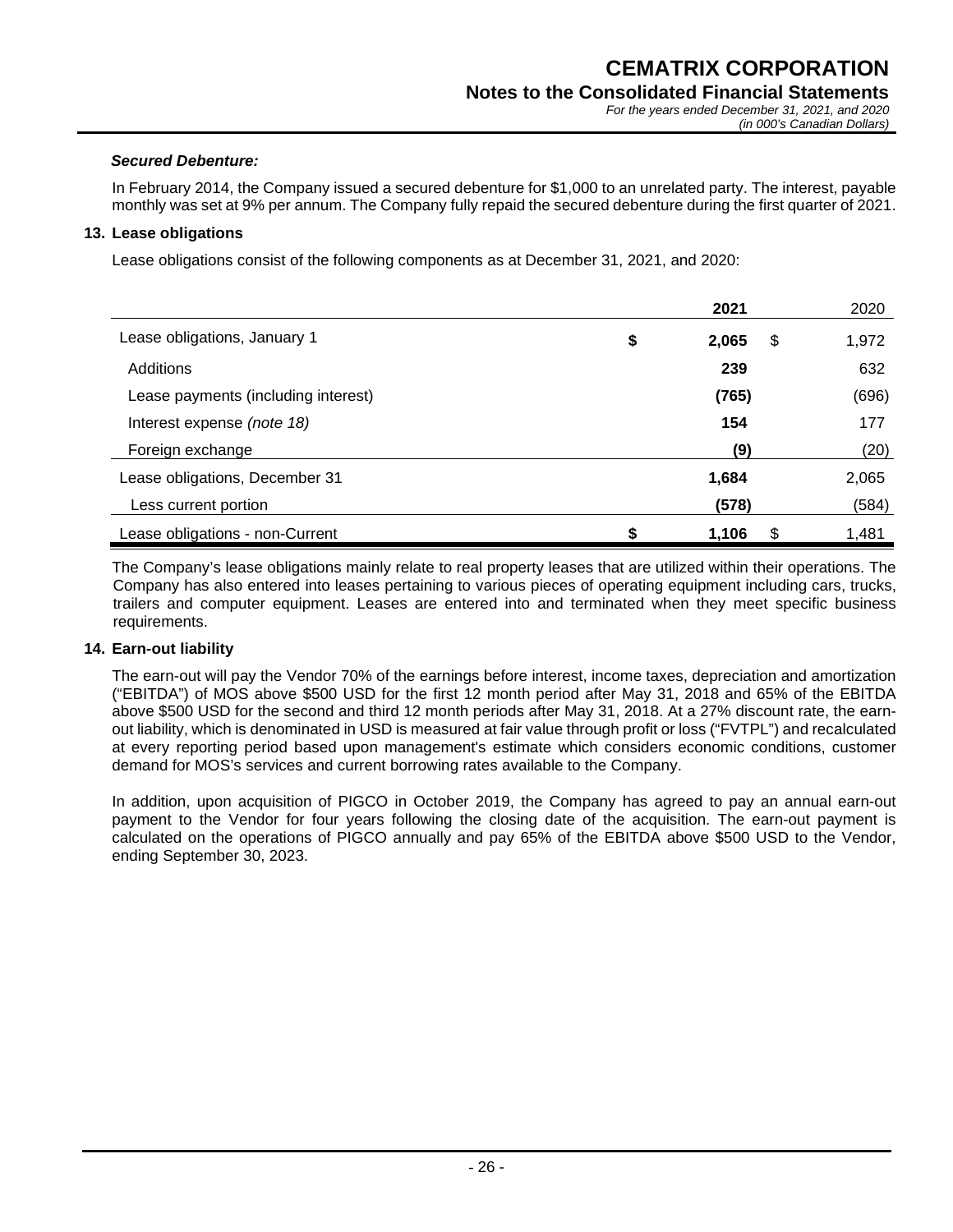|                                 | 2021    |   | 2020     |
|---------------------------------|---------|---|----------|
| Earn-out liability, January 1   | 2.128   | S | 1,518    |
| Revaluation in the year         | (132)   |   | (80)     |
| Addition                        |         |   | 468      |
| Payments                        | (2,047) |   |          |
| Interest (note 18)              | 29      |   | 27       |
| Accretion expense (note 18)     | 53      |   | 265      |
| Foreign exchange difference     | (31)    |   | (70)     |
| Earn-out liability, December 31 |         |   | 2,128    |
| Less current portion            |         |   | (2, 128) |
| Earn-out liability, non-Current |         |   |          |

Earn-out liability consists of the following components as at December 31, 2021, and 2020:

In the first quarter of 2021, the company paid out Tranche 1 and 2 associated with the MOS acquisition and Tranche 1 associated with PIGCO acquisition. In the third quarter of 2021, the company paid out the last tranche associated with MOS acquisition. The Tranche 2 period in relation with the PIGCO acquisition was completed in the third quarter of 2021 and the EBITDA in PIGCO did not meet the threshold criteria as explained above resulting in no earnout expense for Tranche 2.

#### **15. Convertible debt**

(a) In conjunction with the acquisition of MOS on May 31, 2018, a \$2,500 USD convertible note was issued to the Vendor. The convertible note bore interest at a rate of 8% per year, payable quarterly, for a period of three years. During the second quarter of 2021, the convertible note was converted into 13,373,684 CEMATRIX common shares.

The convertible note was trifurcated into a conversion feature, prepayment feature and host debt contract. The conversion feature was an embedded derivative as the convertible note violated the fixed for fixed criterion since the convertible note was denominated in a currency other than the Company's functional currency. The prepayment feature was an embedded derivative as its value was not closely related with the value of the host debt contract. The conversion feature and prepayment feature were measured at FVTPL. Changes in the fair value of the conversion and prepayment feature were recognized in profit or loss. The host debt contract was initially measured at its fair value and subsequently measured at amortized cost over the term to maturity using an effective interest rate of 11.2%.

The fair value of the conversion feature was determined using a Black-Scholes option pricing model. The fair value of the prepayment feature was determined using a modified Black-Scholes option pricing model that incorporated the prepayment penalty and referred to as the Barrier option pricing model.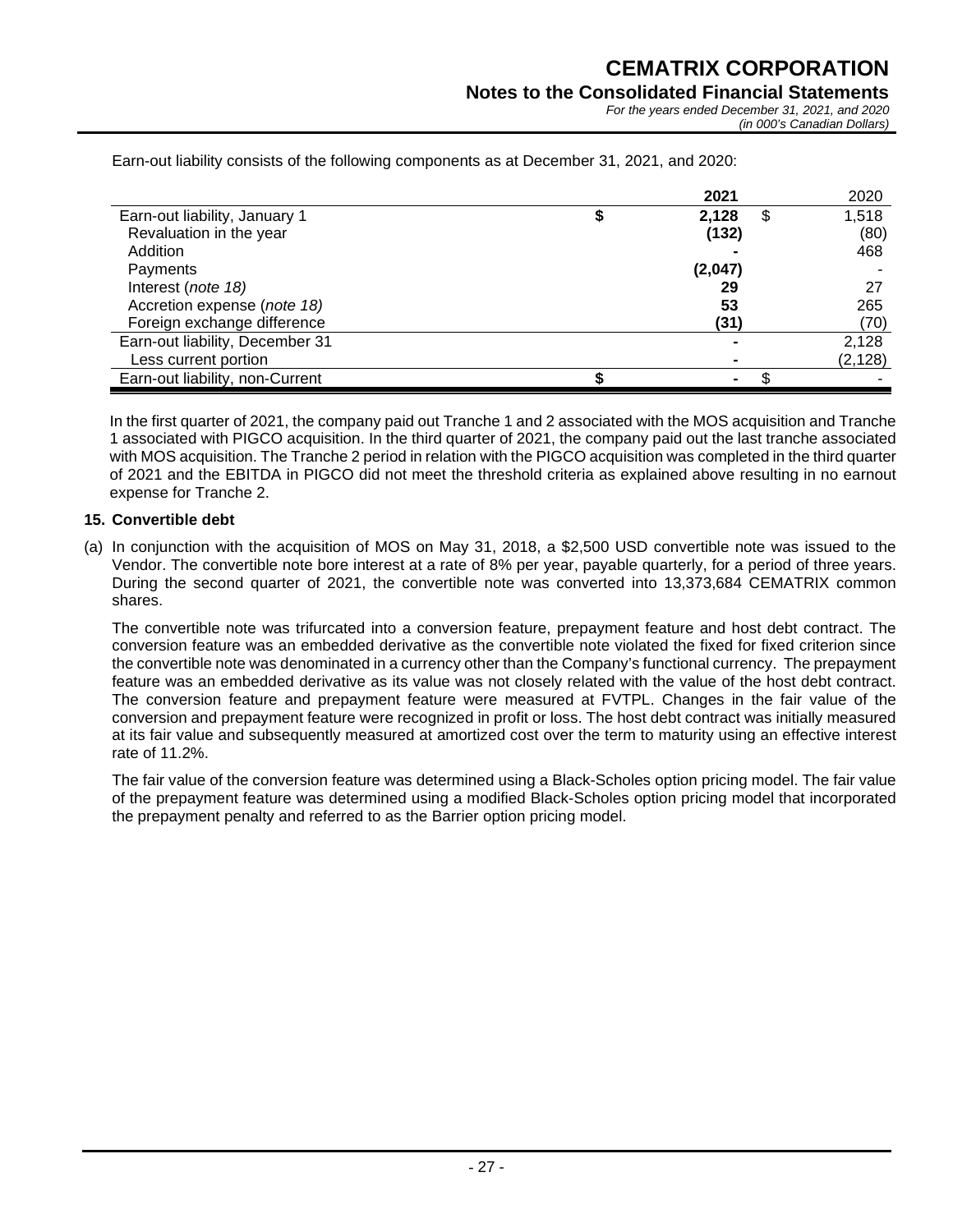*For the years ended December 31, 2021, and 2020 (in 000's Canadian Dollars)*

The following assumptions were used at the time of conversion and at December 31, 2020:

|                                       | 2020         |
|---------------------------------------|--------------|
| Estimated fair value per common share | \$0.48       |
| Common share price                    | \$0.72       |
| Risk-free interest rate               | 0.20%        |
| Expected life                         | 0.41 years   |
| Expected volatility in stock price    | 63.7%        |
| Prepayment penalty                    | $5\% - 10\%$ |

Convertible note consists of the following components as at December 31, 2021, and 2020:

|                                    | <b>Host Debt</b> | <b>Derivative</b> |              |
|------------------------------------|------------------|-------------------|--------------|
|                                    | <b>Contract</b>  | <b>Features</b>   | <b>Total</b> |
| At December 31, 2019               | 3,110            | 62                | 3,172        |
| Interest expense (note 18)         | 268              |                   | 268          |
| Accretion expense (note 18)        | 98               |                   | 98           |
| Interest payment                   | (268)            |                   | (268)        |
| Unrealized foreign exchange gain   | (66)             |                   | (66)         |
| Fair value adjustment loss (gain)  |                  | 6,336             | 6,336        |
| At December 31, 2020               | 3,142            | 6,398             | 9,540        |
| Interest expense ( <i>note</i> 18) | 104              |                   | 104          |
| Accretion expense (note 18)        | 41               |                   | 41           |
| Interest payment                   | (104)            |                   | (104)        |
| Unrealized foreign exchange gain   | (165)            |                   | (165)        |
| Fair value adjustment gain         |                  | (2,754)           | (2,754)      |
| Conversion to shares               | (3,018)          | (3,644)           | (6,662)      |
| At December 31, 2021               |                  |                   |              |

(b) On April 22, 2020, the Company issued unsecured convertible debenture with a total principal amount of \$5,720 at a price of \$1,000 per debenture. The convertible debenture bears interest at a rate of 8% per year, payable semiannually, till its maturity date of April 22, 2023. At the option of the holder, each debenture is convertible into 2,500 units of the Company at a conversion price of \$0.40 per unit, prior to the maturity date. Each unit consists of one common share of the Company and one-half of a share purchase warrant. Each share purchase warrant entitles the holder to purchase one common share of the Company at an exercise price of \$0.45 for a period of 36 months, following the date of its issuance. The Company may force the conversion of outstanding debentures, upon 30 days written notice, after a period of 12 months, in the event the Company's common share price exceeds \$0.80 per share for the preceding twenty consecutive trading days.

The convertible debentures are compound financial instruments, trifurcated into a forced conversion feature, host debt contract and equity feature. The forced conversion feature is an embedded derivative as its value is not closely related with the value of the host debt contract.

The forced conversion feature is measured at fair value, with changes being recognized in profit or loss. The fair value of the forced conversion feature was determined using a modified Black-Scholes valuation model. The host debt contract was initially measured at its fair value and subsequently measured at amortized cost over the term to maturity, using an effective interest rate of 20.61%.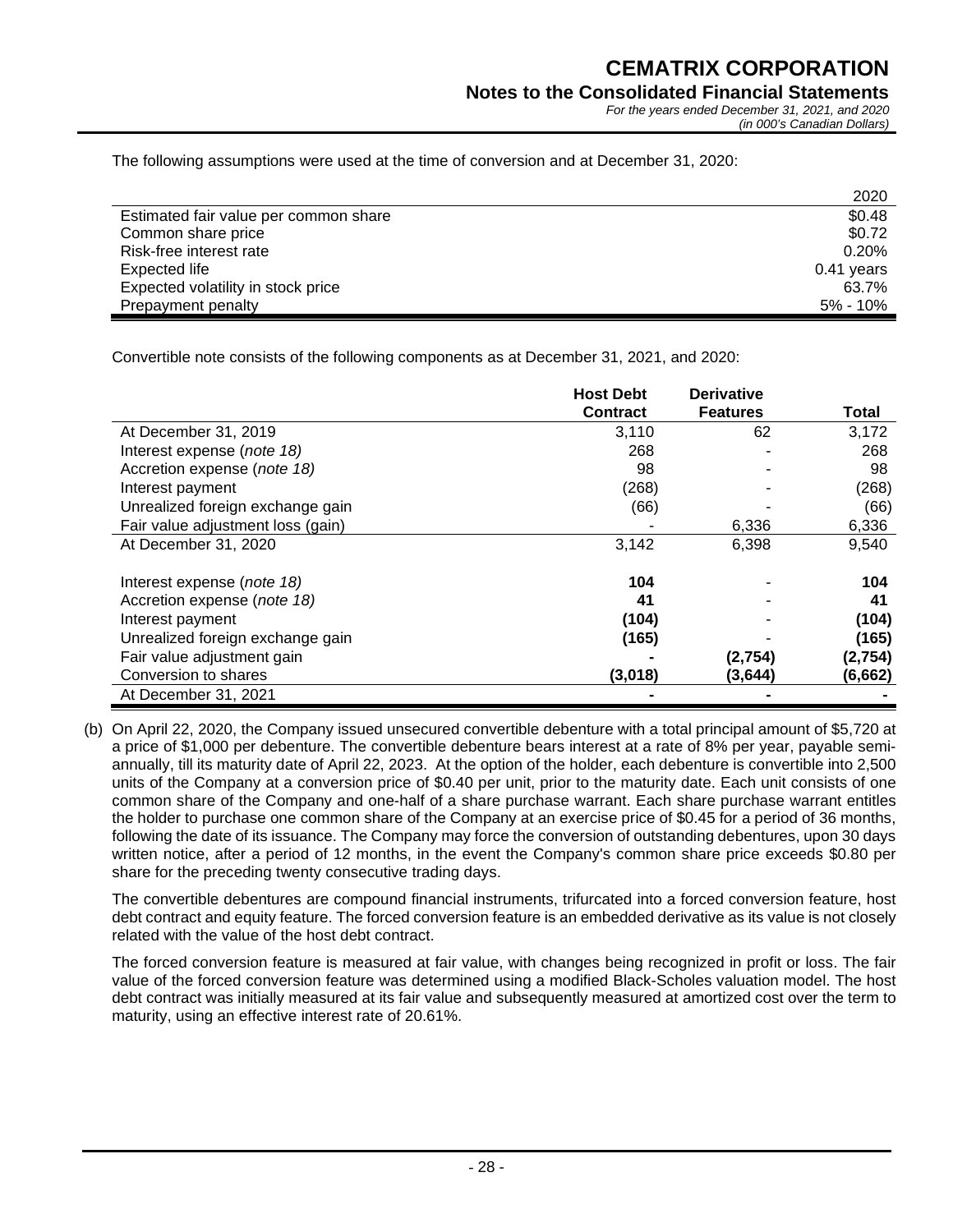# **CEMATRIX CORPORATION Notes to the Consolidated Financial Statements**

*For the years ended December 31, 2021, and 2020 (in 000's Canadian Dollars)*

The equity feature is comprised of a base conversion feature and brokers warrants. The base conversion feature is valued on a residual basis after accounting for the host debt and forced conversion features and represents the 14,300,000 units that are issuable on the conversion of \$5,720 convertible debentures. The broker warrants are valued on a fair value basis and represents the 1,100,000 units that were issued on close and included in the transaction costs allocated to the various components. The fair value of the brokers' warrants was also determined using a modified Black-Scholes valuation model with the following assumptions: expected dividend yield of 0%, expected volatility of 65.0%, which is based on historical volatility, risk free interest rate of 0.39% and an expected maturity of 3 years.

Transaction costs of \$639 in cash, \$220 in additional debentures and 1,100,000 brokers' warrants valued at \$300 were incurred on the issuance and have been allocated pro rata to the various components, based on actual allocation of proceeds upon initial recognition. The transaction costs allocated to forced conversion feature was expensed in profit or loss, while the transaction costs allocated to host debt and equity feature were recorded against their respective components. The \$220 transaction cost in additional debentures was included with the principal offering for a total consideration of \$5,720. The additional debentures have a price of \$1,000 per debenture and convertible into units in the same manner as mentioned above for principal offering. The brokers' warrants entitle the holder to acquire one unit of the Company at a conversion price of \$0.40 per unit at any time before three years, following the date of this transaction. Each unit consists of one common share and one-half of a share purchase warrant with the same exercise price and expiry term for warrants as mentioned above for principal offering.

At December 31, 2021, and 2020, the following assumptions were used for forced conversion feature:

|                                       | 2021      | 2020      |
|---------------------------------------|-----------|-----------|
| Estimated fair value per common share | \$0.0075  | \$0.026   |
| Common share price                    | \$0.33    | \$0.72    |
| Risk-free interest rate               | 0.95%     | 0.24%     |
| Expected life                         | 1.3 years | 2.3 years |
| Expected volatility in stock price    | 70.4%     | 65.0%     |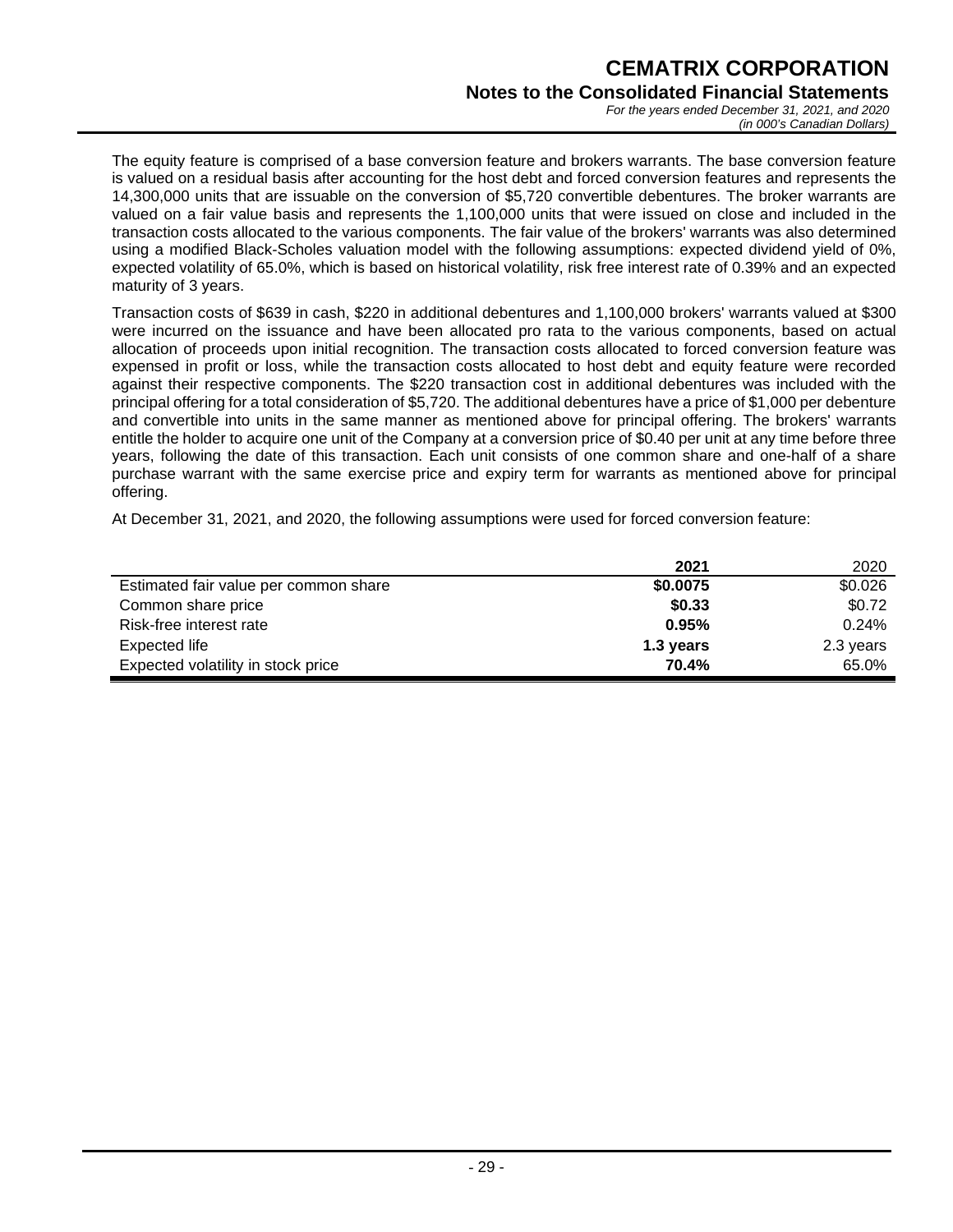|                                               | <b>Host Debt</b> | <b>Forced</b>     | <b>Equity</b>  |          |
|-----------------------------------------------|------------------|-------------------|----------------|----------|
|                                               | <b>Contract</b>  | <b>Conversion</b> | <b>Feature</b> | Total    |
| At issuance                                   | 5,108            | (126)             | 738            | 5,720    |
| Transaction costs allocated                   | (1,035)          | 25                | (149)          | (1, 159) |
| Interest expense (note 18)                    | 309              |                   |                | 309      |
| Accretion expense (note 18)                   | 251              |                   |                | 251      |
| Broker warrants units                         |                  |                   | 300            | 300      |
| Transaction costs expensed                    |                  | (25)              |                | (25)     |
| Deferred tax on equity feature                |                  |                   | (136)          | (136)    |
| Conversion - shares & warrants (net of tax)   | (602)            | 19                | (67)           | (650)    |
| Interest payment                              | (244)            |                   |                | (244)    |
| Exercise of broker warrants                   |                  |                   | (30)           | (30)     |
| Fair value adjustment gain                    |                  | (207)             |                | (207)    |
| At December 31, 2020                          | 3,787            | (314)             | 656            | 4,129    |
| Interest expense (note 18)                    | 301              |                   |                | 301      |
| Accretion expense (note 18)                   | 252              |                   |                | 252      |
| Conversion $-$ shares & warrants (net of tax) | (919)            | 28                | (101)          | (992)    |
| Interest payment                              | (314)            |                   |                | (314)    |
| Exercise of broker warrants                   |                  |                   | (23)           | (23)     |
| Fair value adjustment loss                    |                  | 259               |                | 259      |
| At December 31, 2021                          | 3,107            | (27)              | 532            | 3,612    |

Convertible debenture consists of the following components as at December 31, 2021, and 2020:

Net proceeds of \$4,836 were received on the issuance of convertible debenture, which was equal to the gross amount of \$5,720 less: 1) cash transaction costs of \$639, which were allocated to all the components of the convertible debenture; 2) additional convertible debentures of \$220, which were included in the gross amount of the offering, for which no cash was received and considered as part of the transaction costs and; 3) cash transaction costs of \$25 which were expensed immediately to profit or loss.

The following table summarizes the changes in convertible debenture and broker warrants units of the Company as at December 31, 2021, and 2020:

|                                | <b>Number</b><br><b>Of Convertible</b><br><b>Debenture Units</b> | Amount  | <b>Number</b><br><b>Of Broker</b><br><b>Warrants Units</b> | Amount |
|--------------------------------|------------------------------------------------------------------|---------|------------------------------------------------------------|--------|
| At issuance                    | 14,300,000<br>S                                                  | 5.720   | 1.100.000<br>S                                             | 300    |
| Conversion - shares & warrants | (2, 112, 500)                                                    | (845)   | (108,750)                                                  | (30)   |
| At December 31, 2020           | 12,187,500                                                       | 4.875   | 991.250                                                    | 270    |
| Conversion – shares & warrants | (3,215,000)                                                      | (1,286) | (82,950)                                                   | (23)   |
| At December 30, 2021           | 8,972,500                                                        | 3.589   | 908.300                                                    | 247    |

Each unit can be converted into one common share of the Company and one-half of a share purchase warrant.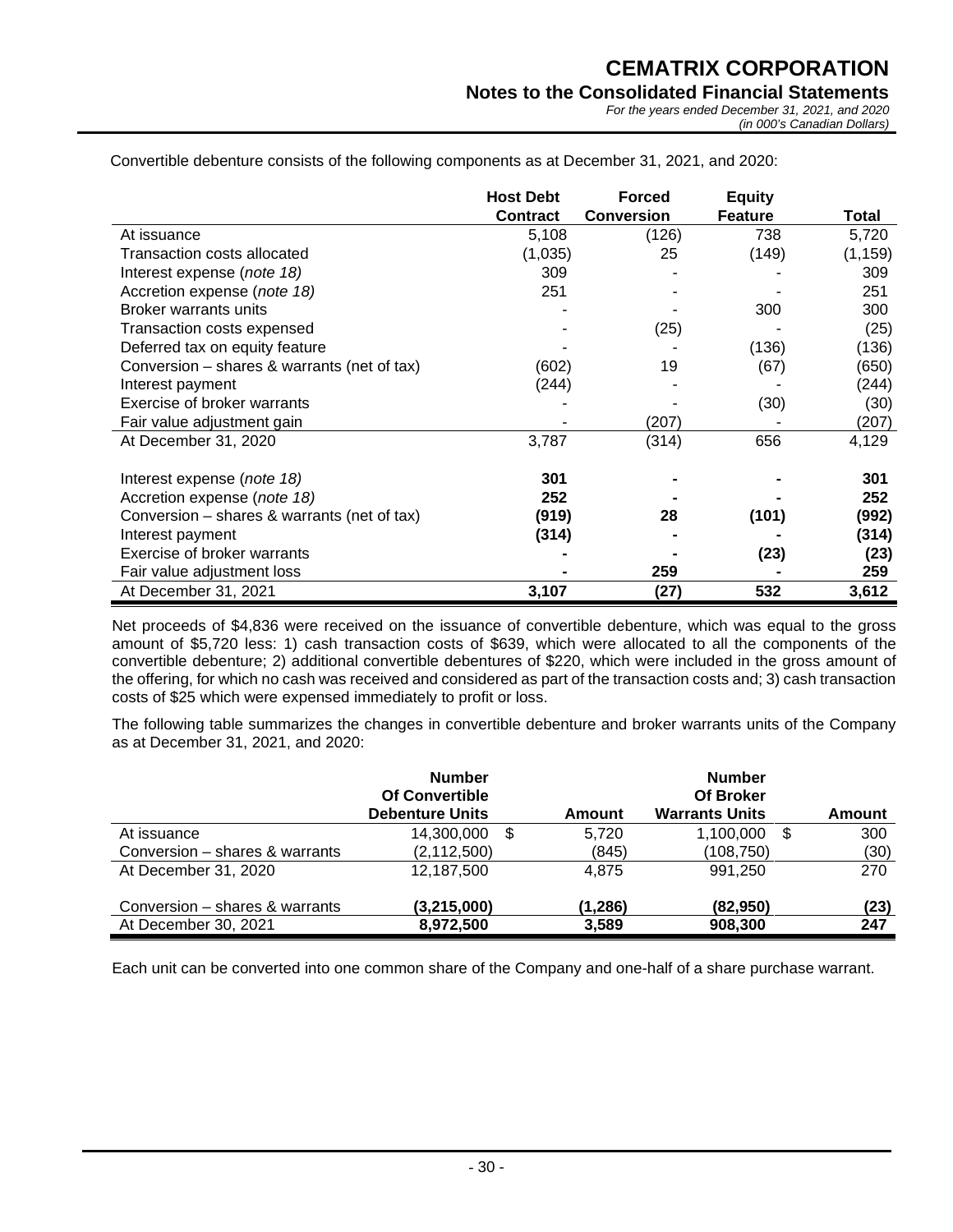#### **16. Share capital**

## *(a) Authorized*

Unlimited number of no par value voting common shares Preferred shares – to be issued in series as authorized by the Board of Directors

#### *(b) Issued*

The following table summarizes the changes in the issued common shares of the Company for the years ended December 31, 2021, and 2020:

|                                       | 2021                       |   | 2020                |                     |      |                     |
|---------------------------------------|----------------------------|---|---------------------|---------------------|------|---------------------|
|                                       | <b>Number</b><br>of Shares |   | Amount<br>(\$000's) | Number<br>of Shares |      | Amount<br>(\$000's) |
| Common shares, beginning of year      | 66,776,750                 | 5 | 13,802              | 59,286,019          | - \$ | 10,953              |
| Common shares issued (i), (ii),       | 30,363,204                 |   | 11.445              | 7,490,731           |      | 2,208               |
| Public offering, net of costs (iii)   | 36,799,984                 |   | 20,890              |                     |      |                     |
| Reclassification of options           |                            |   | 634                 |                     |      | 37                  |
| Reclassification of broker warrants   |                            |   | 14                  |                     |      | 19                  |
| Reclassification of warrants - public |                            |   |                     |                     |      |                     |
| offering (iii)                        |                            |   | (5,666)             |                     |      |                     |
| Reclassification of warrants          |                            |   | 1.284               |                     |      | 585                 |
| Common shares, end of the period      | 133,939,938                |   | 42,403              | 66,776,750          |      | 13,802              |

i. In 2020, for gross proceeds of \$557 and \$1,125 received, the Company issued 1,856,304 and 3,213,177 common shares at a price of \$0.30 and \$0.35, respectively on the exercise of warrants.

The Company issued 2,112,500 common shares upon the exercise of convertible debenture. The principal amount of \$845 was converted and allocated to share capital and contributed surplus (net of transaction costs and tax) based on fair value assigned at the time of issuance. As a result, \$443 and \$227 was allocated to share capital and contributed surplus, respectively.

For gross proceeds of \$84 received, the Company issued 308,750 common shares on the exercise of employee stock options and broker warrants. The exercise price range was between \$0.18 and \$0.40.

ii. In 2021, for gross proceeds of \$537 received, the company issued 2,309,999 common shares on the exercise of employee stock options. The exercise price range was between \$0.20 and \$0.30.

In 2021, for gross proceeds of \$3,610 received, the Company issued 11,464,521 common shares on the exercise of warrants and broker warrants. The exercise price range was between \$0.24 and \$0.30.

In the second quarter of 2021, the convertible note issued in conjunction with the acquisition of MOS was converted into 13,373,684 common shares, with the convertible note liability balance of \$6,662 allocated to share capital upon conversion.

The Company issued 3,215,000 common shares upon the exercise of convertible debentures. The principal amount of \$1,272 was converted and allocated to share capital and contributed surplus (net of transaction costs and tax) based on fair value assigned at the time of issuance. As a result, \$636 and \$334 was allocated to share capital and contributed surplus, respectively.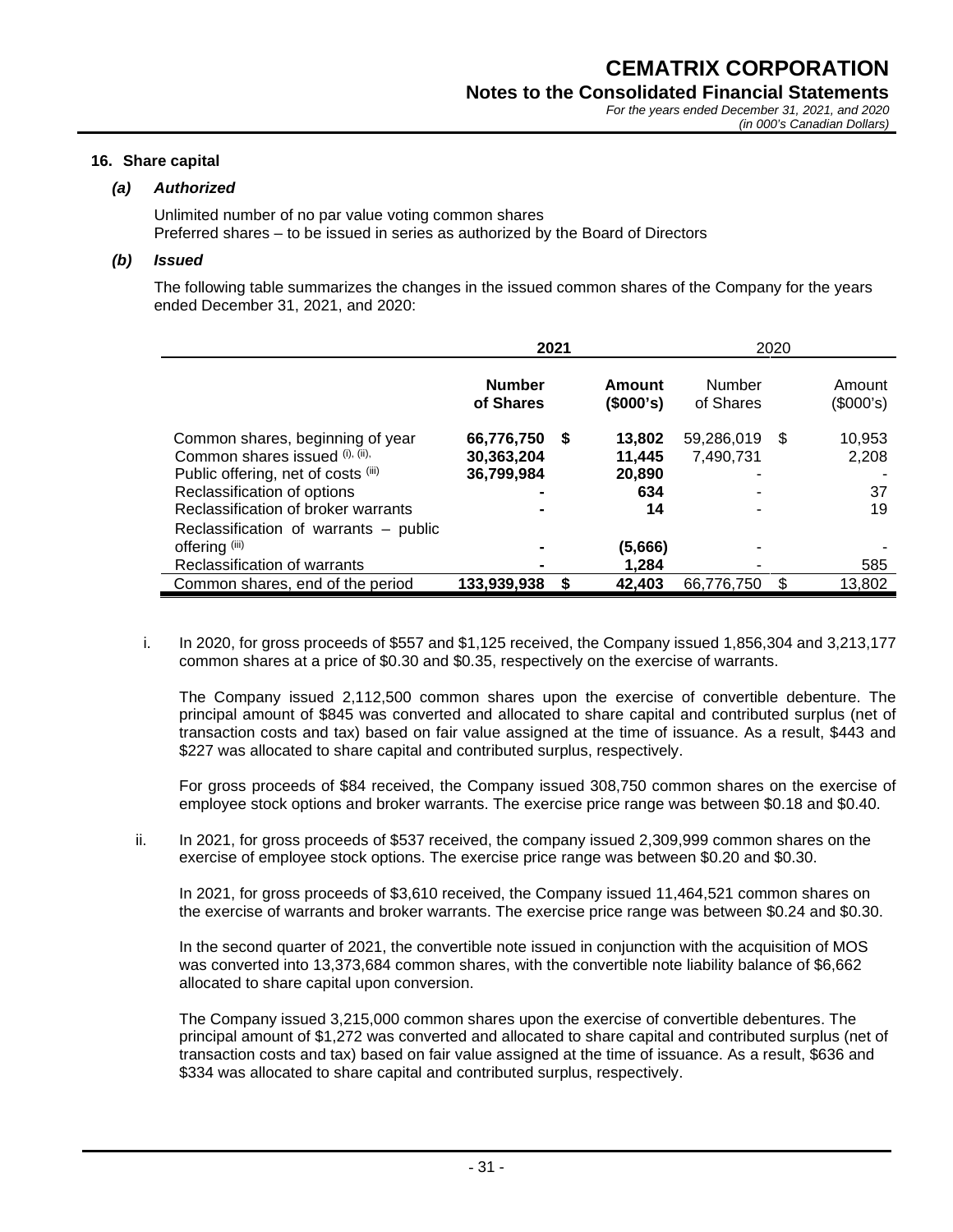*(in 000's Canadian Dollars)*

iii. On March 18, 2021, the Company completed a public offering through a short-form prospectus raising \$23,000 in gross proceeds. The Offering was for 35,384,600 units at a price of \$0.65 per unit of the Company. Additionally, the lead agents were paid a corporate finance fee satisfied by the issuance of 1,415,384 units for a total of 36,799,984 units. Each unit consists of one common share of the Company and one-half of one common share purchase warrant. Each warrant will be exercisable for one common share at a price of \$0.81, for a period of 24 months following closing of the Offering. As a result, the total number of warrants that were issued as part of this financing were 18,399,992.

In addition, the Company issued 2,830,768 broker warrants of the Company to the agents equal to 8% of the number of units issued under the Offering. Each broker warrant entitles the holder to acquire one unit of the Company at \$0.65 until March 18, 2023. The broker warrants and warrants mentioned above were valued at \$5,666 in total, which was reclassified to contributed surplus. The fair value per share purchase warrant was determined using the assumptions mentioned in the warrants section below.

The Company paid the agents a cash commission equal to 7% of the gross proceeds of the Offering, amounting to \$1,610 and incurred \$500 in other transaction costs, resulting in net proceeds of \$20,890.

## *(c) Share Purchase Warrants*

The following table reflects the issuance of warrants for the years ended December 31, 2021, and 2020, which is recorded in contributed surplus:

|                                  | 2021                         |                           | 2020                  |                           |  |
|----------------------------------|------------------------------|---------------------------|-----------------------|---------------------------|--|
|                                  | <b>Number</b><br>of Warrants | Weighted<br>average price | Number<br>of Warrants | Weighted<br>average price |  |
| Warrants, January 1              | 11,545,321                   | \$0.310                   | 15,554,177            | \$0.310                   |  |
| Public offering                  | 18,399,992                   | \$0.810                   |                       |                           |  |
| Convertible debenture conversion | 1,607,500                    | \$0.450                   | 1,056,250             | \$0.400                   |  |
| Broker warrants conversion       | 41.475                       | \$0.450                   | 54.375                | \$0.450                   |  |
| Warrants expired                 | (145,000)                    | \$0.300                   | (50,000)              | \$0.300                   |  |
| Warrants exercised               | (11,381,571)                 | \$0.314                   | (5,069,481)           | \$0.332                   |  |
| Warrants, December 31            | 20,067,717                   | \$0.779                   | 11,545,321            | \$0.310                   |  |

The fair value per share purchase warrant was determined using the following weighted average assumptions at the time of the issuance using the Black-Scholes option pricing model:

|                                                 | August 14, | August 23, | March 18, |
|-------------------------------------------------|------------|------------|-----------|
|                                                 | 2019       | 2019       | 2021      |
| Estimated fair value per share purchase warrant | \$0.10     | \$0.10     | \$0.27    |
| Common share price                              | \$0.20     | \$0.20     | \$0.63    |
| Exercise price                                  | \$0.30     | \$0.30     | \$0.65    |
| Risk-free interest rate                         | 1.38%      | 1.38%      | 0.27%     |
| Expected life                                   | 2 years    | 2 years    | 2 years   |
| Expected volatility in stock price              | 111.0%     | 112.0%     | 81%       |
| Expected annual dividend yield                  | nil        | nil        | nil       |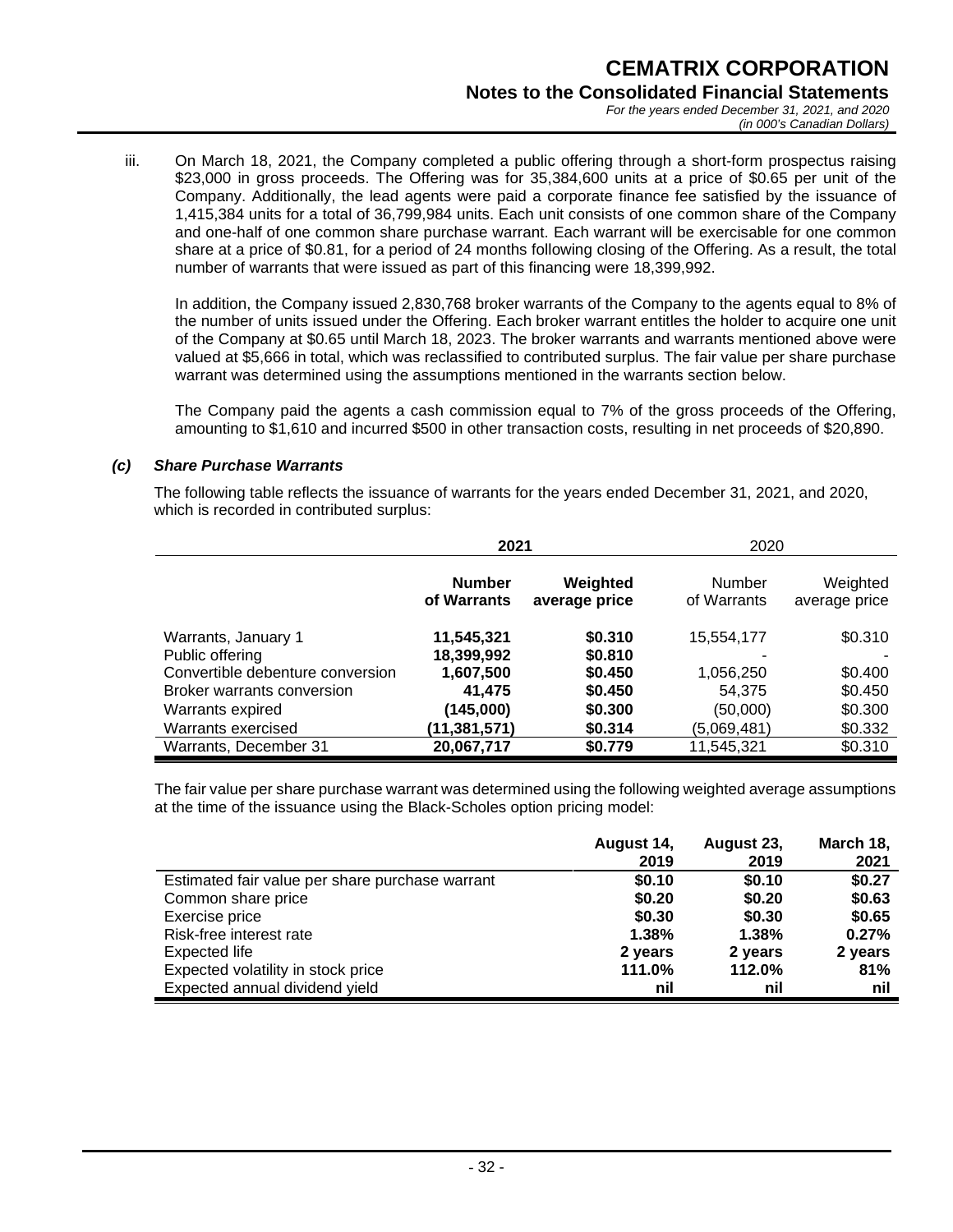The fair value of these warrants was determined at the time of the issuance of convertible debenture using a modified Black-Scholes valuation model with the following assumptions:

|                                    | <b>Warrants issued upon</b><br>conversion of convertible debt conversion of broker warrants | <b>Warrants issued upon</b> |
|------------------------------------|---------------------------------------------------------------------------------------------|-----------------------------|
| Estimated fair value per share     |                                                                                             |                             |
| purchase warrant                   | \$0.21                                                                                      | \$0.20                      |
| Common share price                 | \$0.40                                                                                      | \$0.40                      |
| Exercise price                     | \$0.45                                                                                      | \$0.45                      |
| Risk-free interest rate            | 0.39%                                                                                       | 0.39%                       |
| Expected life                      | 3 years                                                                                     | 3 years                     |
| Expected volatility in stock price | 65%                                                                                         | 65%                         |
| Expected annual dividend yield     | nil                                                                                         | nil                         |

#### *(d) Broker Warrants Units*

The following table reflects the issuance of broker warrants units for the years ended December 31, 2021, and 2020:

|                                              |                           | 2021                      | 2020               |                           |
|----------------------------------------------|---------------------------|---------------------------|--------------------|---------------------------|
|                                              | <b>Number</b><br>of Units | Weighted<br>average price | Number<br>of Units | Weighted<br>average price |
| Broker warrants, January 1                   | 991.250                   | \$0.400                   | 1,100,000          | \$0.400                   |
| Public offering<br>Broker warrants exercised | 2,830,768<br>(82,950)     | \$0.650<br>\$0.400        | -<br>(108,750)     | \$0.400                   |
| Broker warrants, December 31                 | 3,739,068                 | \$0.589                   | 991,250            | \$0.400                   |

## **17. Cost of sales**

Cost of sales consists of the following components for the years ended December 31, 2021, and 2020:

|                                  |   | 2021   | 2020   |
|----------------------------------|---|--------|--------|
| Manufacture of cellular concrete |   |        |        |
| <b>Materials</b>                 | S | 10,409 | 11,528 |
| Direct labour                    |   | 4,414  | 5,238  |
| Variable expenses                |   | 2,279  | 2,515  |
| Fixed overhead                   |   | 185    | 163    |
| Depreciation                     |   | 1.416  | 1,502  |
|                                  |   | 18,703 | 20,946 |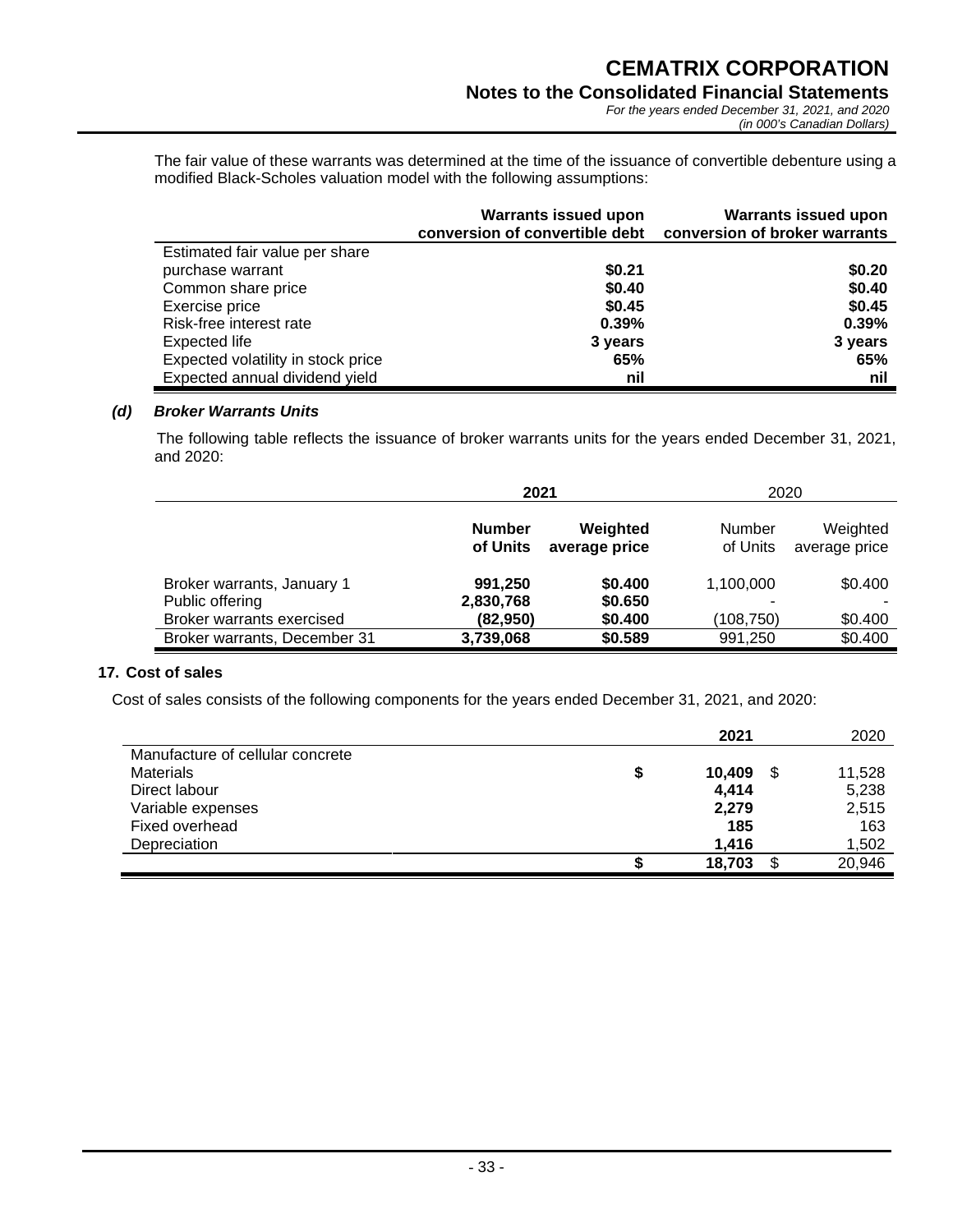#### **18. Finance costs**

The finance costs incurred for the years ended December 31, 2021, and 2020 are as follows:

|                              |   | 2021 | 2020 |
|------------------------------|---|------|------|
| Interest                     |   |      |      |
| BDC financings (note 12)     | S | 280  | 486  |
| Secured debenture (note 12)  |   | 19   | 98   |
| Convertible debt (note 15)   |   | 405  | 577  |
| Lease obligations (note 13)  |   | 154  | 177  |
| Bank operating loan (note 9) |   |      | 28   |
| US operating loan (note 10)  |   |      | 113  |
| Earn-out liability (note 14) |   | 29   | 27   |
| Other                        |   | 71   | 44   |
|                              |   | 959  | .550 |

The accretion costs incurred for the years ended December 31, 2021, and 2020 are as follows:

|                              | 2021 |    | 2020 |
|------------------------------|------|----|------|
| Accretion                    |      |    |      |
| Earn-out liability (note 14) |      | 53 | 265  |
| Convertible debt (note 15)   | 293  |    | 348  |
|                              | 346  | œ  | 613  |

## **19. Other income (expenses)**

Other income (expenses) for the years ended December 31, 2021, and 2020 consists of the following:

|                                  |   | 2021      | 2020  |
|----------------------------------|---|-----------|-------|
|                                  |   |           |       |
| Unrealized foreign exchange gain | D | 162<br>36 | 97    |
| Realized foreign exchange gain   |   | 60        | (54)  |
| Gain (loss) on sale of equipment |   |           | 11    |
| Government subsidies             |   | 270       | 781   |
| Equipment rental                 |   | 95        | 95    |
| Earn-out expense (note 14)       |   |           | (468) |
| Other                            |   | (117)     | (6)   |
|                                  |   | 470       | 456   |

During the year ended December 31, 2021, the Company received wage and rent subsidies of \$270 (2020 - \$781) as part of the various COVID-19 relief programs initiated by the Federal Government of Canada. The wage subsidy program included a claw-back feature based on certain factors. As a result, the Company has accrued an amount related to the claw-back and has been netted the accrual against subsidies received in the year.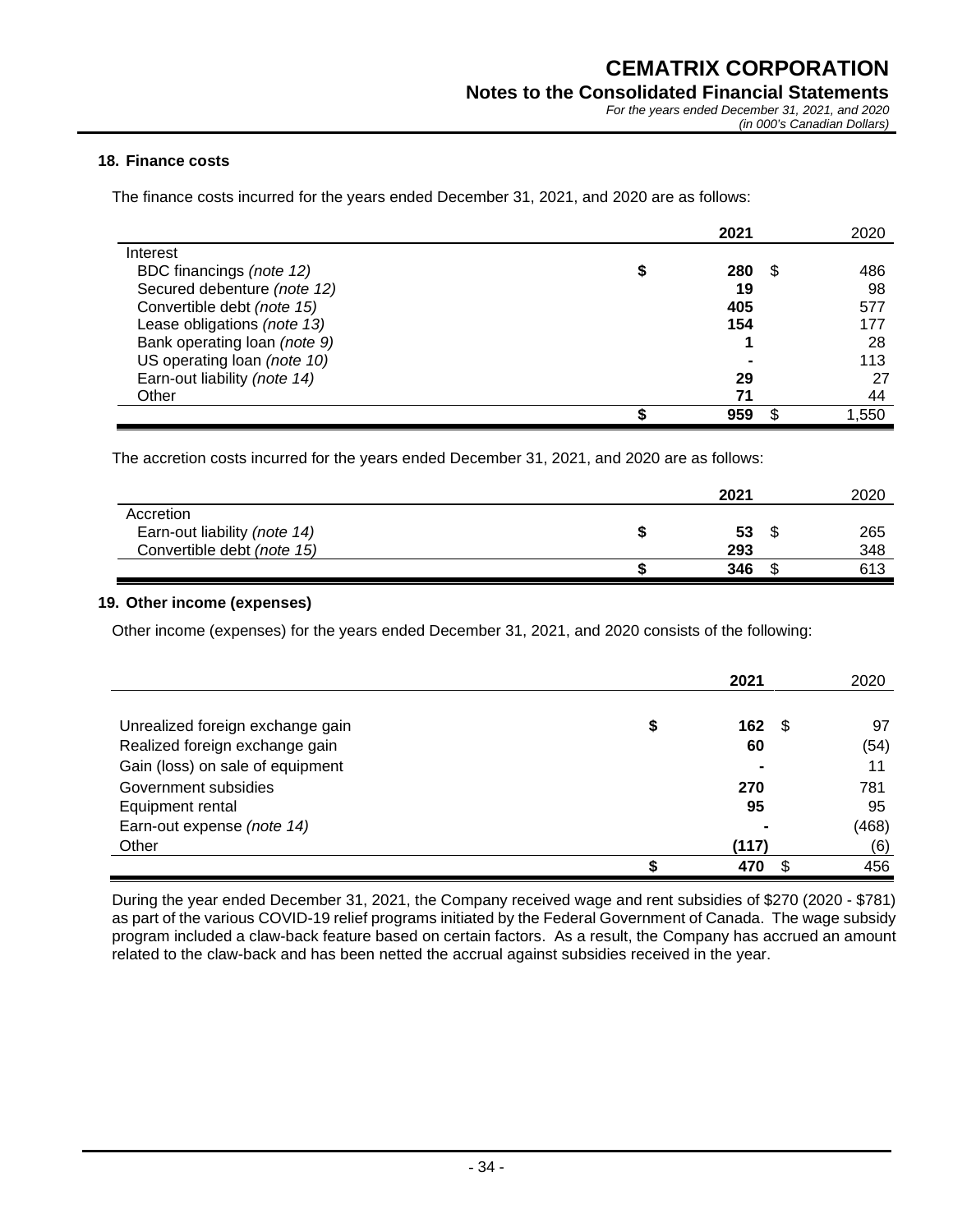#### **20. Taxes**

 The provision for income tax differs from that which would be obtained by applying the statutory rates to income before tax. The components of the tax expense were as follows:

|                                              |   | 2021         | 2020     |
|----------------------------------------------|---|--------------|----------|
| Loss before taxes                            | S | $(2,700)$ \$ | (9, 575) |
| Combined statutory tax rate                  |   | 23.0%        | 24.0%    |
| Computed "expected" tax recovery             |   | (621)        | (2, 298) |
| Differences resulting from:                  |   |              |          |
| Non-cash stock-based compensation            |   | 63           | 25       |
| Change in enacted rate and other             |   | 83           | (176)    |
| Change in deferred tax assets not recognized |   | (371)        | 2,650    |
| Income tax expense (recovery)                | S | (845)        | (201)    |

The statutory rate declined from 24% to 23.0% due to the full year effect of reductions in the Alberta corporate tax rate on January 1, 2020, and July 1, 2020.

The tax effects of deductible and taxable temporary differences that give rise to the Company's deferred tax assets and liabilities were as follows:

#### **Deferred tax assets (liabilities)**

| Canada                             | <b>December</b><br>31, 2020 | <b>Charged to</b><br><b>Equity</b>    | <b>Deferred Tax</b><br><b>Expense</b>  | Foreign<br>exchange | <b>December</b><br>31, 2021 |
|------------------------------------|-----------------------------|---------------------------------------|----------------------------------------|---------------------|-----------------------------|
| Non-capital losses                 | 702                         |                                       | (502)                                  |                     | 200                         |
| Finance lease obligations          |                             |                                       |                                        |                     |                             |
| Property and equipment             | (394)                       |                                       | 194                                    |                     | (200)                       |
| Convertible debt                   | (124)                       |                                       | 124                                    |                     |                             |
| Intangibles                        | (184)                       |                                       | 184                                    |                     |                             |
| Net deferred tax asset (liability) |                             |                                       |                                        |                     |                             |
|                                    |                             |                                       |                                        |                     |                             |
| U.S.                               | <b>December</b><br>31, 2020 | <b>Business</b><br><b>Combination</b> | <b>Deferred Tax</b><br><b>Recovery</b> | Foreign<br>exchange | <b>December</b><br>31, 2021 |
| Property and equipment             | (2,522)                     |                                       | 87                                     | (50)                | (2, 485)                    |
| Intangibles                        | (191)                       |                                       | 183                                    | (2)                 | (9)                         |
| Other                              | 604                         |                                       | (91)                                   | 9                   | 523                         |
| Net operating losses               |                             |                                       | 752                                    | 10                  | 762                         |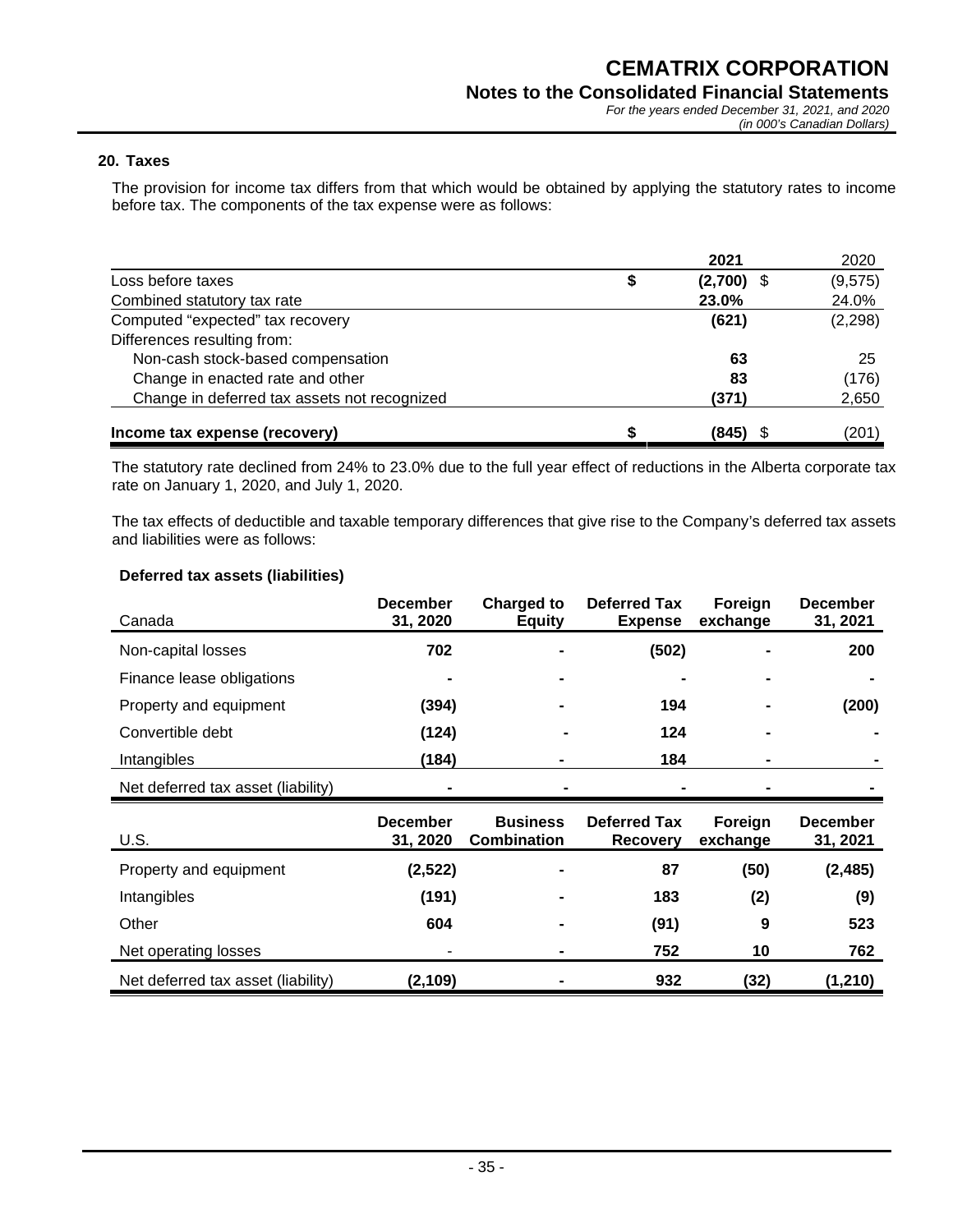## **Notes to the Consolidated Financial Statements**

*For the years ended December 31, 2021, and 2020 (in 000's Canadian Dollars)*

| Canada                             | December<br>31, 2019 | Charged to<br>Equity | Deferred Tax<br>Expense | Foreign<br>exchange | December<br>31, 2020 |
|------------------------------------|----------------------|----------------------|-------------------------|---------------------|----------------------|
| Non-capital losses                 | 1,049                | ۰                    | (347)                   | ۰                   | 702                  |
| Finance lease obligations          | 184                  | -                    | (184)                   | -                   |                      |
| Property and equipment             | (354)                |                      | (40)                    | ۰                   | (394)                |
| Convertible debt                   |                      | (115)                | (9)                     | ۰                   | (124)                |
| Intangibles                        | (183)                |                      | (1)                     |                     | (184)                |
| Other                              | 236                  |                      | (236)                   |                     |                      |
| Net deferred tax asset (liability) | 933                  | (115)                | (817)                   | ۰                   |                      |

Deferred tax assets (liabilities)

| U.S.                               | December<br>31, 2019 | <b>Business</b><br>Combination | Deferred Tax<br>Recovery | Foreign<br>exchange | December<br>31, 2020 |
|------------------------------------|----------------------|--------------------------------|--------------------------|---------------------|----------------------|
| Property and equipment             | (2,828)              | ۰                              | 248                      | 58                  | (2,522)              |
| Intangibles                        | (381)                |                                | 190                      |                     | (191)                |
| Other                              | 98                   | -                              | 519                      | (13)                | 604                  |
| Net operating losses               | 114                  | -                              | (117)                    | 3                   | ۰                    |
| Net deferred tax asset (liability) | (2,998)              |                                | 840                      | 48                  | (2, 109)             |

Deferred taxes reflect the net effect of temporary differences between the carrying amounts of assets and liabilities for financial reporting purposes and the amounts used for income tax purposes. Deductible temporary differences are recognized to the extent that it is probable that taxable profit will be available against which the deductible temporary differences can be utilized. Management estimates future taxable income using forecasts based on the best available current information. Based on current estimates, there is currently insufficient evidence that deferred tax asset will be recovered; therefore, the Company has not recognized any deferred tax asset in relation to Canada in the current year. The deferred tax asset will only be recognized with improved certainty and quantification of taxable profits related to these assets.

| <b>Unrecognized Deductible Temporary Differences</b> |   |        |        |
|------------------------------------------------------|---|--------|--------|
|                                                      |   | 2021   | 2020   |
| Canada                                               |   |        |        |
| Non-capital losses                                   | S | 7.437  | 4.471  |
| Intangibles                                          |   | 95     | 95     |
| Property, equipment and other                        |   | 5.534  | 7,762  |
| Net unrealized deductible temporary differences      |   | 13.066 | 12,328 |

The Company has not recognized a deferred tax asset in respect to \$7,437 of non-capital losses in Canada. These losses expire between 2029 and 2041.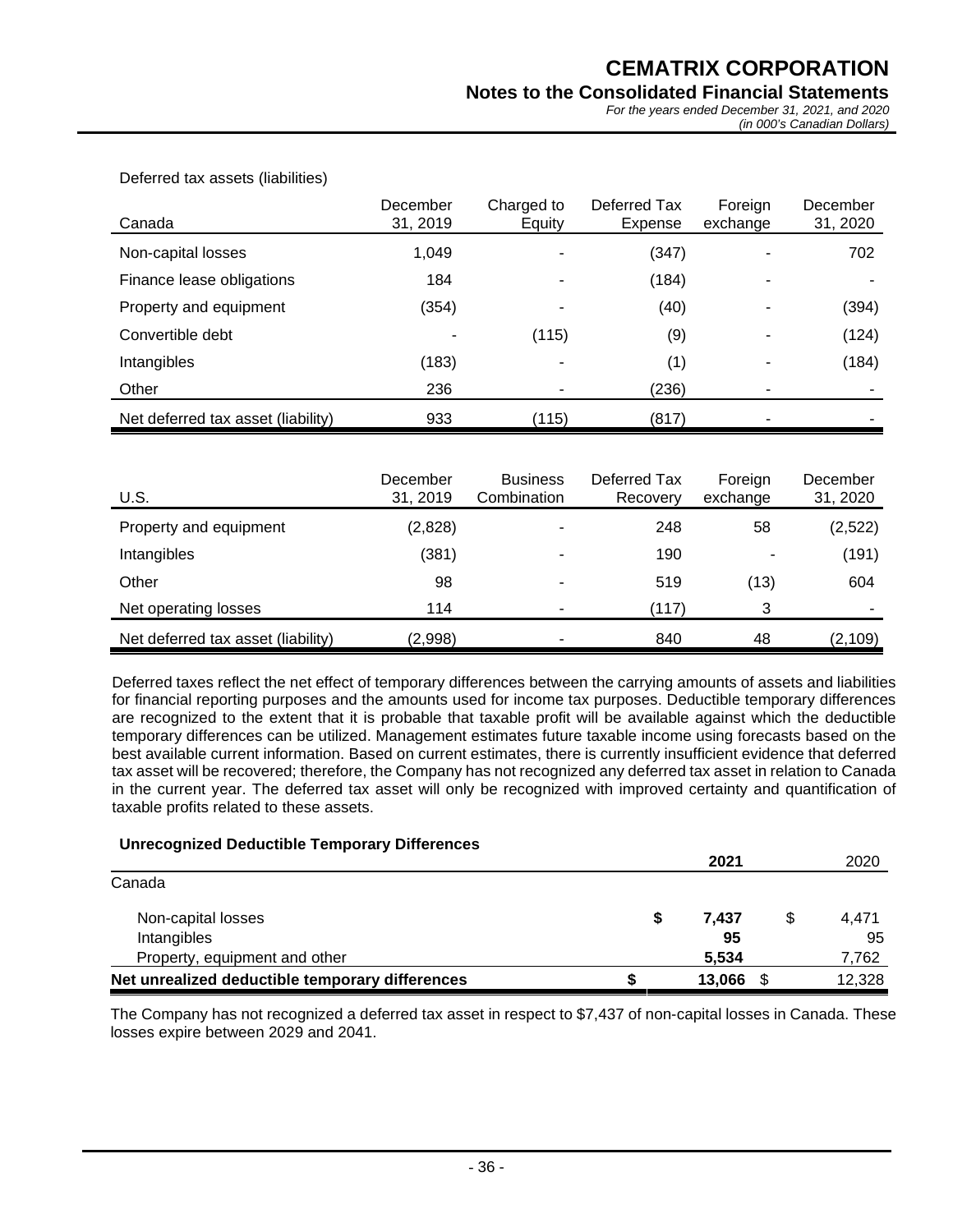#### **21. Loss per common share**

The number of common shares included in the computation of basic and diluted loss per common share for the years ended December 31, 2021, and 2020, is as follows:

|                                                    | 2021        | 2020       |
|----------------------------------------------------|-------------|------------|
|                                                    |             |            |
| Weighted average common shares outstanding - basic | 115,391,931 | 62,051,858 |
| Effect of dilutive instruments                     | -           |            |
|                                                    | 115,391,931 | 62,051,858 |

The dilutive securities for the years ended December 31, 2021, and 2020 have no dilutive effect as the Company incurred losses in these periods.

## **22. Non-cash stock-based compensation**

#### Stock option grants

The Company has an Omnibus Equity Incentive Plan ("OEI Plan") for the issue of up to 10% of the issued and outstanding common shares of the Company. Stock options are part of the OEI Plan. All options that are outstanding will expire upon maturity, or earlier, if the optionee ceases to be a director, officer, employee or consultant or there is a merger, amalgamation or change in control of the Company. The purpose of the option grants is to reward and retain directors, management, and consultants important to the continued operation and growth of the Company.

The following table summarizes the changes in options for the years ended December 31, 2021, and 2020:

|                                |                | 2021          | 2020      |               |  |
|--------------------------------|----------------|---------------|-----------|---------------|--|
|                                | Number of      | Weighted      | Number of | Weighted      |  |
|                                | <b>Options</b> | average price | Options   | average price |  |
| Outstanding, beginning of year | 4,845,000      | \$0.266       | 4,820,000 | \$0.230       |  |
| Granted                        | 2,015,000      | \$0.455       | 550,000   | \$0.555       |  |
| Exercised                      | (2,310,000)    | \$0.235       | (200,000) | \$0.200       |  |
| Forfeited                      | (271, 666)     | \$0.482       | (250,000) | \$0.200       |  |
| Expired                        | (203, 334)     | \$0.227       | (75,000)  | \$0.353       |  |
| Outstanding, end of year       | 4,075,000      | \$0.355       | 4.845.000 | \$0.266       |  |
| Exercisable, end of the year   | 1,610,000      | \$0.355       | 3,838,334 | \$0.232       |  |

The following table summarizes the stock options to acquire common shares outstanding as at December 31, 2021:

| Range of<br>exercise prices | Options<br>Outstanding | Options<br>Exercisable | Weighted average<br>remaining life<br>(vears) | Weighted average<br>exercise price -<br>options outstanding | Weighted average<br>exercise price -<br>options exercisable |
|-----------------------------|------------------------|------------------------|-----------------------------------------------|-------------------------------------------------------------|-------------------------------------------------------------|
| $$0.19 - $0.22$             | 760,000                | 660,000                | 1.95                                          | \$0.20                                                      | \$0.20                                                      |
| $$0.23 - $0.39$             | 1,680,000              | 900,000                | 2.17                                          | \$0.13                                                      | \$0.24                                                      |
| $$0.40 - $0.59$             | 1,635,000              | 50,000                 | 3.39                                          | \$0.48                                                      | \$0.43                                                      |
| $$0.19 - $0.59$             | 4,075,000              | 1.610.000              | 2.50                                          | \$0.35                                                      | \$0.23                                                      |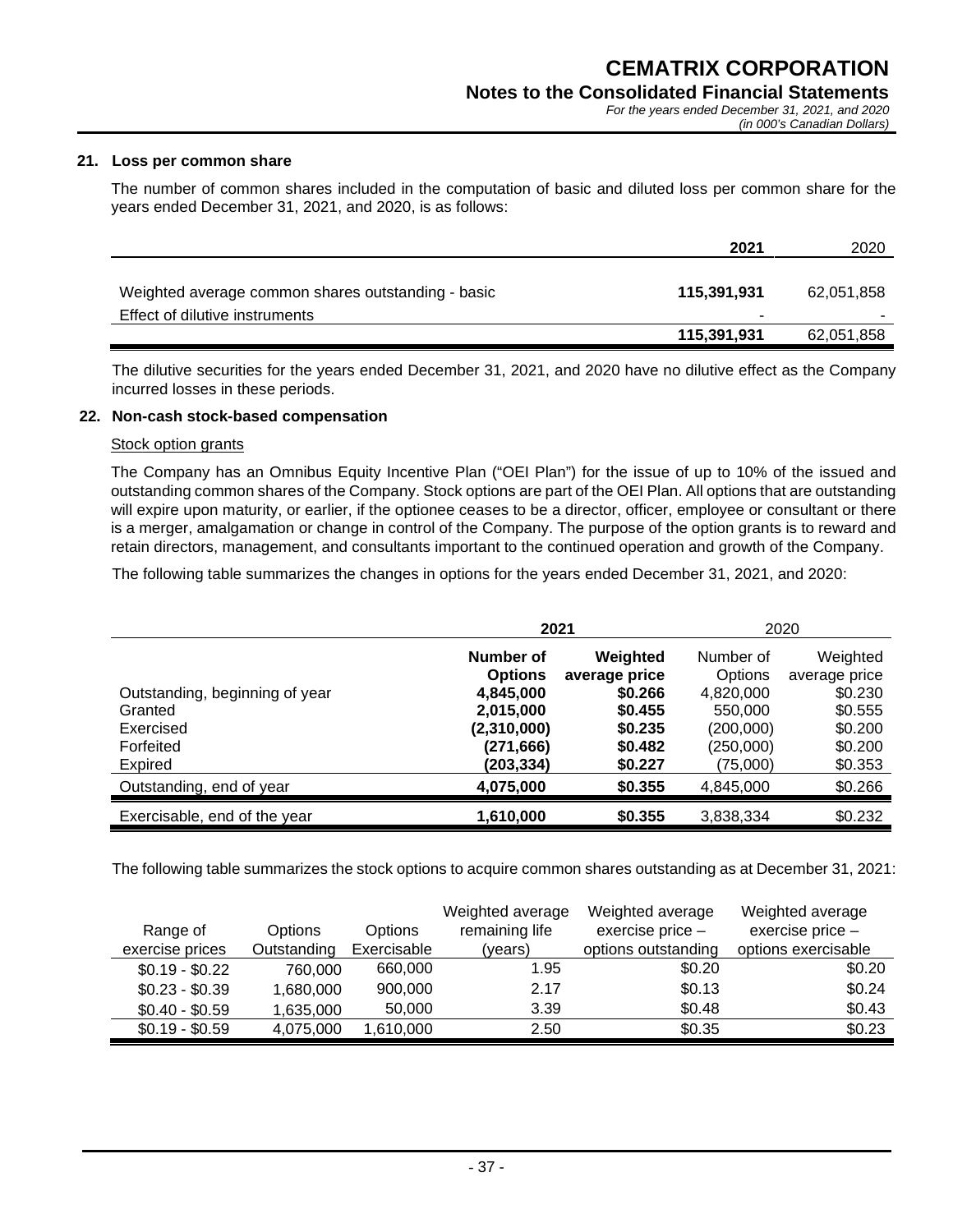*(in 000's Canadian Dollars)*

At the date of grant, the per share fair value of the options granted and other assumptions, using the Black-Scholes option pricing model are as follows:

|                                     | 2021             | 2020              |
|-------------------------------------|------------------|-------------------|
| Estimated fair value per option     | $$0.30 - $0.41$  | $$0.29 - $0.42$   |
| Weighted average common share price | \$0.38           | \$0.56            |
| Risk-free interest rate             | $0.24\%$ - 1.00% | $0.21\% - 0.26\%$ |
| Expected life                       | 5 years          | 5 years           |
| Expected volatility in stock price  | $93\% - 95\%$    | 95%               |
| Expected annual dividend yield      | nil              | nil               |
| Estimated forfeiture rate           | nil              | nil               |

#### Restricted share unit grants

The Company has an Omnibus Equity Incentive Plan ("OEI Plan") for the issue of up to 10% of the issued and outstanding common shares of the Company. Restricted Share Units ("RSU's") are part of the OEI Plan. In the second quarter of 2021, the Company issued RSU's under the OEI plan. Subject to the specific provisions of the RSU plan, eligibility, vesting period, terms of the RSU's and the number of RSU's granted are to be determined by the Board of Directors at the time of the grant. The purpose of the RSU grants is to reward and retain directors, management, and consultants important to the continued operation and growth of the Company.

The following tables summarizes the changes in Company's outstanding RSU's:

|                                  | 2021                   | 2020                     |
|----------------------------------|------------------------|--------------------------|
|                                  | <b>Number of RSU's</b> | Number of RSU's          |
| Outstanding, beginning of period |                        | ۰                        |
| Granted                          | 210,528                | -                        |
| Forfeited                        | (26, 316)              | $\overline{\phantom{a}}$ |
| Outstanding, end of year         | 184,212                |                          |

The fair value of each RSU granted was determined by using the company's share price on the grant date. The estimated fair value of the RSU's granted is being recognized as an expense over the three years vesting period of the RSU's.

## Non-Cash Stock Based Compensation

Non-cash stock-based compensation for the year ended December 31, 2021, of \$274 (2020 - \$103) was recognized in the consolidated statement of loss and comprehensive loss with an offsetting amount charged to contributed surplus. Non-cash stock-based compensation has no current period impact on the Company's cash position.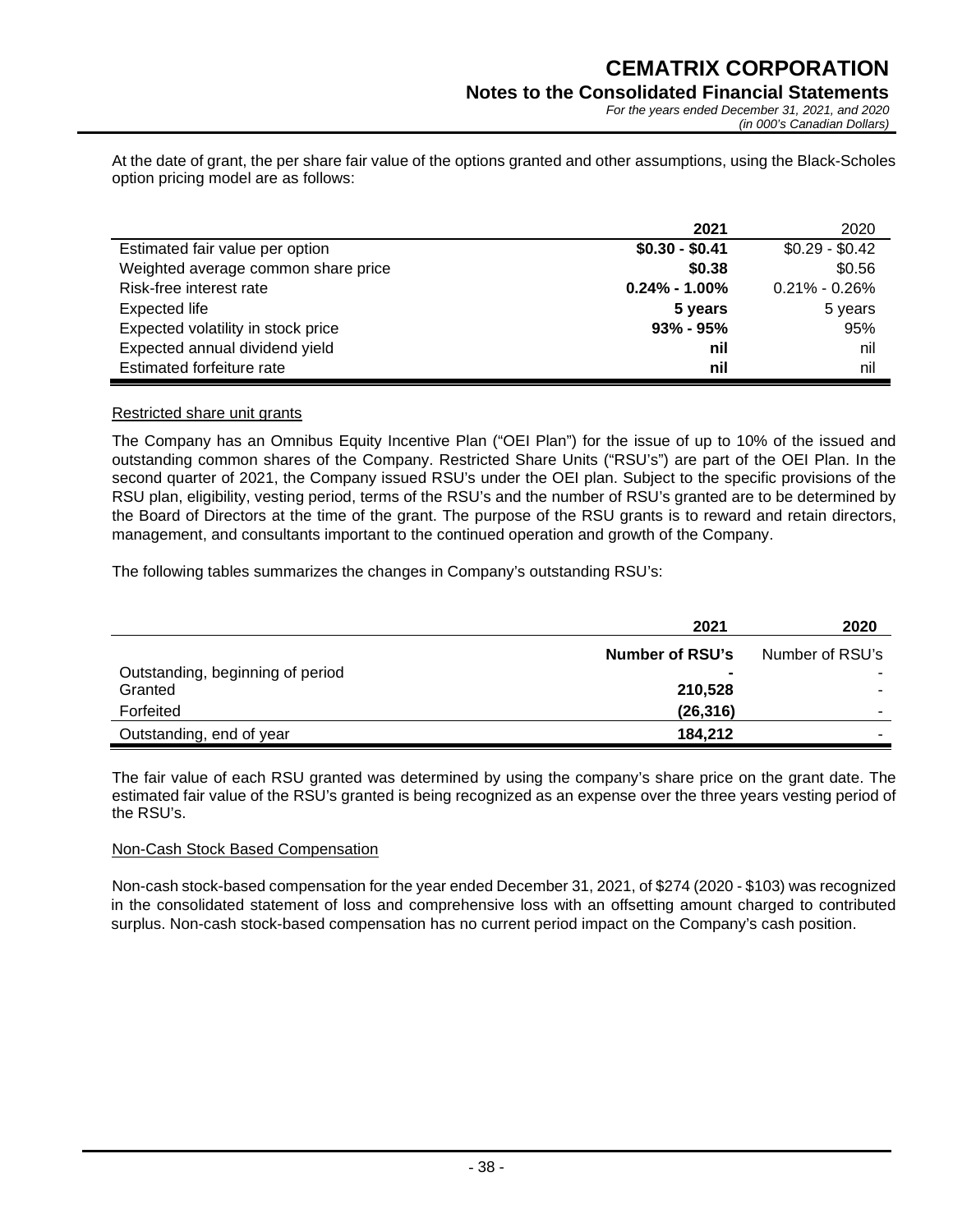#### **23. Change in non-cash working capital**

The changes in non-cash working capital items - asset (increases) decreases and liability increases (decreases) are outlined below for the years ended December 30, 2021, and 2020:

|                               | 2021  | 2020 |
|-------------------------------|-------|------|
| Trade and other receivables   | (672) | 78   |
| Inventory                     | (28)  | (50) |
| Prepaid expenses and deposits | (259) | 38   |
| Trade and other payables      | 868   |      |
|                               | (90)  | 137  |

#### **24. Related party transactions**

During the year ended December 31, 2021, the Company incurred legal fees from a firm which employs one of the directors of the Company in the amount of \$7 (2020 - \$1) of which \$nil (2020 - \$nil) is in trade and other payables as at December 31, 2021.

#### *Compensation of key management personnel*

The remuneration of directors and other members of key management personnel during the years ended December 31, 2021, and 2020 were as follows:

|                                                   | 2021  | 2020  |
|---------------------------------------------------|-------|-------|
| Short term and post employment benefits           | 1,321 | 1.234 |
| PIGCO Earnout and MOS acquisition related bonuses | 262   | 466   |
| Non-cash stock-based compensation                 | 140   | 40    |
|                                                   | 1.723 | 1.740 |

## **25. Financial instruments and risk management**

Set out below is a comparison, by category, of the carrying amounts and fair values of all of the Company's financial instruments that are carried in the consolidated financial statements and how the fair value of financial instruments are measured.

#### **Fair values**

## Non-derivative financial instruments

The fair values of cash and cash equivalents, restricted cash, trade and other receivables and trade and other payables approximate their carrying values due to the relatively short periods to maturity of these instruments.

The fair value of the BDC Financing loans approximate its carrying value as the debt rate floats with prime and is representative of market rates offered to the Company.

At the date of issue, the fair value of the debt components of the convertible debt was estimated using the prevailing market interest rates for similar non-convertible instruments. This amount was recorded as a liability on an amortized cost basis using the effective interest method until extinguished upon conversion or at the instrument's maturity date. The fair value of the equity feature of the convertible debt was determined at issue date by deducting the amount of the liability component from the fair value of the compound instrument as a whole. This conversion option is recognized net of income tax effects as equity and is not subsequently re-measured.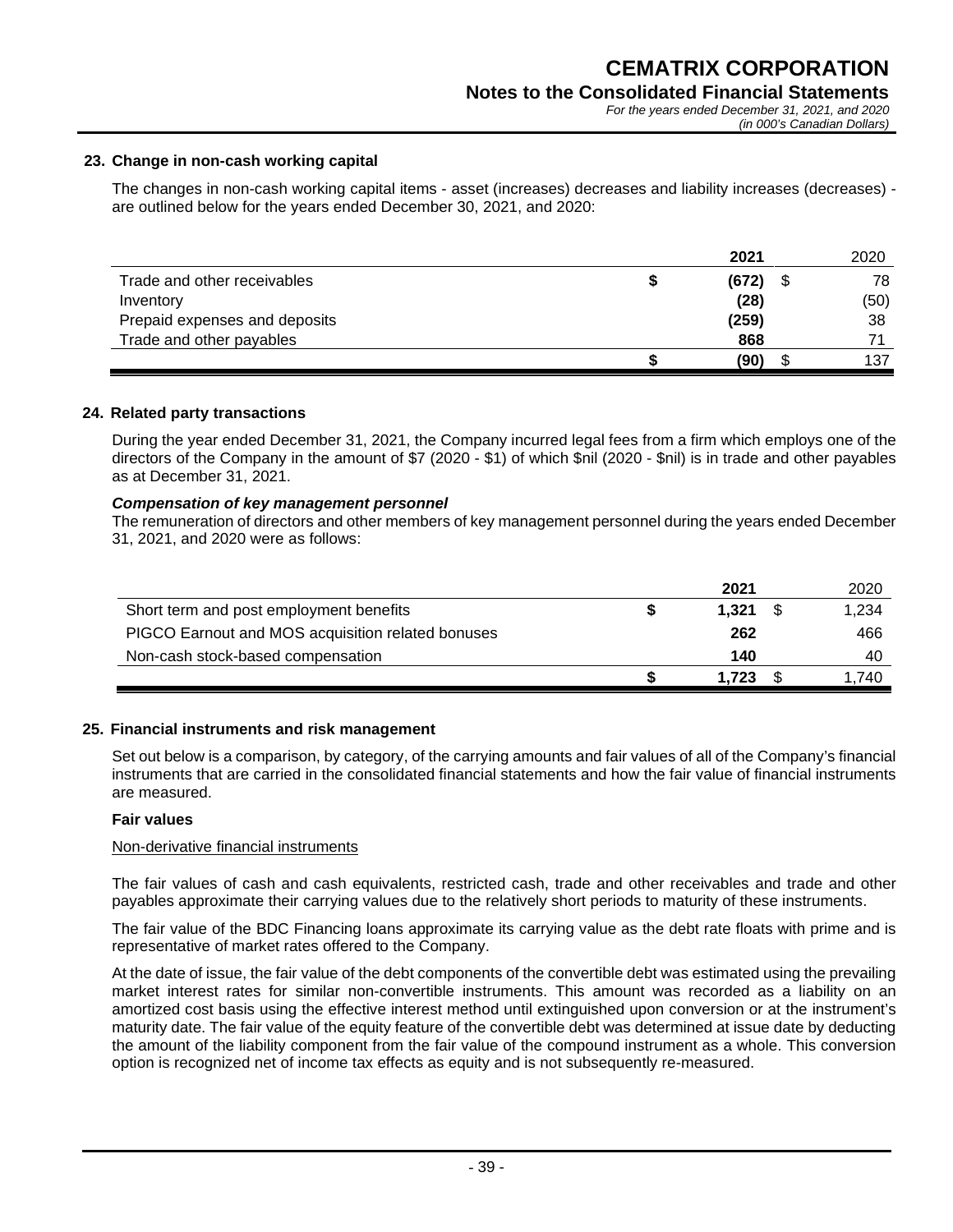Fair value represents the price at which a financial instrument could be exchanged in an orderly market, in an arm's length transaction between knowledgeable and willing parties who are under no compulsion to act. The Company classifies the fair value of the financial instruments according to the following hierarchy based on the number of observable inputs used to value the instrument.

Level 1 – Quoted prices are available in active markets for identical assets or liabilities as of the reporting date. Active markets are those in which transactions occur in sufficient frequency and volume to provide pricing information on an ongoing basis.

Level 2 – Pricing inputs are other than quoted prices in active markets included in level 1. Prices in level 2 are either directly or indirectly observable as of the reporting date. Level 2 valuations are based on inputs, including quoted forward prices for commodities, time value and volatility factors, which can be substantially observed or corroborated in the marketplace. The embedded derivatives related to the forced conversion, prepayment and conversion features on the convertible debt are measured based on level 2 (note 15).

Level 3 – Valuations in this level are those with inputs for the assets or liabilities that are not based on observable market date. The earn-out liability is measured at level 3 (note 14).

There were no transfers between level 1, 2 and 3 inputs during the year.

#### **Risk management**

The Company's activities are exposed to a variety of financial risks: interest rate risk, credit risk, liquidity risk and foreign exchange risk. The Company's overall risk management program focuses on the unpredictability of financial and economic markets and seeks to minimize potential adverse effects on the Company's financial performance. Risk management is carried out by financial management in conjunction with overall Company governance.

(a) Interest Rate Risk

The BDC Financings, which totalled \$3,602 on December 31, 2021, are subject to floating market rates. Based on the floating rate debt outstanding, a 1% increase/decrease in interest rates would result in an increase/decrease in net loss attributable to common shareholders of approximately \$27.

(b) Credit Risk

The Company is responsible for reviewing the credit risk for each customer before standard payment and delivery terms and conditions are offered. The Company review consists of external ratings, when available, and in some cases bank and trade references. Management has established a credit policy under which new customers are analyzed for creditworthiness before the Company extends credit. The Company monitors its trade and other receivables aging on an ongoing basis as part of its process in managing its credit risk.

The Company also manages credit risk related to trade and other receivables on a consolidated basis whereby the aggregate exposure to individual customers is reviewed and their credit quality is assessed.

Financial instruments that subject the Company to credit risk consist primarily of cash and cash equivalents, restricted cash and trade receivables. The Company's cash and cash equivalents is held with large established financial institutions. The Company manages credit risk using credit approval and monitoring practices. Management is not materially concerned about the credit quality and collectability of accounts receivables, as our customers are predominantly large in scale and of high creditworthiness, and the concentration of credit risk is limited as our largest customers change year to year depending on which projects are being completed. At December 31, 2021, the Company had \$19,945 of cash and cash equivalents (2020 - \$2,475) and \$286 in restricted cash (2020 - \$286).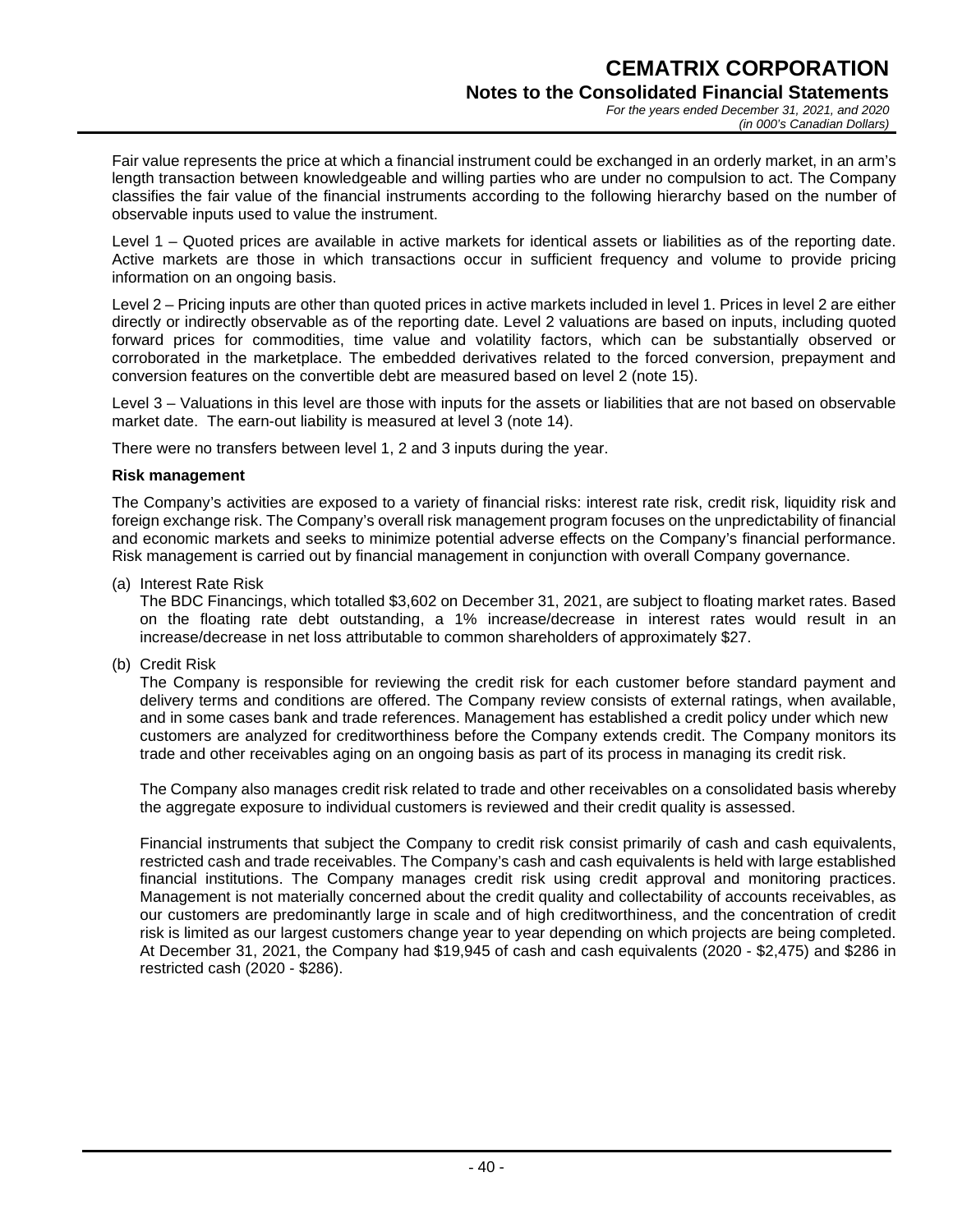(c) Liquidity Risk

Liquidity risk is the risk that the Company will not be able to meet its financial obligations. Liquidity risk management involves maintaining sufficient cash and cash equivalents and the availability of working capital financing to meet its financial obligations.

The table below summarizes the maturity profile of the Company's financial liabilities at December 31, 2021, and 2020 based on contractual undiscounted payments:

|                          | Less than 1 year |      | 1 to 2 years |     | 2 to 6 years |      | Total  |
|--------------------------|------------------|------|--------------|-----|--------------|------|--------|
| As at December 30, 2021  |                  |      |              |     |              |      |        |
| Trade and other payables | \$<br>3,204      | - \$ |              | \$  |              | S    | 3,204  |
| Long-term debt           | 877              |      | 877          |     | 1,849        |      | 3,603  |
| Lease obligations        | 578              |      | 932          |     | 174          |      | 1,684  |
| Convertible debt         |                  |      | 3,107        |     |              |      | 3,107  |
|                          | \$<br>4,659      | \$   | 4,916        | \$  | 2,023        | - \$ | 11,598 |
| As at December 31, 2020  |                  |      |              |     |              |      |        |
| Bank operating loan      | \$<br>129        | \$   |              | -\$ |              | \$   | 129    |
| Trade and other payables | 2,433            |      |              |     |              |      | 2,433  |
| Long-term debt           | 1,059            |      | 2,411        |     | 2,498        |      | 5,968  |
| Lease obligations        | 740              |      | 1,177        |     | 477          |      | 2,394  |
| Earn-out liability       | 2,128            |      |              |     |              |      | 2,128  |
| Convertible debt         | 3,183            |      |              |     | 4,875        |      | 8,058  |
|                          | \$<br>9,672      | S    | 3,588        | \$  | 7,850        | \$   | 21,110 |

## (d) Foreign Exchange Risk

Foreign exchange risk is the risk that the fair value or future cash flows of a financial instrument will fluctuate because of changes in foreign exchange rates. The Company's exposure relates to balances denominated in USD and the operations of its U.S. subsidiary which are predominantly in USD. The Company does not hedge these items as the timing of related transactions is not certain. However, the management manages and mitigates foreign exchange risk by monitoring exchange rate trends and forecasted economic conditions.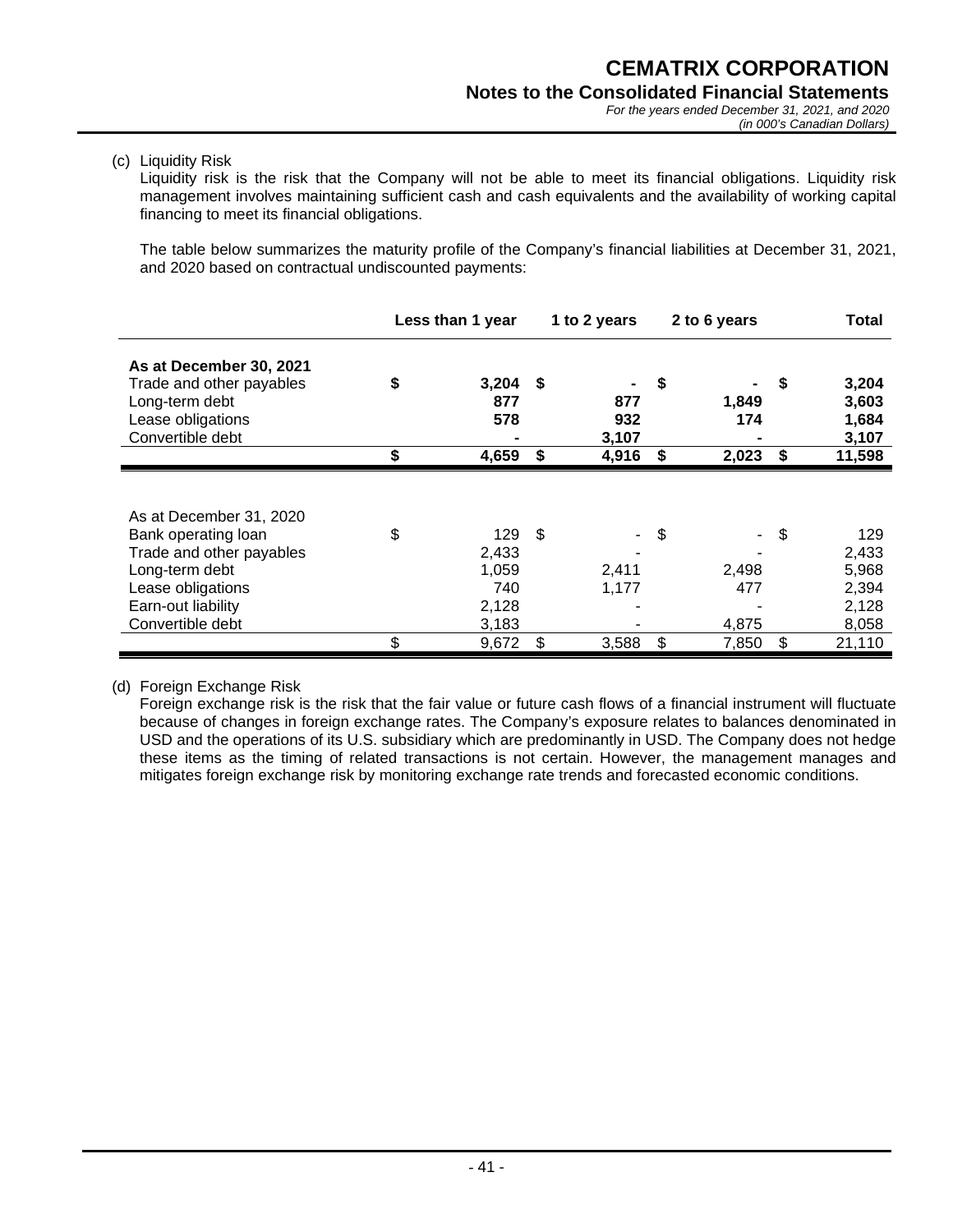|                                                       | 2021           |   | 2020  |
|-------------------------------------------------------|----------------|---|-------|
|                                                       |                |   |       |
| Cash and cash equivalents                             | 945            |   | 924   |
| Trade and other receivables                           | 2,594          |   | 2,219 |
| Prepaid expenses and deposits                         | 243            | S | 97    |
| Trade and other payables                              | 1,825          | S | 997   |
| Long term debt                                        | 2,366          | S | 3,533 |
| Lease obligations                                     | 1,109          |   | 1,024 |
| Earn-out liability                                    | $\blacksquare$ |   | 1,671 |
| Convertible debt - host debt and derivative liability |                |   | 7,493 |

As at December 31, 2021, and 2020 the following balances are denominated in USD:

The Company's primary foreign exchange sensitivity is in relation to movements of the USD against the Canadian dollar. Based on USD balances as at December 31, 2021, a 1% increase/decrease of the USD against the Canadian dollar would result in an increase/decrease in net loss of approximately \$15.

#### **26. Capital management**

Management defines capital as the Company's total shareholders' equity, its debt and finance lease obligations. The Company manages its capital structure and adjusts it in response to changes in economic conditions and the risk characteristics of its underlying assets. The Board of Directors does not establish a quantitative return on capital for management, but rather promotes year over year sustainable profitable growth. In addition, the Board of Directors has established policies to monitor the Company's performance against its operating and capital budgets and forecasts.

The Company's current objective when managing capital is to increase the Company's capital through growth in earnings and to re-invest the earnings generated to facilitate the continued growth in the Company, in order to provide an appropriate rate of return to shareholders.

Management reviews its capital management approach on an ongoing basis. There were no material changes to this approach during the year ended December 31, 2021. The Company is subject to externally imposed financial covenants with its bank operating loan and long-term debt loans 4 and 5.

The total capitalization as at December 31, 2021, and 2020 is outlined below:

|                                                                 | 2021                   | 2020   |
|-----------------------------------------------------------------|------------------------|--------|
| Bank operating loan (note 9)                                    | - \$<br>$\blacksquare$ | 129    |
| Long term debt (note 12)                                        | 3.603                  | 5,968  |
| Lease obligations (note 13)                                     | 1,684                  | 2,065  |
| Convertible debt – host debt and derivative liability (note 15) | 3,107                  | 13,327 |
| Total debt                                                      | 8.394                  | 21,489 |
| Shareholders' equity                                            | 31.581                 | 679    |
|                                                                 | 39,975                 | 22,168 |